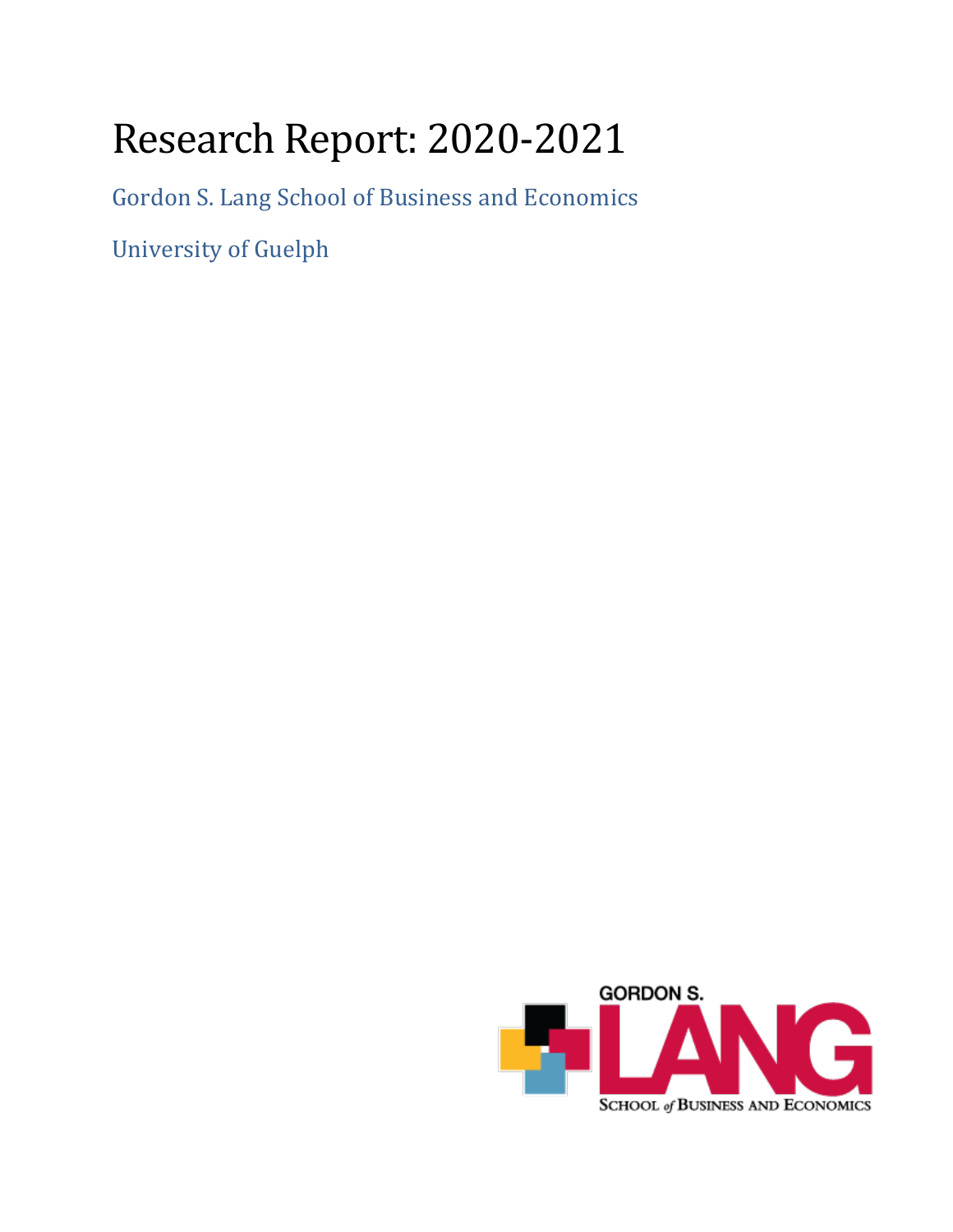### Message from the Dean

"It is my pleasure to present this first annual research impact report from the University of Guelph's Gordon S. Lang School of Business and Economics. This report showcases our faculty's achievements this past year in developing groundbreaking insights and ideas that push the frontiers of knowledge and help shape a wide breadth of sectors and disciplines. The work of our faculty influences the world's largest companies, disciplines, and global economies. They are actively creating real-world solutions for the most pressing challenges facing our world. I joined the Lang School of Business and Economics amid a highly dynamic period in the School's history. As we grappled with the challenges presented by a global pandemic, we also took significant and positive leaps forward. In April, Lang earned accreditation by the Association for the Advancement of Collegiate Schools of Business (AACSB), launching a new era in the growth of the School. The quality and impact of Lang's research activity was a critical element of this important recognition. We also welcomed three new faculty this year as the inaugural Lang Chair positions: Dr Ann Pegoraro, Lang Chair in Sport Management, Dr Ilias Tsiakas, Lang Chair in Finance, and Dr Laurie Barclay, Lang Chair in Leadership. Additionally, we welcomed Dr. Felix Arndt and Dr. Barak Aharonson, as the inaugural John F. Wood Chair in Innovation Management. These recognized leaders bring significant prestige to our research portfolio and amplify our efforts in conducting globally focused and socially relevant research. We are proud of everything we have overcome and accomplished together this year and I hope that you enjoy learning more about Lang's research and our impact."

### Lysa Porth Dean, Lang School of Business and Economics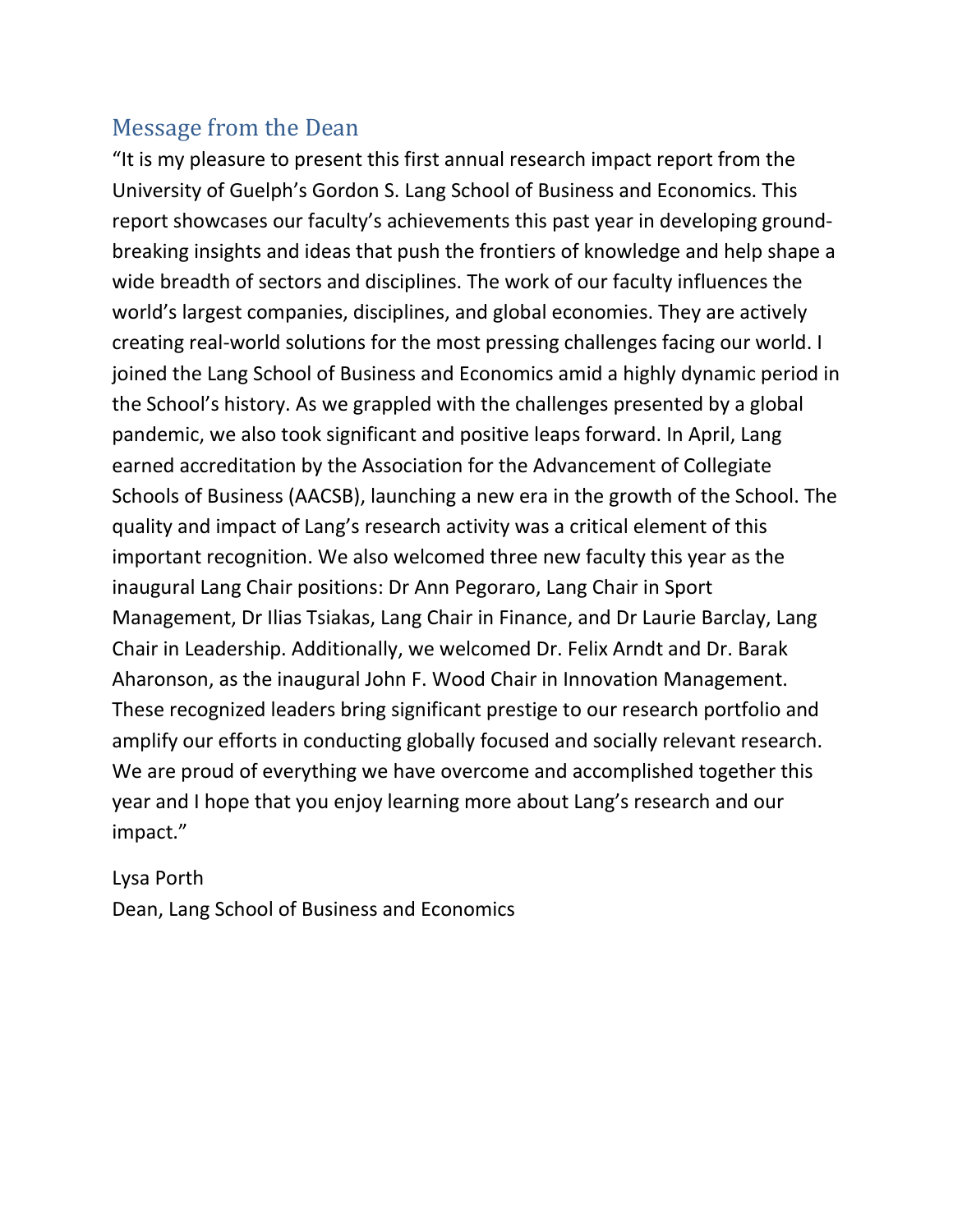## Message from the Associate Dean

"Lang's research mission is predicated on continuous improvement in generating and promoting Research with Impact, as embodied in Lang's seven research priorities, which form the basis for this report. Our guiding research principle is diversity, which is manifested in the diversity of stakeholders who connect with our research, the diversity of research activities and outputs we produce, the diversity of research approaches used by Lang's scholars, and our commitment to equity, diversity, and inclusion in our community of scholars and the work they do. I am immensely proud of the world-class research of Lang scholars, which contributes to Lang's mission to promote business as a force for good. Lang research makes a difference: in the classroom, where our research is transformed into learning; in the University of Guelph, where it contributes to the broader vision to 'Improve Life'; in the academic community, where it contributes to the advancement of knowledge and the training of future scholars; in local communities, where Lang researchers engage with real-world problems; in industry, where the challenges and opportunities of today and tomorrow are addressed through scholarly inquiry; and in society as a whole, as we contribute to addressing the UN's Sustainable Development Goals. It is my pleasure to present this inaugural Lang research report, which showcases this excellent work."

#### Sean Lyons

Associate Dean, Research and Graduate Studies Lang School of Business and Economics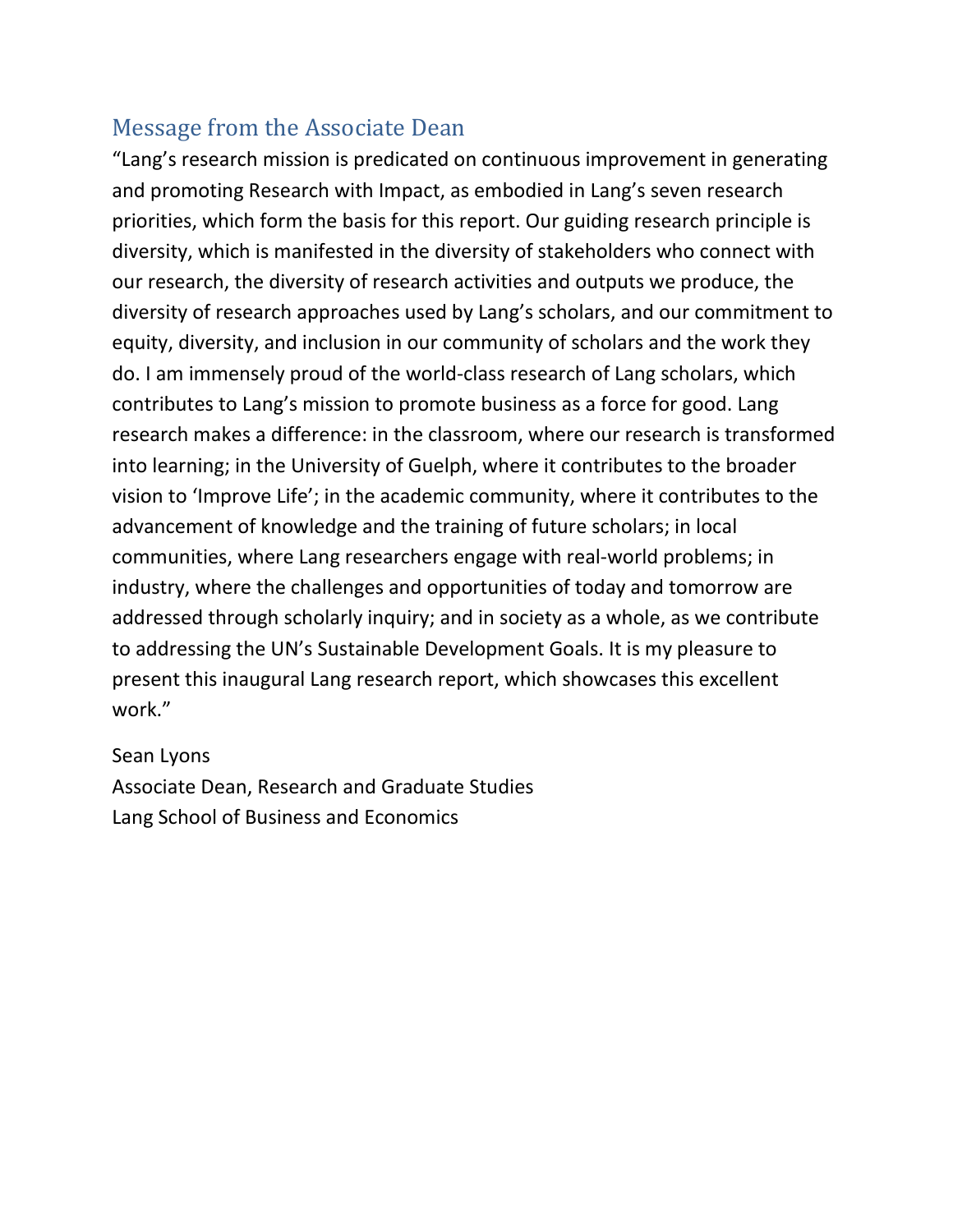## Using Business as a Force for Good

The Gordon S. Lang School of Business and Economics' vision is 'to be recognized locally and globally for our commitment to developing future leaders for a more sustainable world'. Reflecting the University of Guelph's commitment to 'Improve Life', our vision represents a foundational belief that business can and should be a 'force for good' in the world. This translates into our mission:

### To Promote Business as a Force for Good By:

- Pushing the frontiers of knowledge through research with impact in the disciplines of business, management, and economics, building on industry foundations unique to the University of Guelph.
- Fostering the long-term success of our students' career aspirations, organizations and the betterment of society through research-inspired and socially-relevant educational programs, which develop teamwork, criticalthinking and problem-solving skills
- Encouraging an ethos of community engagement and ethical and responsible leadership in a complex and ever-changing world.

## Research with Impact

The Lang School is a diverse community of scholars who engage in wide ranging research activities. Our overarching research objective is to produce and communicate research that makes a positive impact on the world. Our definition of Research with Impact is pluralistic, which implies:

### Impact For a Diversity of Research Stakeholders:

Lang's research is created with and communicated to a diverse and inclusive of stakeholders, including academic scholars, students, executives, consumers, policymakers, non-for-profits, and society at large.

### Impact Through a Diversity of Research:

Lang research focuses on discovery, integration, application, and the scholarship of teaching and learning. No specific topic or mode of research is prioritized, but we strive for alignment with the University of Guelph's strategic research priorities and its broader mission.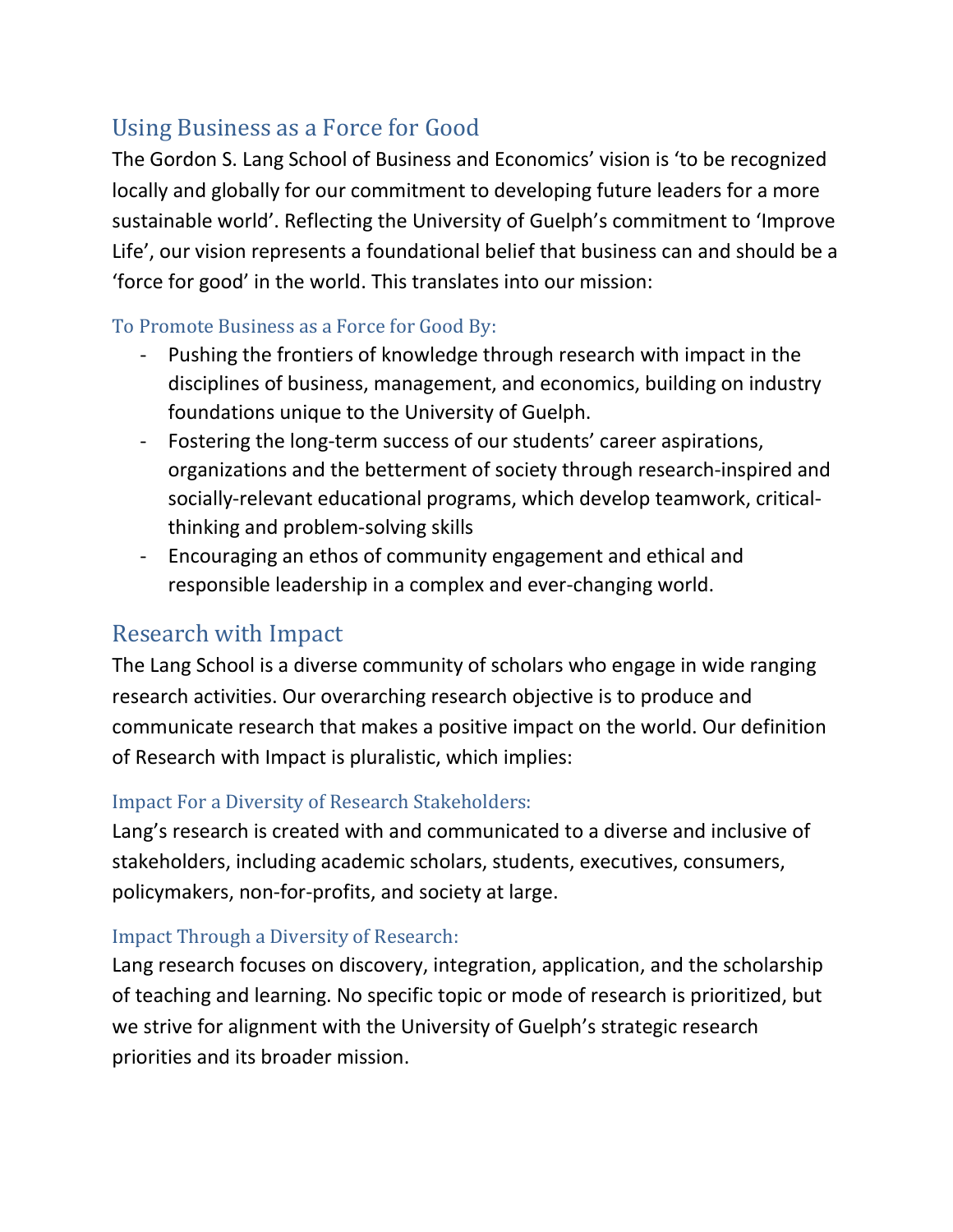### Impact Through a Diversity of Research Outputs:

In addition to traditional scholarly contributions, such as peer-reviewed journal articles, books, and conference presentations, Lang's scholarly outputs take a variety of other forms such as policy papers, technical reports, expert testimonial, community-engaged scholarship, and knowledge translation via traditional and social media. This promotes accessibility of our work to a diverse and inclusive range of beneficiaries.

### Equity, Diversity, Inclusion and Accessibility+:

Our research is guided by the principles of equity, diversity, inclusion and accessibility for researchers, students, collaborators, industry and community partners, participants, and end-users of our research.

## Lang by the Numbers

- 3500+ Undergraduate Students
- 238 Masters Students (As of Nov 1, 2020)
- 41 PhD (As of Nov 1, 2020)
- #1 MBA Ranking in Canada (By Corporate Knights, November 2020)
- #2 BComm Ranking in Canada (By Corporate Knights, November 2020)
- 15,000+ Alumni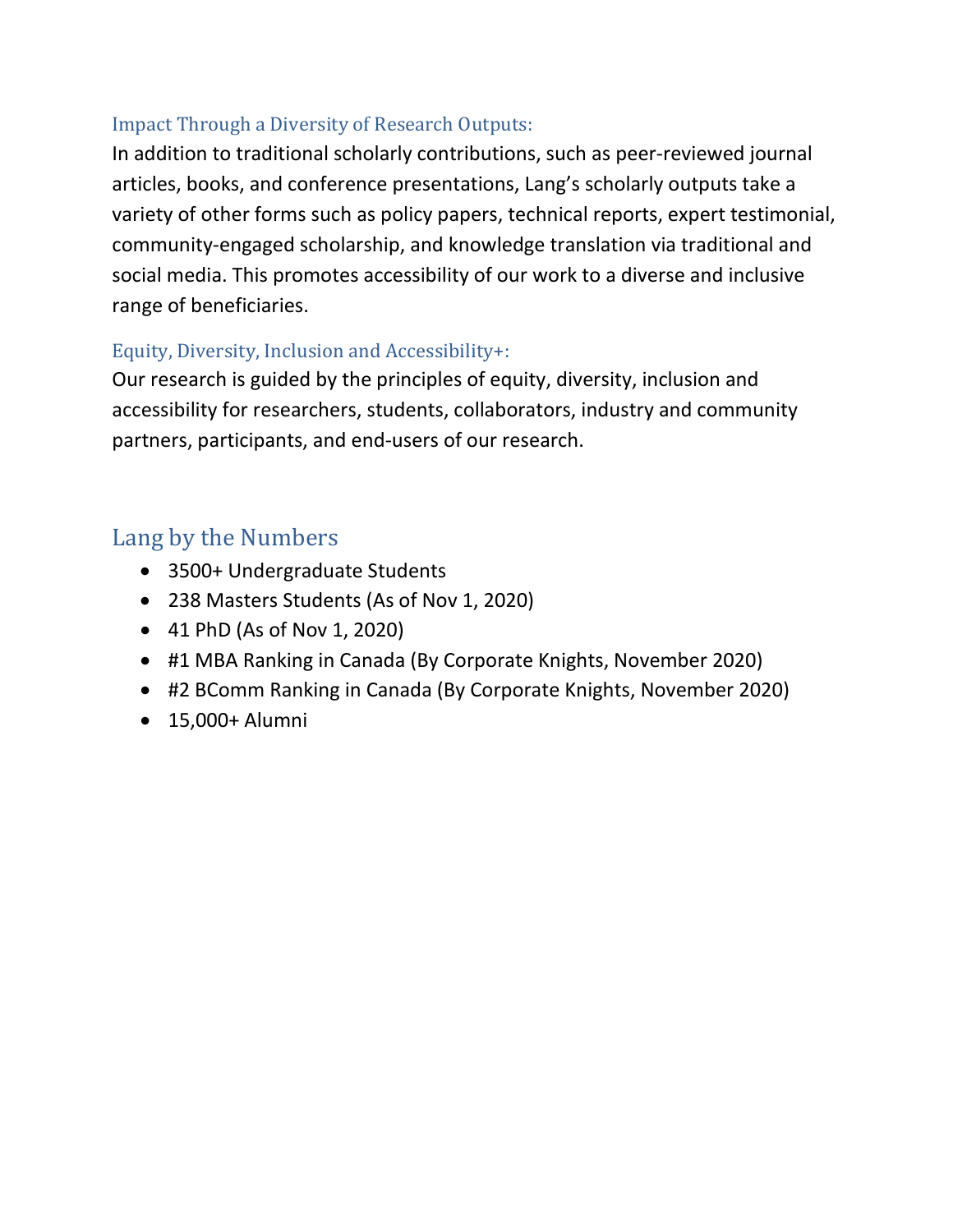## Research Highlights

Dr. Nita Chhinzer SSHRC Insight Grant 2020

#### *Exploring how and why organizations engage in and execute layoffs: Ontario 2013-2019*

Layoffs have become one of the most popular management strategies to adjust an organization's workforce to changing business conditions. How layoffs are implemented have significant implications on multiple stakeholders. What remains unclear is the broader typology of how and why organizations engage in and execute layoffs. Dr. Chhinzer's project will provide a comprehensive understanding of layoff implementation by examining the attributes and typology of layoffs and the organizational response to competing pressures.

### Dr. Hong Li

#### NSERC Discovery Grant 2021

#### *Stochastic Mortality Modeling and Longevity Risk Management in Multiple Population Context*

With the aging population and the development of a longevity risk transfer market, reliable methods of quantifying and managing longevity risk have become important for governments and the insurance industry. Dr. Li's goal with this NSERC-funded research is to examine the forecasting of aggregate mortality data and the practical longevity of risk management framework to better address the challenges of an aging society in Canada.

## Research Funding

The number and value of competitive external research grants, particularly triagency grant funding.

- \$2.8 million+ Value of SSHRC Insight Grant Held
- \$640k+ Value of active SSHRC Insight Development Grants held (PI & CI)
- \$3.7 million+ Value of Non-Tri-Agency Grants (PI & CI)
- 43 Newly Funded Research Projects led by Lang Faculty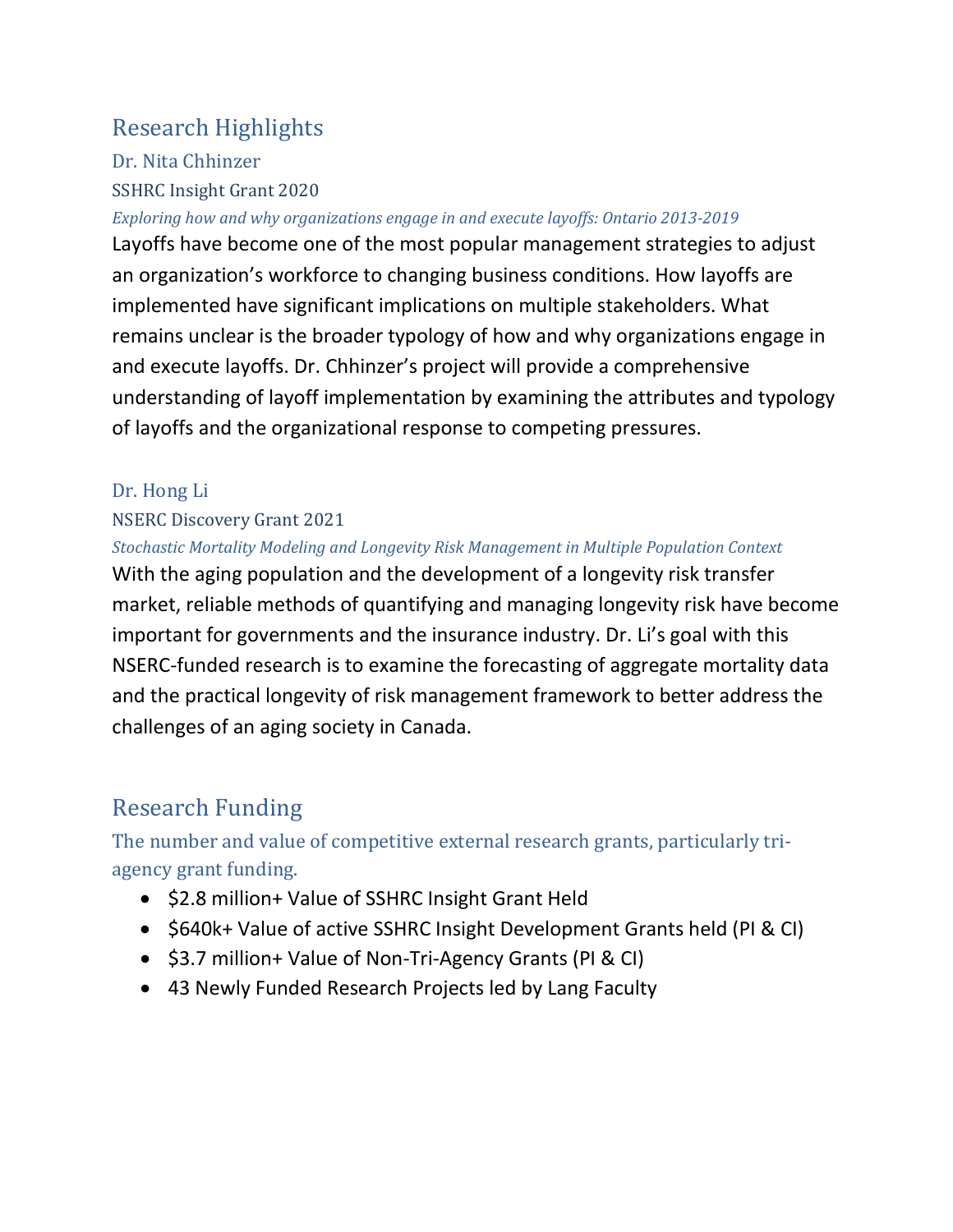#### Tri-Agency Funding Breakdown

- SSHRC IG: 57%
- SSHRC IDG: 24%
- NSERC DG: 15.5%
- SSHRC PEG: 3.5%

#### Newly Funded Tri-Agency Research Holders

- Laurie Barclay –SSHRC IG
- Nita Chhinzer SSHRC IG
- Towhidul Islam SSHRC IG
- Sandeep Mishra SSHRC IG
- Lysa Porth SSHRC IG
- Susan Dupej SSHRC IDG
- Yuanfang Lin SSHRC IDG
- Jing Lu SSHRC IDG
- Davar Rezania SSHRC IDG
- Kimberly Thomas-Francois SSHRC IDG
- Jing Wan SSHRC IDG
- Felix Arndt SSHRC PEG
- Statia Elliot SSHRC PEG
- Hong Li NSERC DG
- Thanasis Stegos NSERC DG

#### Largest Funded Active Research Project

The Canadian Peoples 1861-1921

#### *Dr. Kris Inwood, Dept of Economics and Finance CFI / MCU: \$2,123,718*

The Canadian Peoples (TCP) is an integrated series of databases comprising 32 million records of Canadians enumerated in seven censuses 1861-1921. TCP data describes personal, household and community characteristics at ten-year intervals from before Confederation to after the First World War. The principal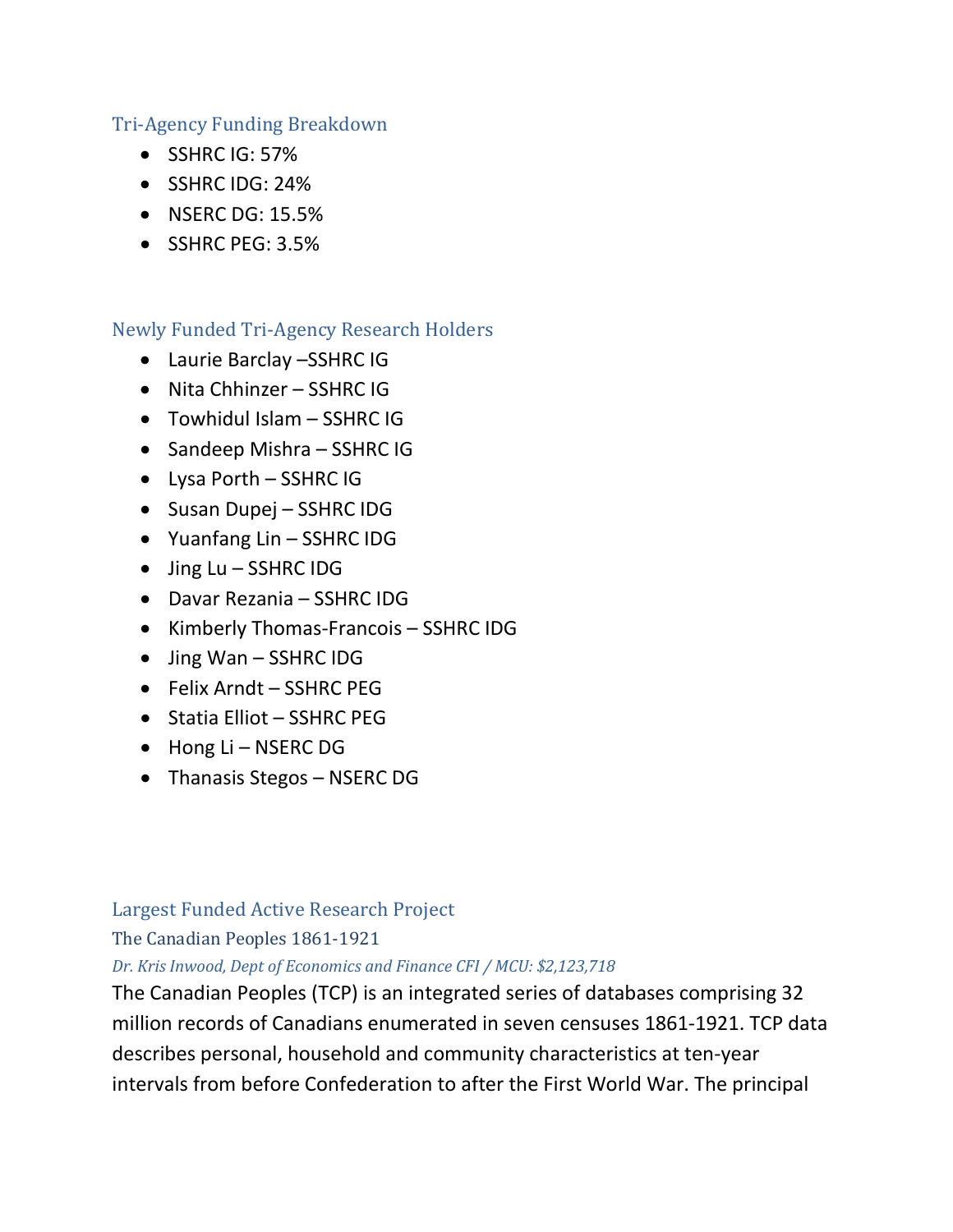users will reinterpret the experience of Canada's peoples in a formative era that set the patterns for subsequent generations. This research will inform policymakers concerned with inequality, family, immigration, entrepreneurship, health, work, regional development, youth and aging, urbanization, and other critical challenges. It will also help strengthen the training and retention of students who combine statistical expertise with social science and historical understandings in preparation for high-skilled employment in the digital economy.

#### Quantitative aspects of well-being and inequality in settler societies, 1950-1920 *Dr. Kris Inwood, Dept of Economics and Finance, SSHRC Insight Grant: \$152,632*

It is widely recognized that colonization undermined the well-being of First Nations peoples while benefiting many European settlers and their descendants. Less is known about inequalities within the settler communities and among the Indigenous people, or how inequalities changed over time and across settler societies. This project uses recent advances in the digitization of historical census and other record groups to develop the necessary transnational tools to report new measures of inequality and identify the way it played out among settlers, between settler and indigenous communities, and across colonies in the later 19th and early 20th centuries.

### Evaluating volumetric and time-to-event choice experiments and their associated models by testing external validity from revealed preference data

#### *Dr. Towhid Islam, Dept of Marketing and Consumer Studies SSHRC Insight Grant: \$329,774*

Dr. Islam is studying behaviorally and managerially realistic designs and surveys for eliciting market behaviours for both traditional and online retailers and eliciting 'how much' and 'when to buy' in new choice experiment frameworks. These designs require the development of new models for marginal and bivariate estimation of inter-purchase times and purchase quantities. Outputs from these models will be easy to use for strategic decisions like targeting and pricing policy. The research will externally validate the designs with real purchase data from the same individuals or households.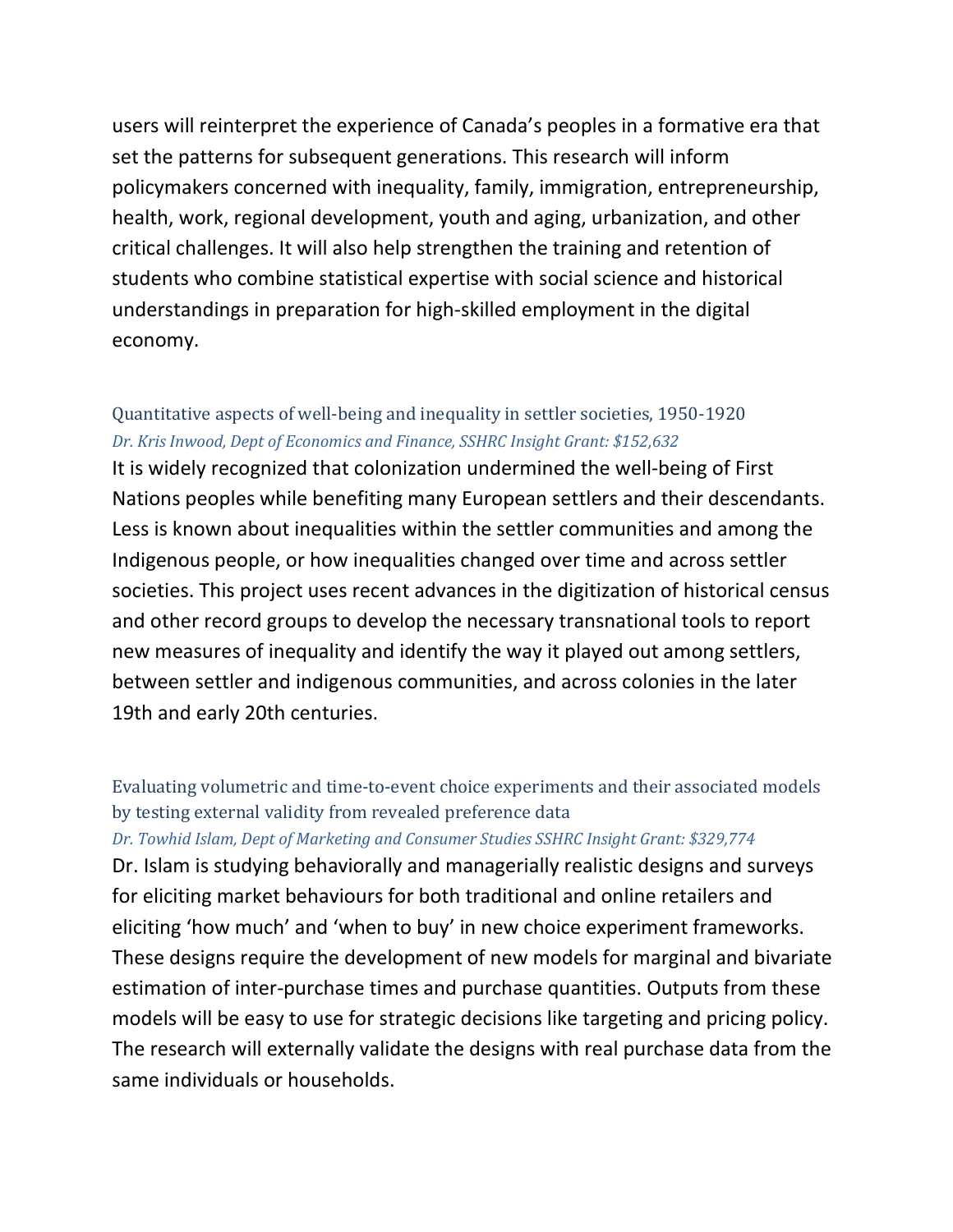Machine Learning-based methods using satellite-derived remote-sensing data for risk management and insurance in the presence of systemic weather risk *Dr. Lysa Porth, Dean, Lang School of Business and Economics, SSHRC Insight Grant: \$254,216* Accurate crop yield forecasting models are important for farmers, governments, insurers, and reinsurers, serving as the basis for designing crop insurance policies and other risk management functions. However, crop yield forecasting models have often not been successful, lacking accuracy and robustness. The objective of this project is to develop a robust and more accurate machine-learning based crop yield prediction model to serve as the foundation for new risk management and insurance applications, that seeks to address these previous limitations using state-of-the-art methodologies and thereby benefits farmers, governments, insurers, reinsurers, and other stakeholders.

### Lang's Research Leaders

#### Dr. Barak Aharonson

#### John F. Wood Chair in Innovation Management

Dr. Aharonson studies entrepreneurial tendencies and innovation activities within geographic clusters and how businesses use technology to compete or cooperate with each other to boost their performance. He has extensive research in the area of strategy, innovation and entrepreneurship, and a successful track record of consistently publishing in FT50 journals.

#### Dr. Felix Arndt

#### John F. Wood Chair in Entrepreneurship

Dr. Arndt's research examines how firms use organizational renewal and technological innovation to stay ahead of the competition (dynamic capabilities, ecosystems, business models). His work has been published in top journals such as the Academy of Management Review, the Journal of Business Ethics, and Journal of Business Venturing.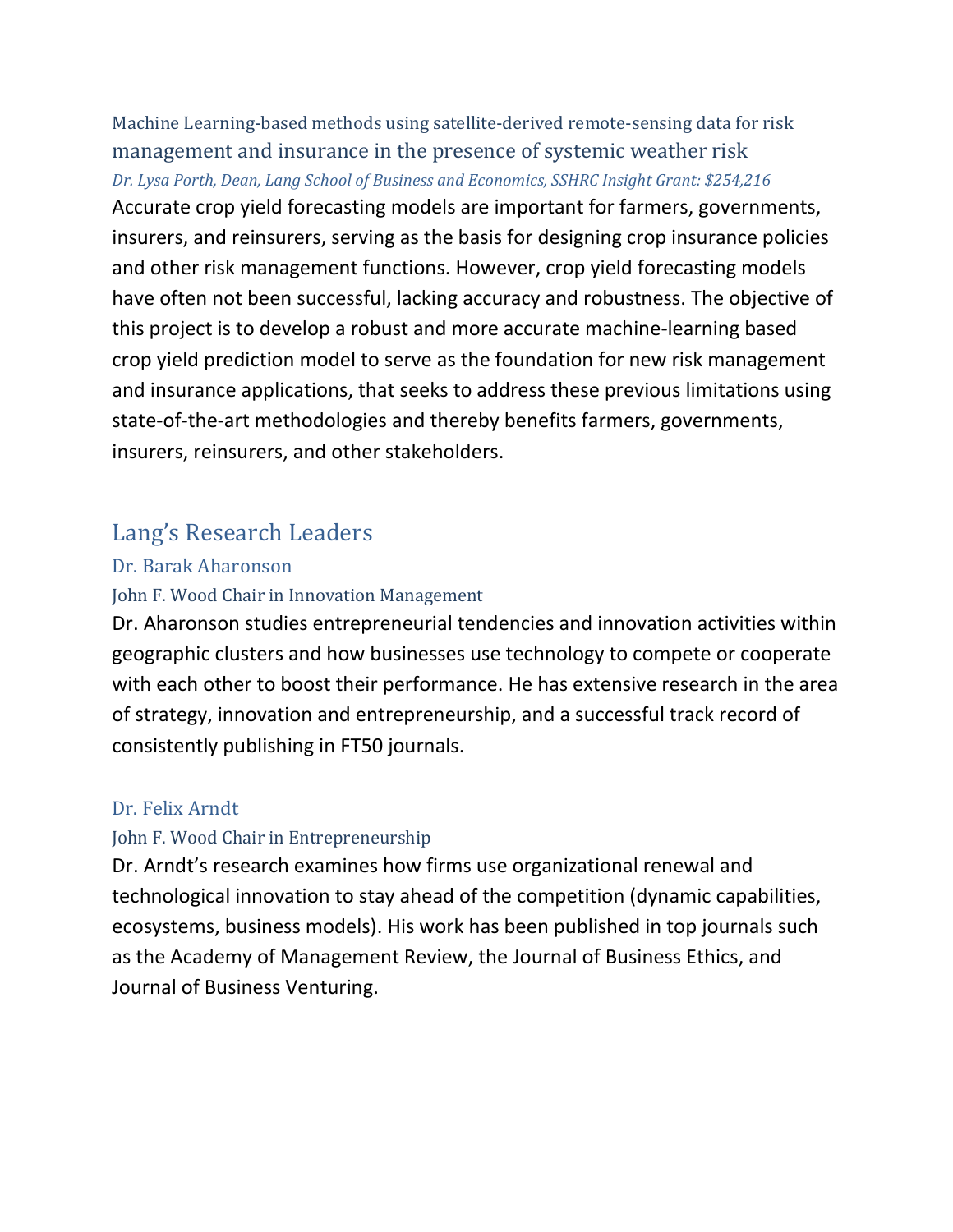#### Dr. Laurie Barclay

#### Lang Chair in Leadership

Dr. Barclay's research focuses on fairness and its intersection with leadership and creating healthy workplaces. This research has appeared in top-tier journals. She is the recipient of the Ontario Early Researcher Award as well as multiple grants from the Social Sciences and Humanities Research Council of Canada (SSHRC). She is currently an associate editor for the Journal of Organizational Behavior.

### Dr. Towhidul Islam

#### University of Guelph Research Leadership Chair

Dr. Islam's research focuses on discrete choice experiments, advanced choice models, and preference stability combining stated and revealed preference data from longitudinal studies. He has held research and faculty positions at the University of Sydney, Australia; University of Technology, Australia; Dalhousie University, Canada; and the University of Northern BC, Canada. His work has appeared in leading journals including Management Science, Journal of Consumer Research, Journal of Consumer Psychology.

#### Dr. Philippe Lassou

#### Research Excellence Award

Dr. Lassou's research explores the interplay between accounting, sustainable development, and service delivery has been recognized internationally for its contribution to the UN sustainable development goals. Having been published by and running a workshop for the World Bank in 2021. Dr. Lassou also created the Qualitative Accounting Research Symposium which was held for the sixth time in 2021.

### Dr. Ann Pegoraro

Lang Chair in Sport Management, University of Guelph Research Leadership Chair Dr. Pegoraro is the Co-Director of the National Network for Research on Gender Equity in Canadian Sport and the Director of the University's International Institute for Sport Business and Leadership. Her research on sport consumers, marketing and communication has been published in journals such as American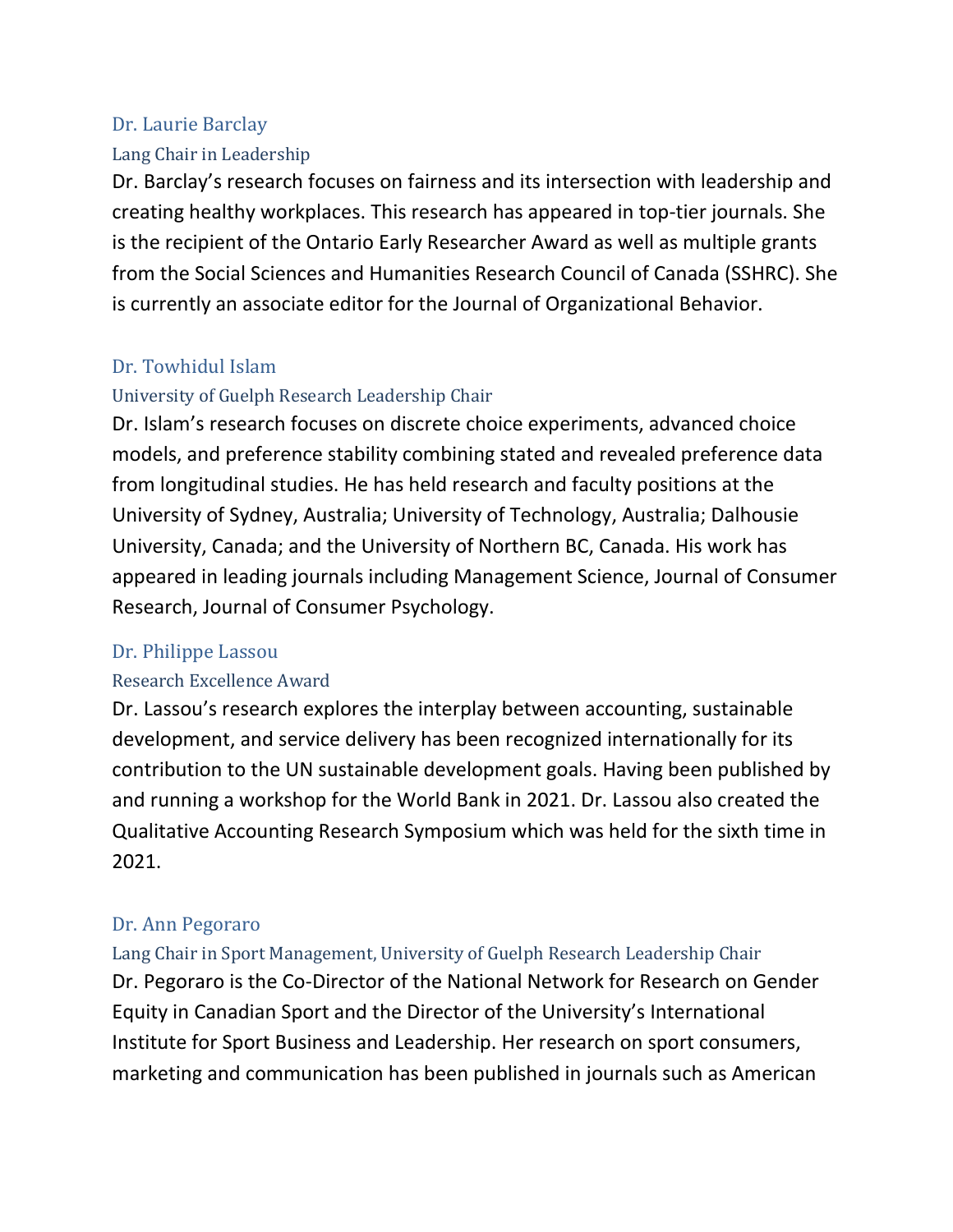Behavioral Scientist, Communication and Sport, and Journal of Sport Management.

#### Dr. Simon Somogyi

#### Arrell Chair in the Business of Food

Dr. Somogyi's research is in the areas of agri-food value chain analysis and management, and food consumer behaviour. He is the Director of the Longo's Food Retail Laboratory at Lang, an Honorary Senior Fellow in Agribusiness in the School of Agriculture & Food Sciences, University of Queensland, Australia, Adjunct Professor in the School of Resource & Environmental Studies at Dalhousie University, and an affiliated faculty member of the One Health Institute at the University of Guelph.

#### Dr. Ilias Tsiakas

#### Lang Chair in Finance

Dr. Tsiakas's research in asset pricing, international finance, financial econometrics, and climate finance has been published in leading finance journals and has been summarized in various practitioner outlets such as The Financial Times. He holds a grant from the Social Sciences and Humanities Research Council of Canada (SSHRC) to study the role of global financial markets in regulating carbon emissions.

### Scholarly Impact

The creation and dissemination of research knowledge that is used by various audiences, including other academics, industry practitioners and decision-makers, government policymakers and students as indicated primarily by scholarly citation metrics.

- 333 Peer-Reviewed Journal Articles
- 3 Books
- 37 Book Chapters
- 70 Conference Papers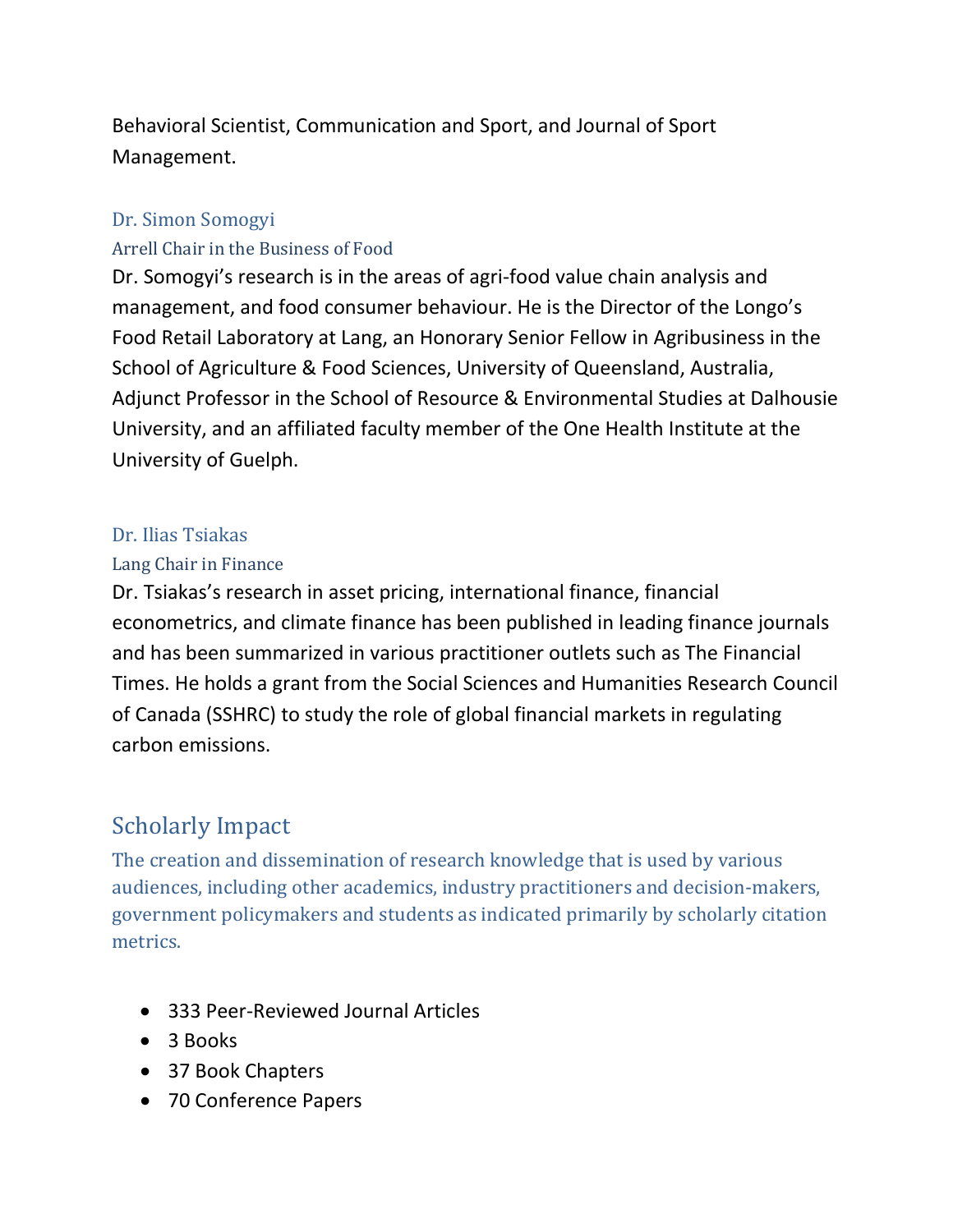- 187 Conference Presentations
- 4,056 2020 Citation Counts (Scopus)
- 6.90 Average Faculty h-Index (Scopus)
- 10 Faculty in RePEc's Top 25% Canadian Economists

Most Cited Scholars *(Citations in 2020, per Scopus)* 

- 1. Sean Lyons, (314)
- 2. Chris Choi, HFTM (277)
- 3. Jamie Gruman, DOM (268)
- 4. Thanasis Stengos, DEF (251)
- 5. Marion Joppe, HFTM (234)
- 6. Towhidul Islam, MCS (232)
- 7. Norm O'Reilly, HFTM (212)
- 8. Sandeep Mishra, DOM (152)
- 9. Statia Elliot, HFTM (126)
- 10. Ann Pegoraro, HFTM (110)

#### High-Impact Scholar: Thanasis Stengos

Dr Stengos is a globally recognized economist whose research output and citation impact rank him among the top 2% of Canadian economists and among the top 5% globally1. He serves as Associate Editor of the Journal of Applied Econometrics, Empirical Economics, Economics Letters, and he is co-editor of the Review of Economic Analysis. Dr. Stengos's research has received 8,068 citations according to Google Scholar (scholar.google.com) and 2,767 citations according to Scopus [\(www.scopus.com\)](http://www.scopus.com/).

*1 According to Research Papers in Economics (RePEc) IDEAS rankings (https://ideas.repec.org)\*All metrics are from 2020-2021 unless otherwise stated"*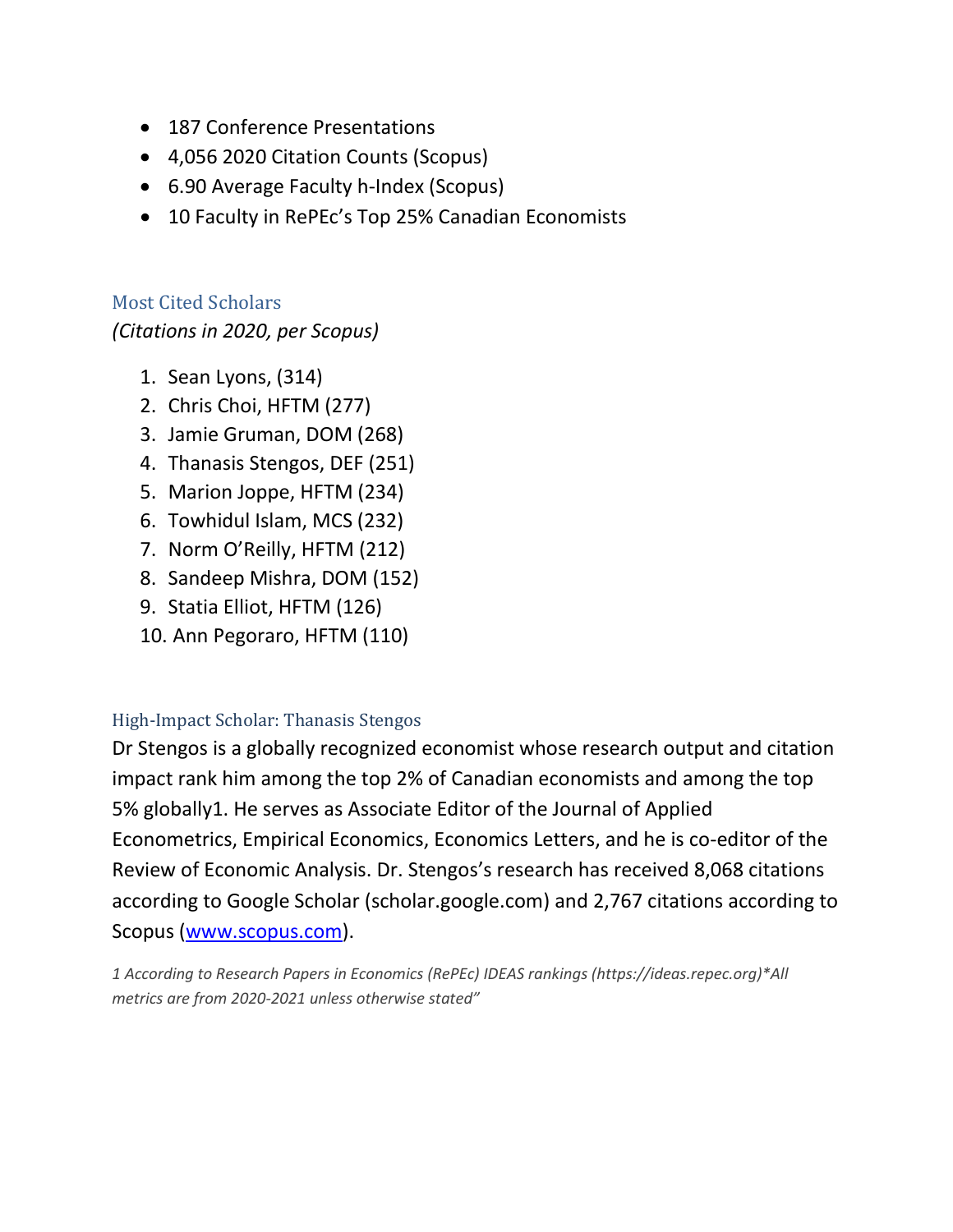## Research Quality

*The rigour and relevance of* faculty's scholarly output, indicated by the quality of peer-reviewed journals in which it is published and external recognition it has received in the form of research *awards*.

- 120 ABDC A or A\* Publications
- 20 ABS 4 or 4<sup>\*</sup> Publications
- 7 FT50 Publications
- 4.59 Average Scopus Cite Score 2021

### Leaders in Research Quality in 2020

*(# of articles ranked A or higher on ABDC 2019, 4 or higher on ABS AJG 2021 or listed on FT50)*

- Thanasis Stengos, DEF (10)
- Hong Li, DEF (7)
- Lysa Porth, DEF (7)
- Norm O'Reilly, HFTM (6)
- Philippe Lassou, DOM (6)
- Laurie Barclay, DOM (4)
- Chris Choi, HFTM (4)
- Talat Genc, DEF (4)
- Nikola Gradojevic, DEF (4)
- Statia Elliot, HFTM (4)
- Marion Joppe, HFTM (4)
- Xiaowen Lei, DEF (4)
- Jing Lu, DOM (4)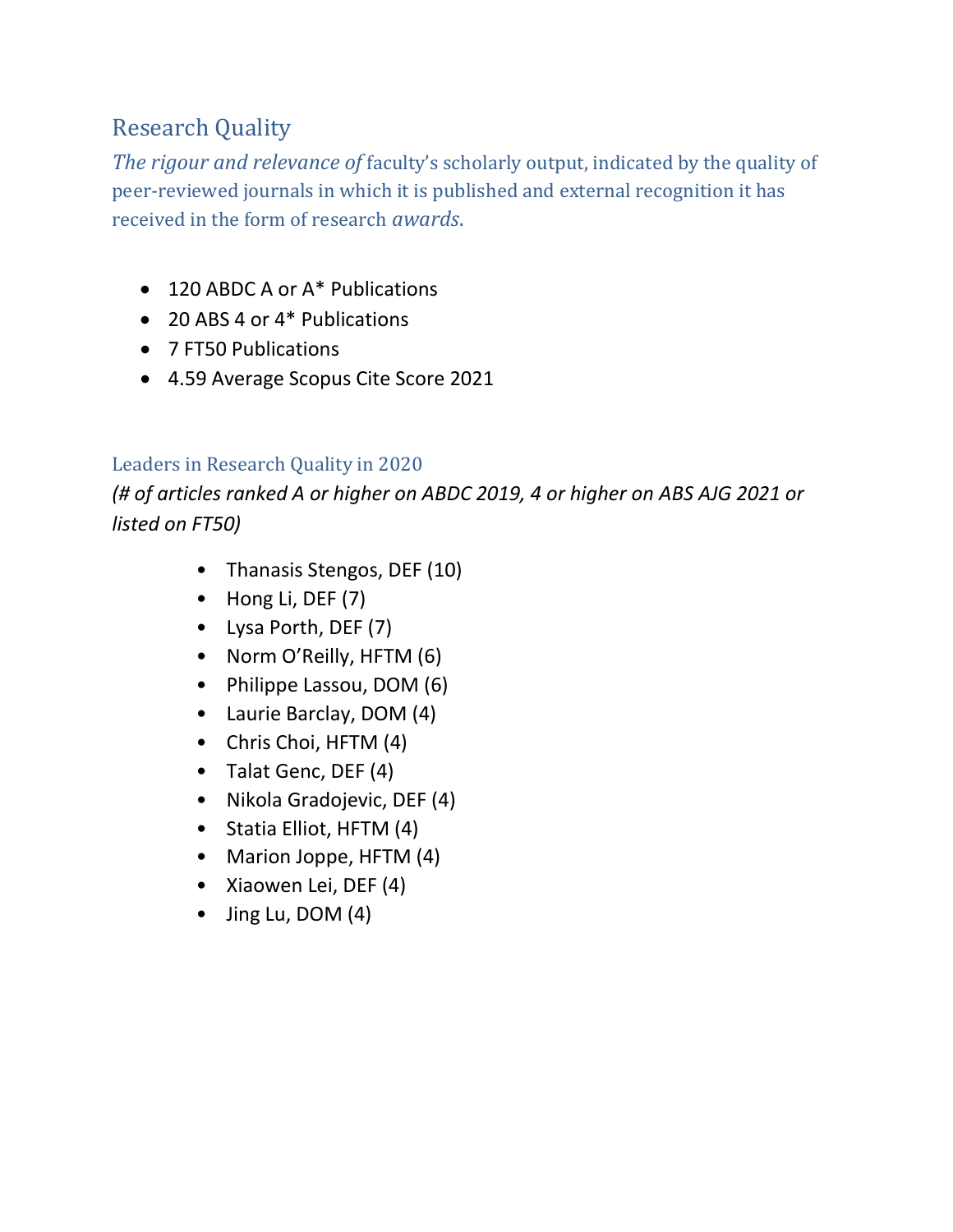Journal Quality Source: Lang Faculty Distribution on ABDC List *Source: Australian Business Deans Council List* 

Pie Chart:

- $A^* 16%$
- $A 38%$
- $-B 35%$
- $\bullet \quad C 12\%$

## Emerging Research Leaders

Lang continues to increase our research capacity and build for the future with the addition of new faculty positions. The below list of emerging research leaders have secured either a SSHRC IDG as the lead applicant or as a co-applicant on a SSHRC IG*.* 

Dr. Delong Li was awarded a SSHRC Insight Grant in support of research in financial market disclosure. He's been a visiting economist with the International Monetary Fund and Bank of Finland. His research interests include corporate finance, corporate bonds, international finance, and financial markets.

Dr. Jing Lu's SSHRC Insight Development Grant (IDG) funded project explores whether socially responsible firms are more resilient to COVID-19. Her expertise is in sustainability accounting, corporate finance, corporate governance, business analytics and machine learning.

Dr. Yuanfang Lin is a marketing modeler who specializes in identifying substantive marketing problems including price competition, product innovation, and multidistribution channels that yield fundamental insights about firm and consumer behaviour and seeking empirical validation of theory predictions using appropriate data. His research regarding consumer information processing during COVID-19 has been funded by SSHRC IDG.

Dr. Jing Wan's research focuses on topics in the category of consumer psychology and decision-making. This includes recent research in emotional and moral regulation, brand and product anthropomorphism, and ethical consumption. Her project regarding the influence of anthropomorphism has been funded by SSHRC IDG.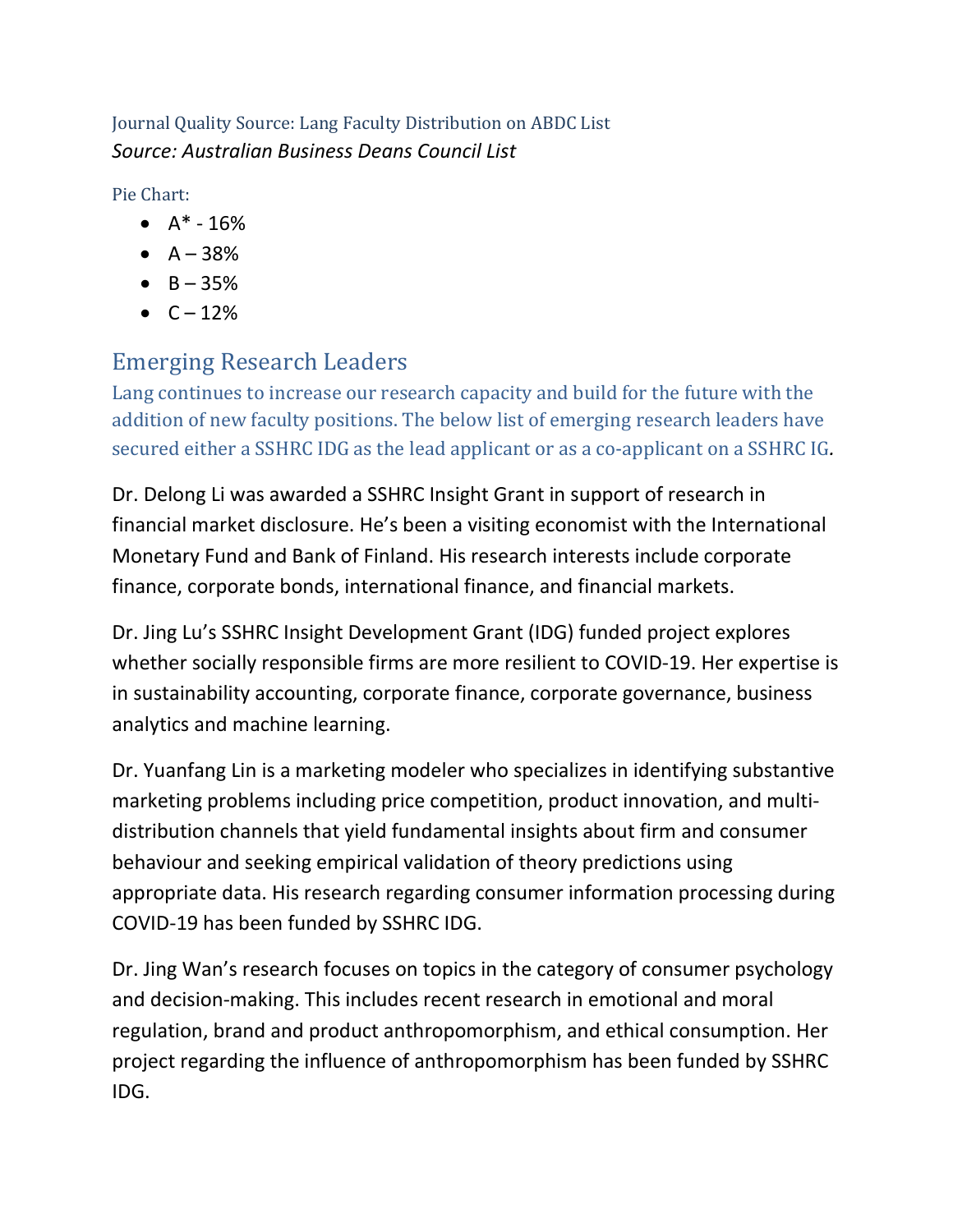## Research Feature: The blurred line between human, brand, and product characteristics

Marketers often attribute characteristics to brands or products to humanize their offerings. Lang marketing professor Dr. Jing Wan's research explores this topic and its potential applications and drawbacks.

Anthropomorphism, or attributing human characteristics to a non-human, is one of the key tricks up a marketer's sleeve. For most of her professional career, Dr. Jing Wan has studied the trend toward humanizing popular consumer products.

"On the surface, the practice of anthropomorphizing a product works well, simply because humans connect best with other humans," says Wan, an assistant professor of marketing and consumer studies at the Gordon S. Lang School of Business and Economics. "But when you go a little deeper, you realize that it all depends on the context, the type of consumer, and the appropriateness of adding personality or animation to a non-human object."

Current research in the area of brand and product anthropomorphism, including Wan's, is trending toward anthropomorphizing machines and other automated technologies such as robots and artificial intelligence. As with any innovation, there are downsides and limitations to the increasingly human-like voices that emanate from machines and devices. The "uncanny valley" describes a level at which an object imitates a human so effectively that it provokes a negative emotional response from the consumer. "People don't like to interact with things that seem creepy or abnormal to them," Wan says.

As technology evolves, marketers and innovators dance around the line between human and robotic intelligence, recognizing that they may elicit a fearful or avoidant response on the part of someone who doesn't want their robot vacuum or their GPS to sound indistinguishable from a human. People who are suspicious of marketing strategies that over-humanize products may exhibit "psychological reactance," where they resist and push back against persuasive advertising. "Some consumers are more likely to suspect that a company is trying to trick them," Wan acknowledges. "They're more aware of the delineation between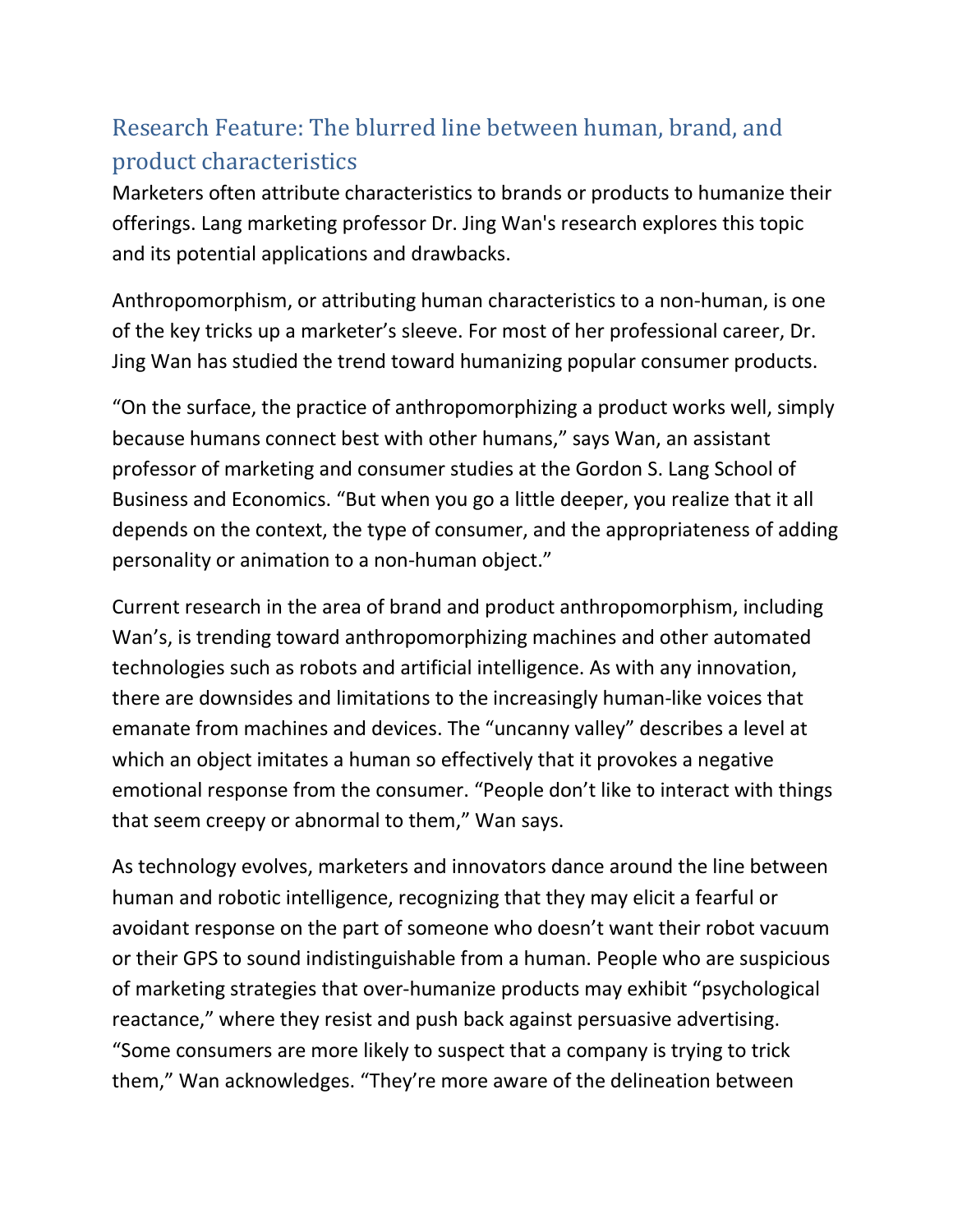what is and what isn't human, so marketers have to be subtler in how they reach these groups."

As the societal trend toward digitization opens new avenues in the study of brand and product anthropomorphism, Wan looks forward to leaving her mark on the field. "At Lang, I have the freedom to dive deep into the research that fascinates me," she affirms. "It will be interesting to see how our collective response to brand humanization evolves over time.

## Knowledge Mobilization

The reciprocal flow of research knowledge between researchers, knowledge brokers and knowledge users—both within and beyond academia.

### By the Numbers:

- 14k+ Followers on social media
- 6k+ Business leaders receive the *Business Impact* digital newsletter monthly
- Most tweeted research: Launch of the Gender Equity in Sport Research Hub

### Improving accountability across the world

In Summer 2021, Dr. Philippe Lassou travelled to Africa to explore and improve the accounting and auditing practices of public sector organizations in Sub-Saharan Francophone Africa as part of GIZ, a German development agency and the African Professionalization Initiative. While in Benin, he was an invited speaker at the Pan African Federation of Accountants' (PAFA's) annual workshop.

### Understanding the complexity of HR management

Dr. Nita Chhinzer studies strategic human resources management, with a focus on downsizing practices, procedures, and ethics. Dr. Chhinzer mobilizes her expertise to scholarly, professional, and business audiences in a variety of ways, including:

- Serving as Advisory Board for the Canadian HR Reporter
- Serving as a Board member for the Toronto Centre for Learning and Development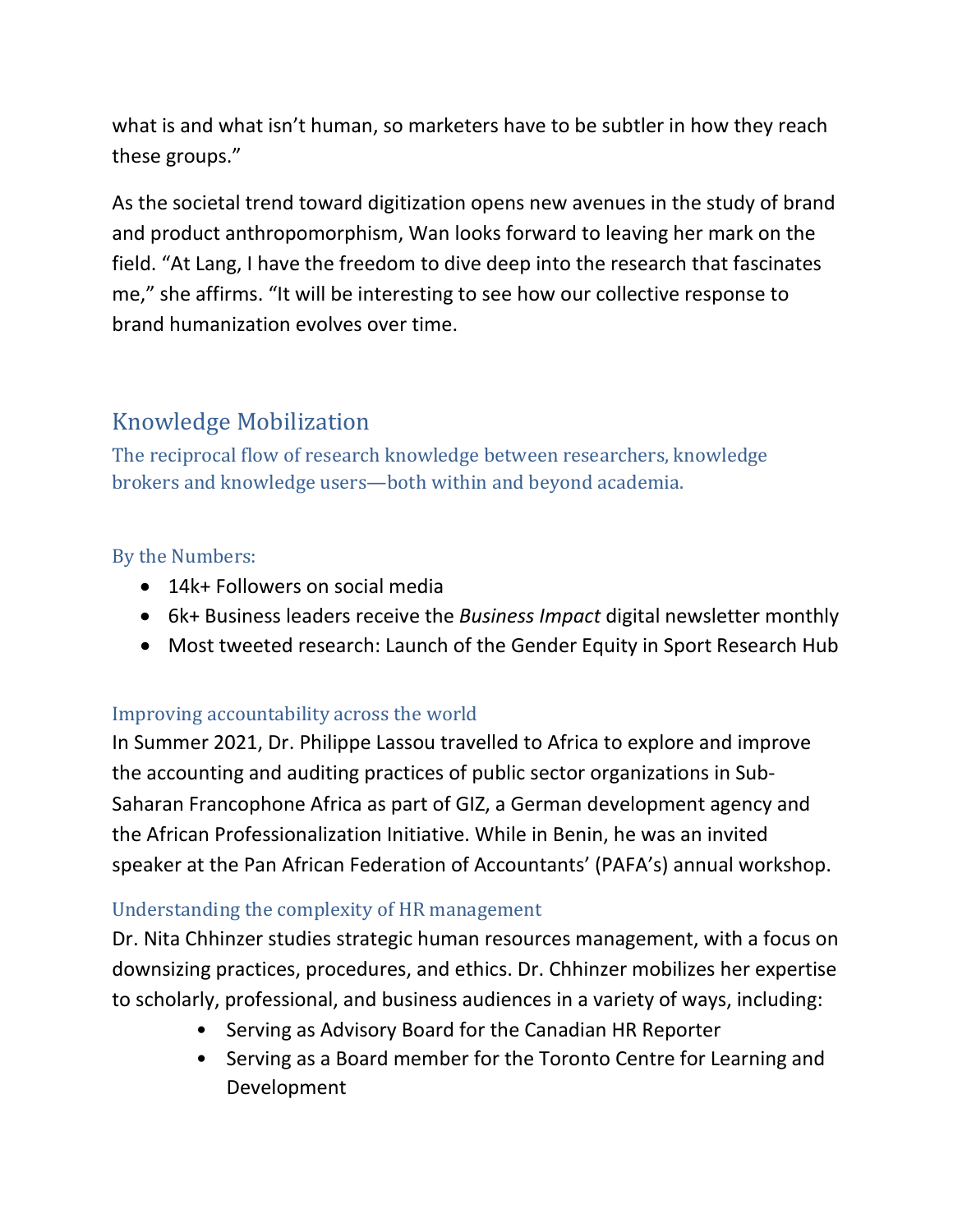- Acting as an HR Expert on the Governance Professionals of Canada Covid-19 Navigation team
- Engagement with the Human Resource Professional Association of Ontario in multiple capacities
- Authoring Canada's best-selling Human Resource Management textbook
- Offering HR expertise in a wide range of media appearances. In 2020 alone, she was quoted in over 35 newspaper, radio, TV, and magazine articles concerning COVID-19, including local and national media outlets and professional and industry publications
- Delivering webinars, panel participation and keynote addresses on various HR topics

### Making sports more sustainable

In 2021, Dr. Ann Pegoraro, Lang Chair in Sport Management & Director of the International Institute for Sport Business and Leadership, was co-lead on a national event that focused on sustainable sport. The Lang School collaborated with sports professionals, academics, and athletes to co-host the inaugural Green Sports Day in Canada, a national virtual summit bringing together the Canadian sport sector to discuss its sustainability and environmental challenges. This event recognizes the potential of sport as a force for good, and to normalize green sports in Canada.

#### Understanding emerging market growth

Dr. Delong Li, along with team members analyze the long-run impact of emergingmarket sovereign bond yields on corporate bond yields, finding that the average pass-through is around one. The pass-through is larger in countries with greater sovereign risks and where sovereign bonds are more liquid. It is also greater for corporate bonds with lower ratings, shorter maturities, and for those issued by financial companies and government-related firms. Their results support theoretical arguments that corporate and sovereign yields are linked together through credit risks and liquidity premiums. Consequently, high sovereign risks may slow down growth by persistently increasing private sector borrowing costs.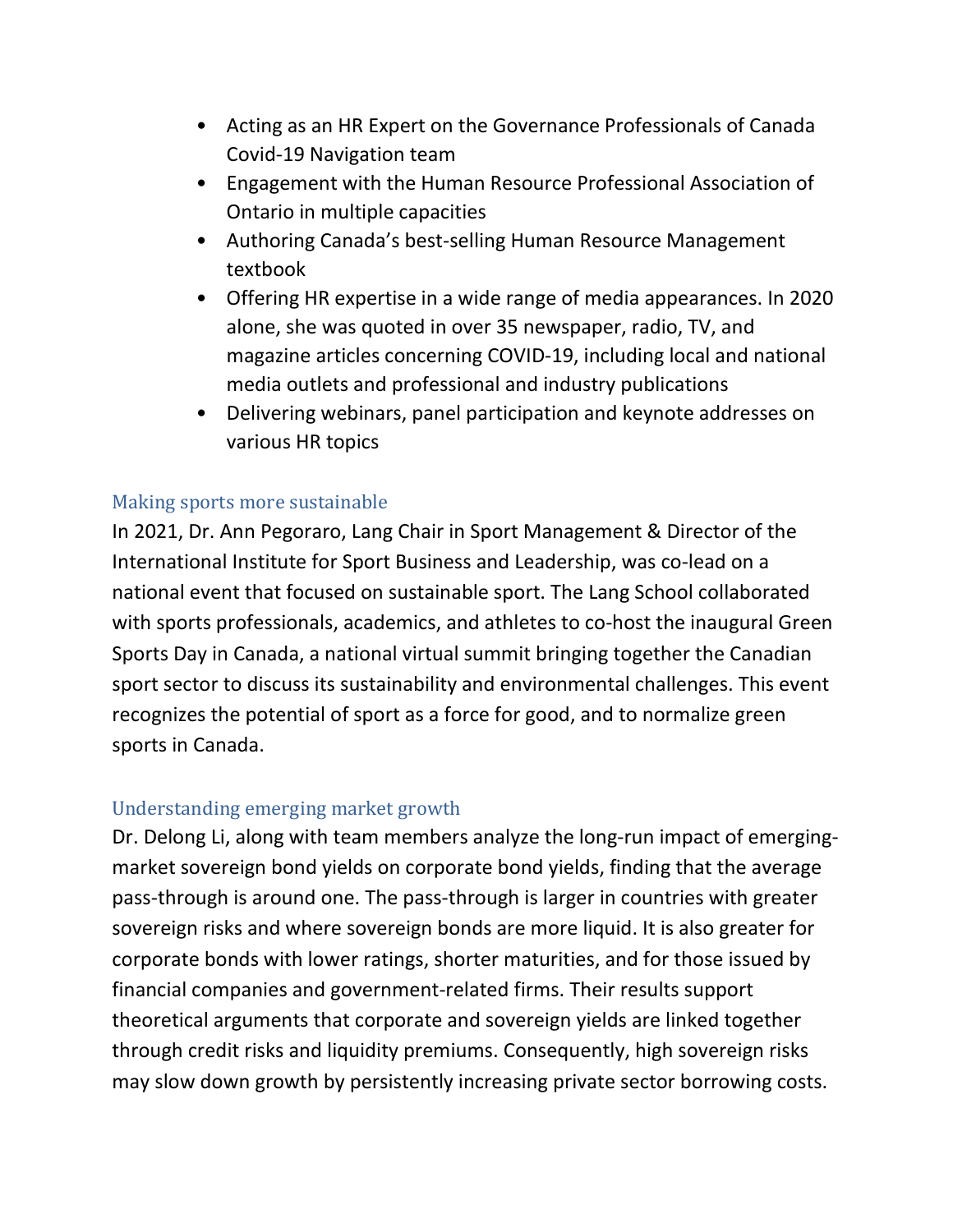#### Responding to Covid-19

*The COVID-19 pandemic has had an unprecedented impact on our economy and prosperity. By understanding such impacts as consumer fear, the decline of the tourism industry, the challenges of continuing business operations, and the resolve of leaders, Lang faculty are providing insights and analyses in response to this global pandemic. Lang faculty have contributed their insights and expertise regarding COVID-19, including its impact on business and the economy, travel and tourism, foodservice, and hospitality and more.*

### Faculty Have Been Featured In:

Toronto Star, Global News, BNN Bloomberg, Financial Post, The Canadian Press, The Globe and Mail, CTV News, CBC News, VICE, Forbes

### Dr. Marion Joppe

Faculty from Lang's School of Hospitality, Food, and Tourism Management provided valuable insight and expertise to the hard-hit tourism and hospitality industry. During the early days of Covid-19, Dr. Marion Joppe was often sought after by the media to provide insight on where Canadians could travel safely during the pandemic.

Other faculty that were featured in the media included, but not limited to: *Dr. Felix Arndt, Dr. Nita Chhinzer, Dr. Timothy Dewhirst, Dr. Rumina Dhalla, Dr. Tirtha Dhar, Dr. Lianne Foti, Dr. Nikola Gradojevic, Dr. Louise Grogan, Dr. Jamie Gruman, Dr. Mark Holmes, Bruce McAdams, Dr. Ross McKitrick, Dr. Simon Somogyi*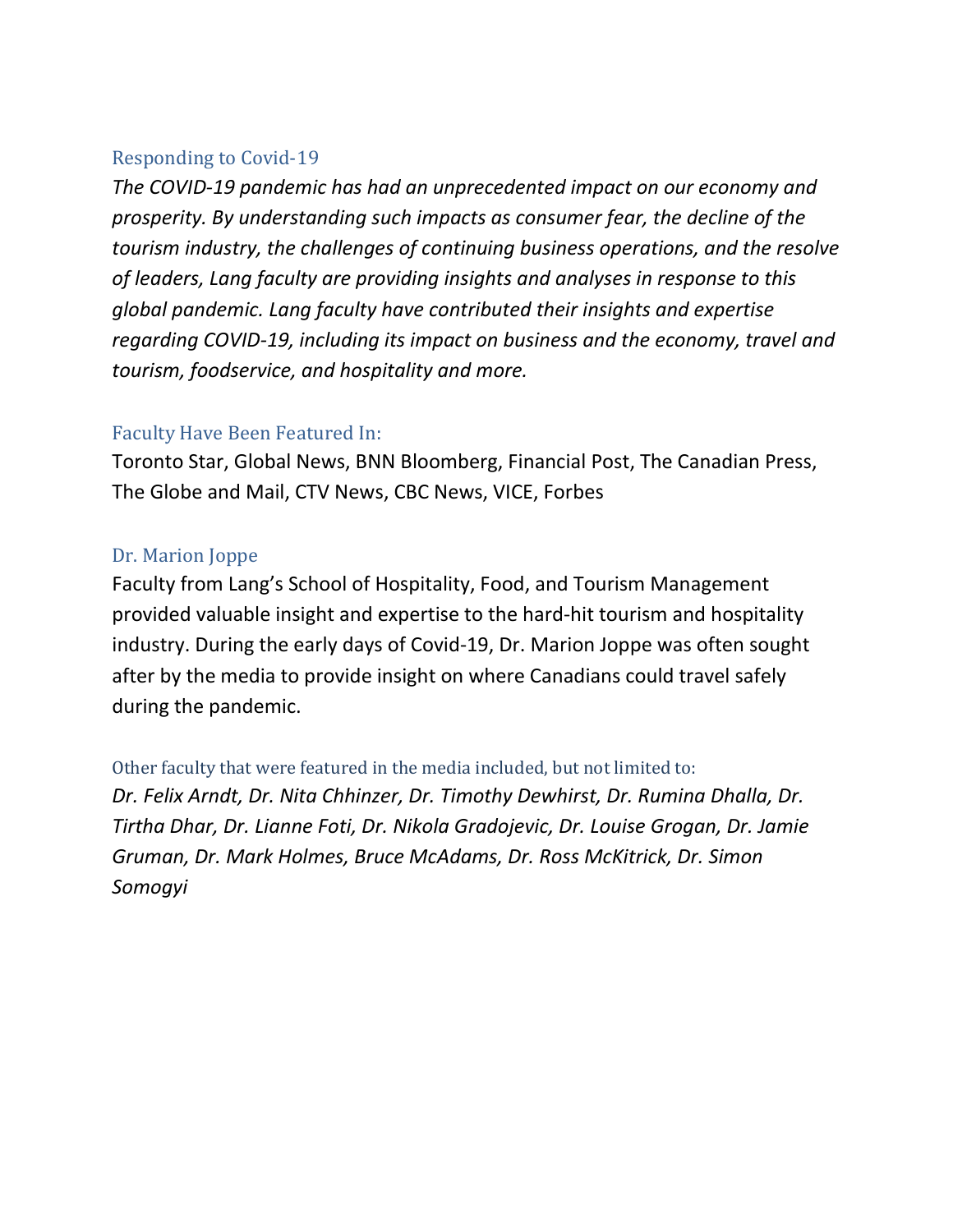## Funding for Covid-19 Related Research

Lang faculty secured funding in support of research projects that contribute to the understanding and recovery of the COVID-19 pandemic.

How have companies adopted new business models in response to the COVID-19 crisis, and how sustainable are these new models? Dr. Felix Arndt, the John F. Wood Chair in Entrepreneurship received nearly \$25,000 in new funding from the Social Sciences and Humanities Research Council (SSHRC) Partnership Engage Grants through a COVID-19 special initiative competition to understand how companies have responded to the sudden societal and economic challenges of the COVID-19 pandemic. Read more about this funding on page 24.

### Spotlight: Funded research related to Covid-19

- Dr. Ann Pegoraro: Preliminary impact of the pandemic on girl's sport participation, Women in Sports + Events (WISE): 1year
- Dr. Thanasis Stengos: Semi Multiple TR: The effect of Covid on Economic Activity, NSERC Discovery Grant: 5 years
- Dr. Sara Wick: The effect of COVID pandemic on equity seeking populations Canadian Academic Accounting Association: 1 year
- Dr. Jing Lu: Are Socially Responsible Firms With More Board Social Networks Resilient to COVID-19: A Global Study, SSHRC Insight Development Grant: 2 years
- Dr. Yuanfang Lin: Consumer Information Processing, Food Purchase and Stocking: Beginning, During and Post COVID-19, SSHRC Insight Development Grant: 2 years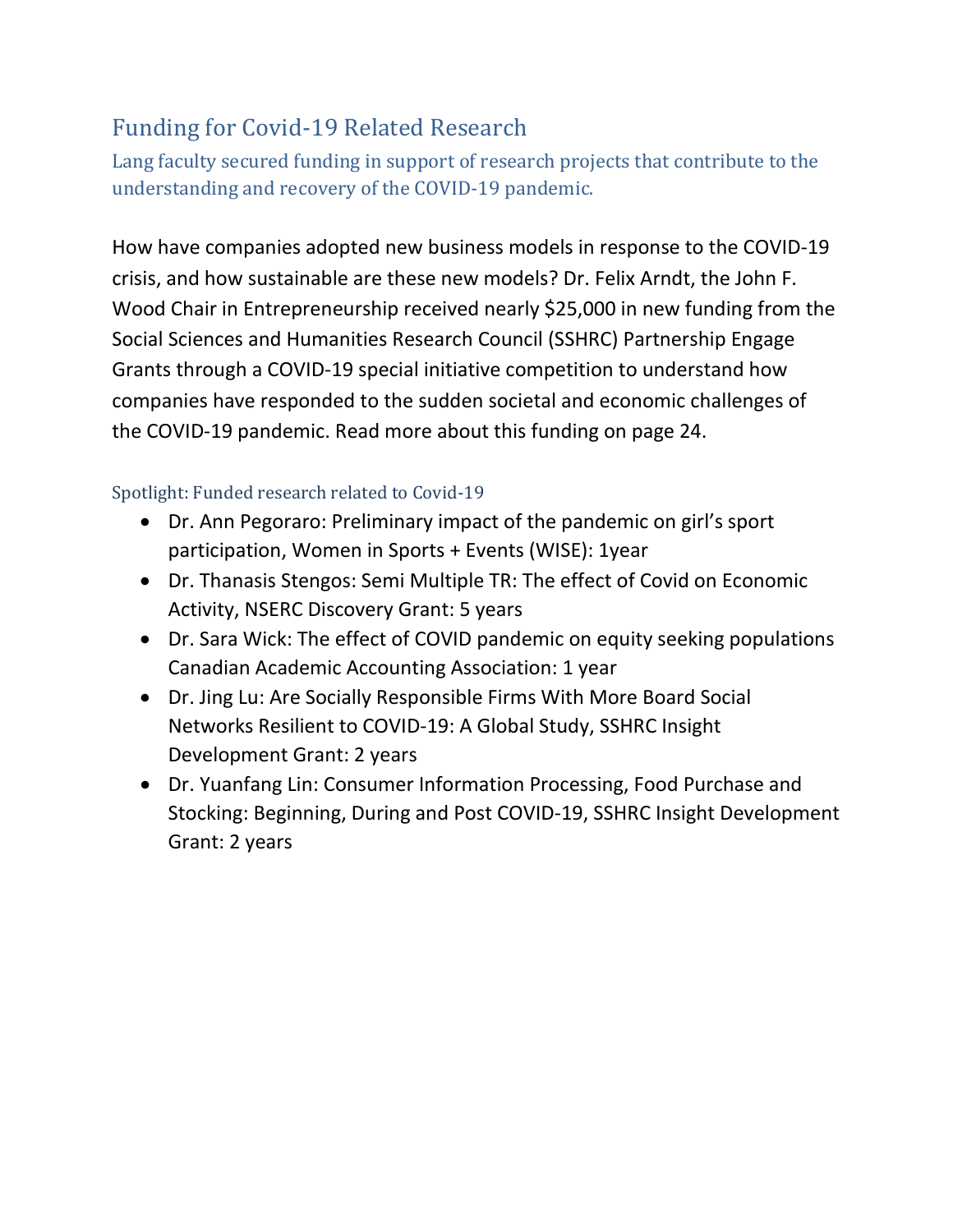## Research Feature: Women's voices needed for sustainable pandemic recovery

Lang's Dr. Jing Lu believes corporate sustainability will be essential to a smart recovery and women can make important contributions.

Lu's research found that companies and organizations with more women on their boards of directors score higher on corporate environmental performance than those with less diversity. The finding was particularly significant in industries with the greatest environmental impact, such as oil and gas and other resource extraction industries.

"Women and men tend to have different perspectives on environmental issues, and my research suggests it's important to have a mixture of those perspectives on boards," Lu said. "Women provide a broader view on sustainability when they contribute to the strategic development of corporate environmental strategies."

Increasing the number of women in these important decision-making roles on boards of directors could be key to guiding companies to more sustainable recovery, said Lu.

"It's become clear that our society cares about environmental sustainability. A growing number of investors – whether they are individuals or large pension funds and mutual funds – are telling these companies they want to be responsible investors and will walk away from companies that don't improve their environmental performance," said Lu.

Consumers, too, are sending a message they will stop supporting businesses that shirk their environmental responsibilities. Even lenders want to see strong sustainability performance reports and compliance with environmental regulations, she added.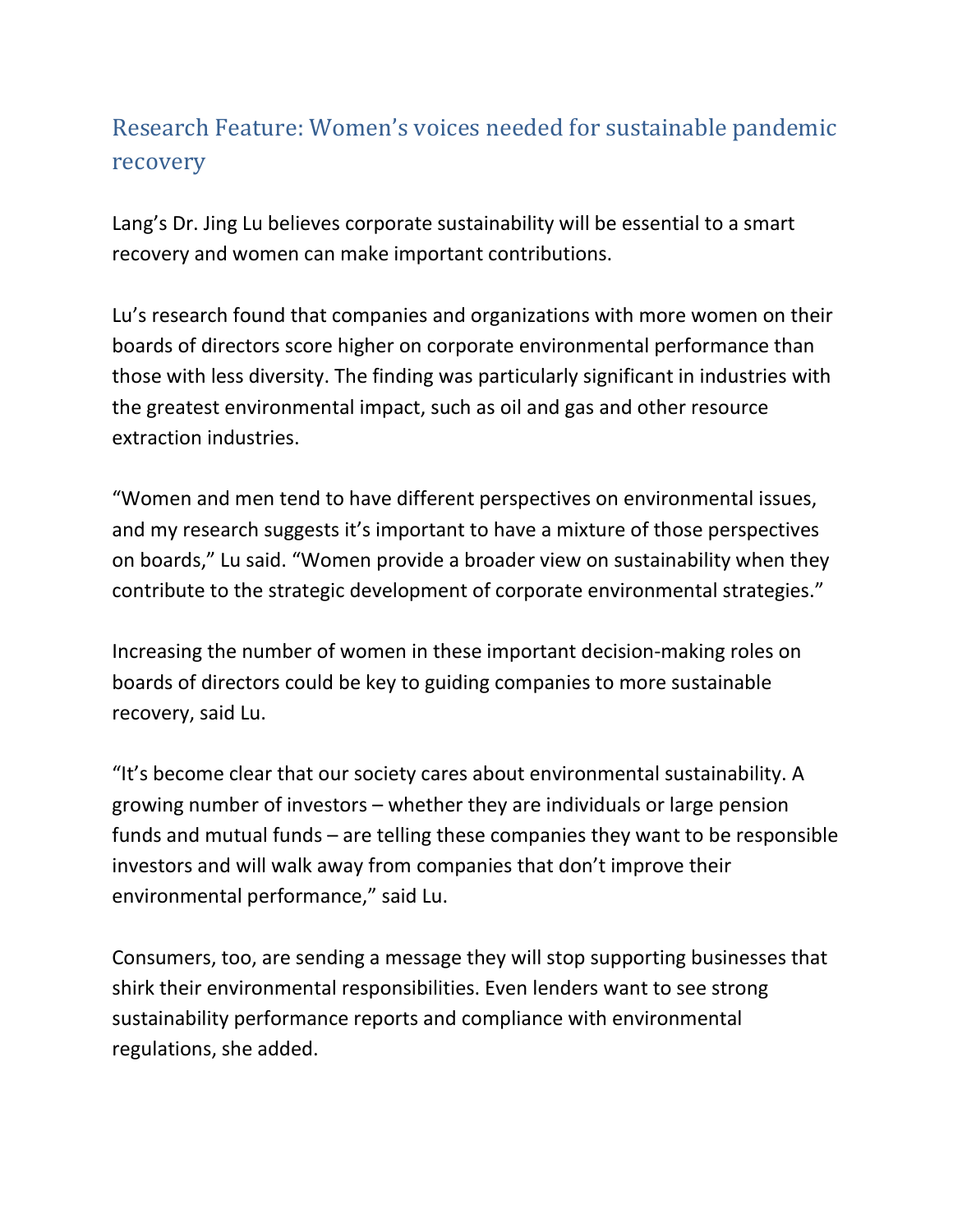"So, there is pressure on these boards, and women board members tend to bring that perspective to the forefront."

But to increase gender diversity on boards of directors, Lu believes changes need to be made at the societal level.

"The reality is that women still feel the pressure to tend to most of the child rearing and family care, even when they have full-time jobs," she said. "So even though many have the potential to offer important contributions to these boards, they often cannot find the time."

What's more, when women pause their careers for families, they lose opportunities to gain experience and expertise and can appear less qualified than men when they apply for board positions.

If there is to be a #feministrecovery from the pandemic, as promoted by Canada's Department for Women and Gender Equality, Lu said she would like to see more ways to encourage women into these decision-making roles. This can be achieved by fostering more mentorship for prospective women directors and more corporations pledging to increase the gender diversity of their boards, she added.

"The pandemic has caused much social and economic disruption but offers the opportunity to reimagine the role of women in these important corporate positions."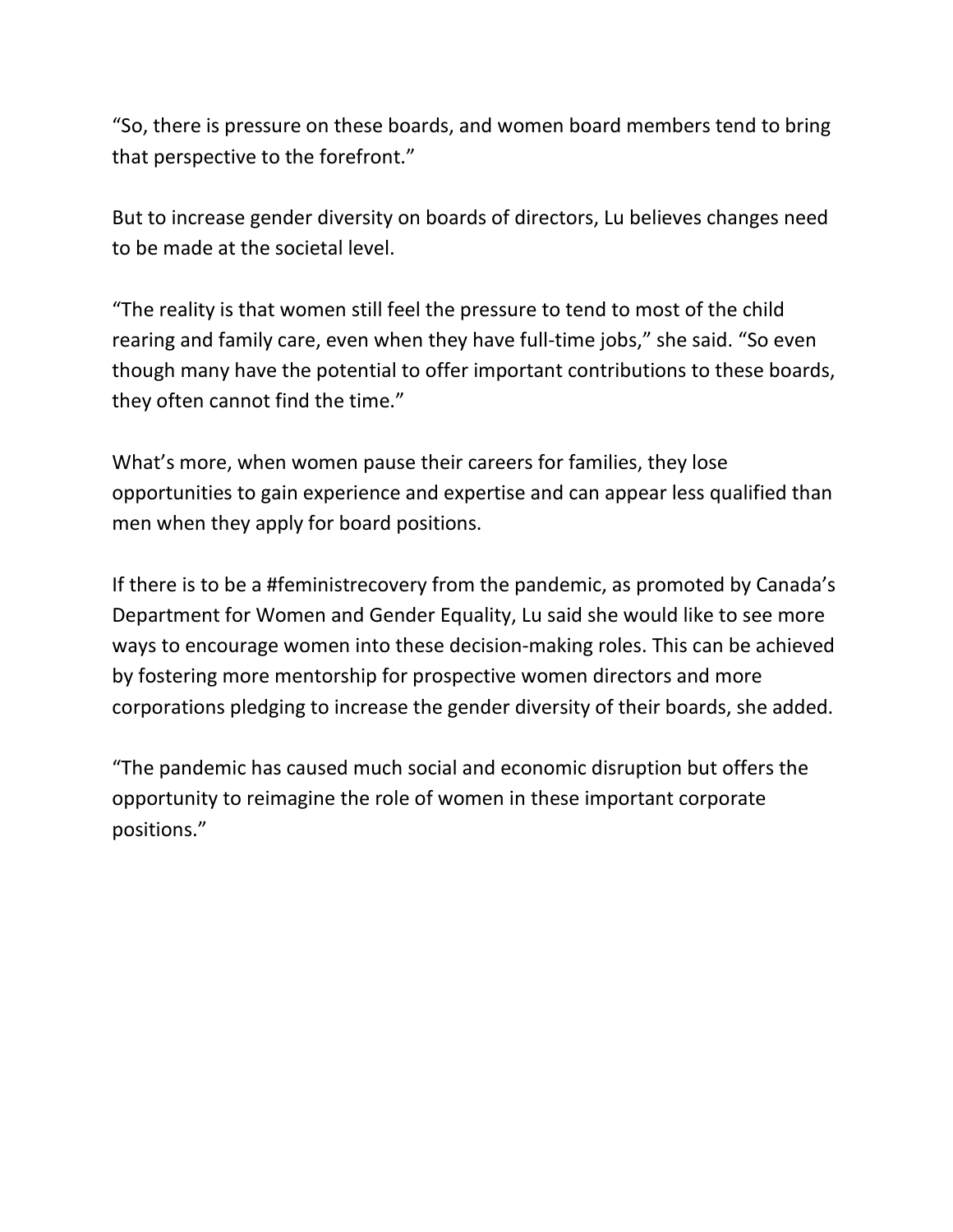## Training Highly Qualified Research Personnel

The training and development of research competencies in graduate student researchers and postdoctoral research fellows.

### Dr. Susan Dupej

Dr. Susan Dupej is a Post-Doctoral fellow in the School of Hospitality, Food and Tourism Management and has research expertise in tourism, rural economic development, agritourism and tourism imagery. Her current research interests focus on the impact of cannabis legalization on Canada's tourism industry. In 2021 she was awarded a SSHRC grant as the lead investigator for "Cannabis Farm-to-Gate Sales in Canada and Opportunities for the Tourism Industry: A Value-Chain Perspective" alongside Dr. Chris Choi. This lucrative grant is valued at \$45,300.

### Dr. Kimberly Thomas-François

Dr. Kimberly Thomas-François is a Postdoctoral Researcher in Lang's School of Hospitality, Food and Tourism Management and a graduate of Lang's PhD in Management program. Her research focuses on agriculture and tourism linkages, service management, food supply and value chains. Dr. Thomas-François' passion for discovering sustainable solutions to challenges in the food industry stems from her experiences in her home country of Grenada. Thomas-François currently focuses her research on smart retailing or integrating technology into the interactions between shopper and retailer. These systems include digital assistants like computerized information stands, price-checkers, self-checkout, and mobile apps.

#### Top 5 Faculty Co-authoring with Students

- Marion Joppe
- Sandeep Mishra
- Chris Choi
- Statia Elliot
- Thanasis Stengos *Lang had more than a dozen faculty members who co-authored with doctoral students in 2020- 2021*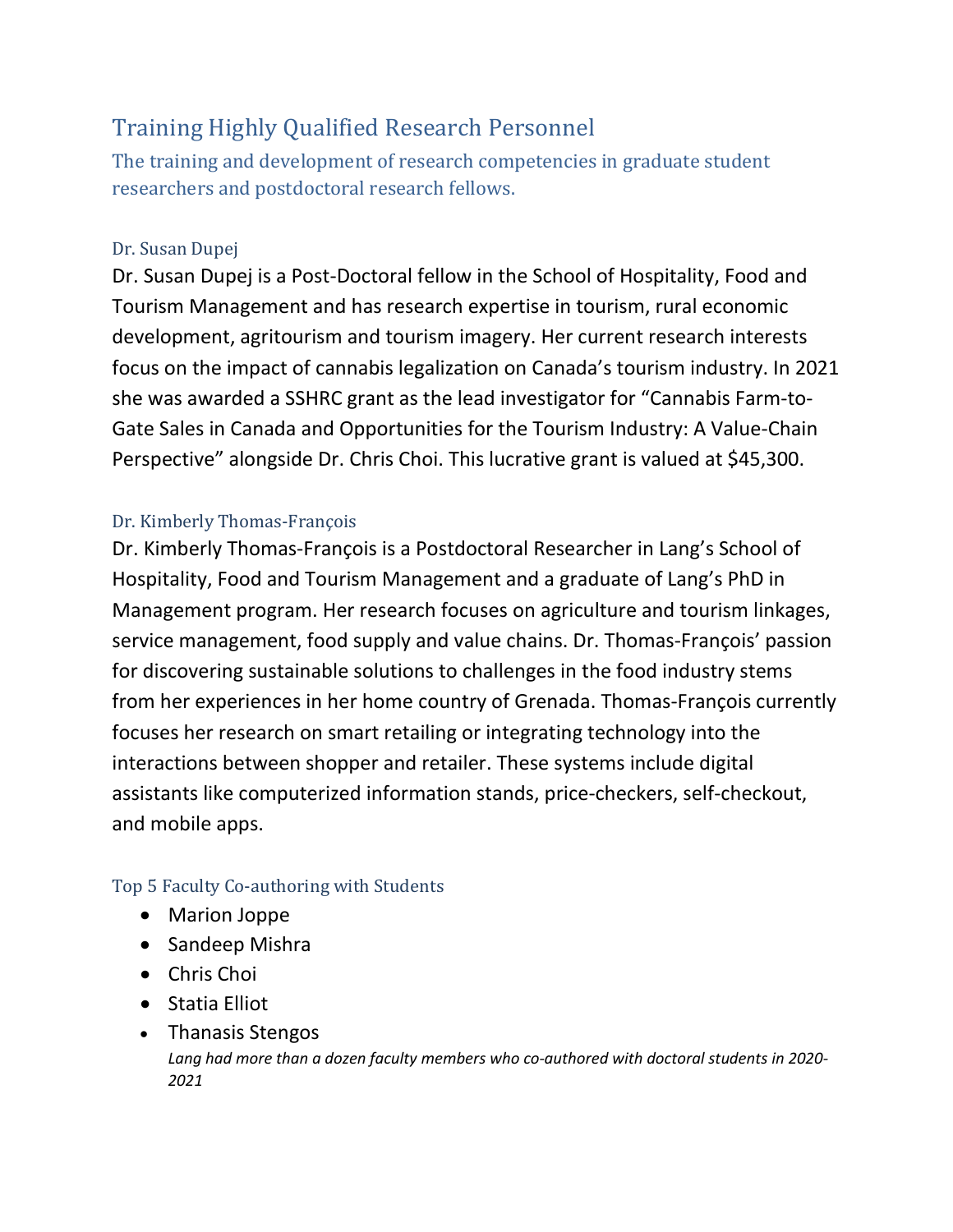## Industry Partnerships

Engaging and partnering with industry stakeholders in the creation and dissemination of knowledge.

Dr. Kevin James, Department of History, and Dr. Mark Holmes, School of Hospitality, Food and Tourism Management, along with history graduate student Jose Gabriel Alonzo wrote a new report, entitled "The Past, Present and Future of the Hospitality Industry in Ontario," after studying industry impacts during SARS and the current pandemic.

The report outlines recommendations to prepare business operators for another pandemic or global crisis. The team recommends that industry members learn about best practices and functions, reassess operations and revenue streams, look for ways to collaborate at all levels and develop contingency plans as a core part of their operations.

"They need to understand each line of their product and loss reports, making sure that they understand ways in which they can reduce labour overhead and costs in a very quick and efficient manner in order to mitigate any losses," Holmes said.

Dr. Felix Arndt worked with the Guelph Chamber of Commerce to better understand how local businesses adapted to COVID-19. His research examined how businesses reacted, why they changed their business models and how sustainable those changes will be. Together they developed, distributed, and evaluated the results, which not only provided academic value but will also be directly relevant to businesses in the region and beyond.

"The COVID-19 crisis has caused fundamental changes to the market and businesses have had to quickly adapt," said Malcolm Campbell, University of Guelph's Vice-President, Research. "This research project will increase our understanding of how businesses are managing these challenges and ultimately give them the tools they need to recover and emerge from the crisis more robust than before."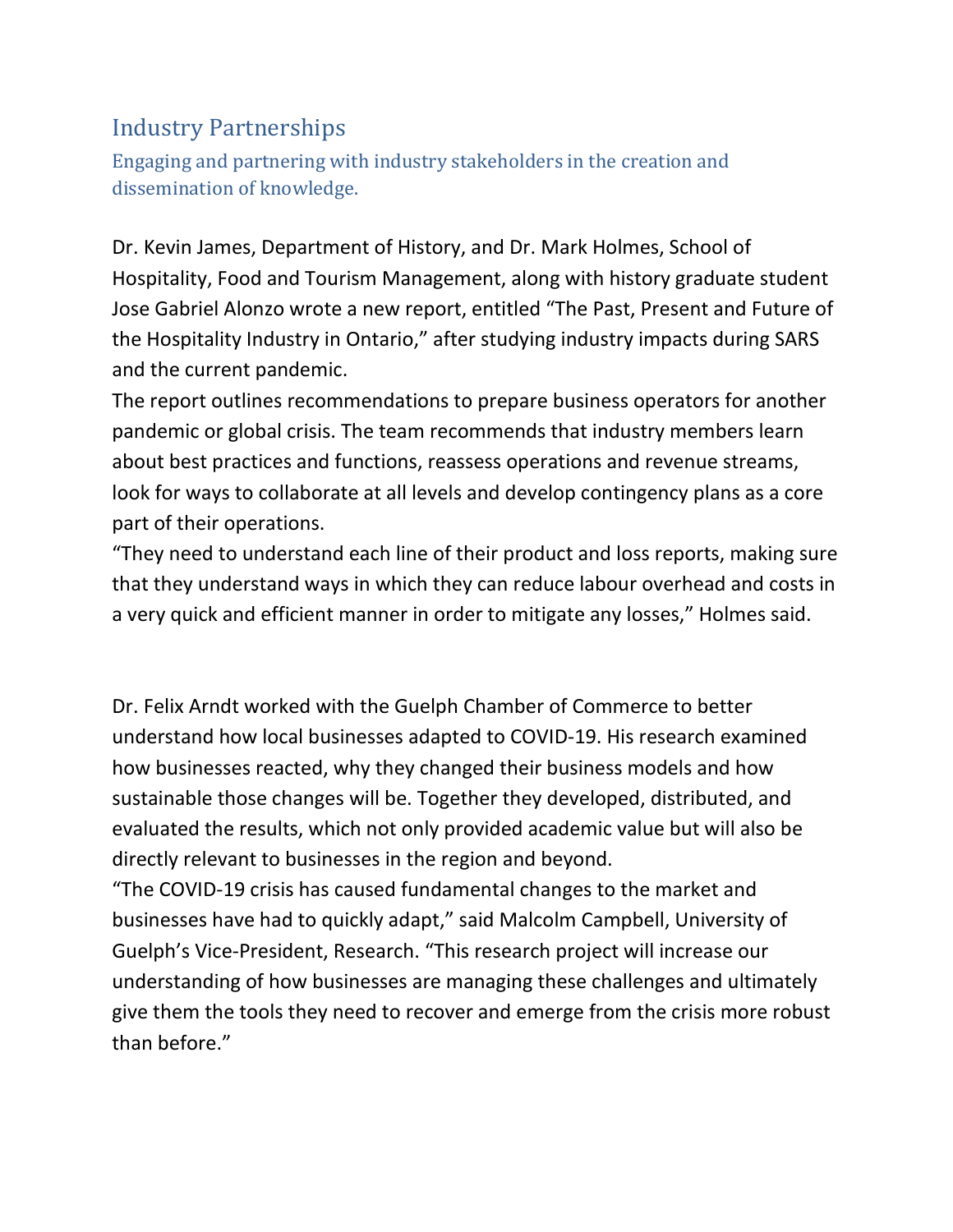#### Lang's Marketing Analytics Centre

Lang's Marketing Analytics Centre hosts seminars and workshops to discuss topics aligned with practitioner needs and assists in disseminating research findings in a timely fashion to those who can use them.

Housed within the Department of Marketing and Consumer Studies, the Centre hosted two pandemic focused webinars combining industry insights with emerging research. In June 2020, the panelists explored the issue of "How COVID-19 will Impact the Future of Canadian Food and Nutrition Industry" with insights shared by industry speaker Ted McKechnie, CEO of Davies Consulting Group; and former President of Maple Leaf Food, Senior Executive at Humpty Dumpty and a senior leader at Pepsi Co. and Dr. Tirtha Dhar, Associate Professor and Chair of the Department of Marketing and Consumer Studies.

In July, in a follow up webinar industry speaker Dan Branson, Senior Director of Brands, Loblaws paired up with Dr. Yuanfang Lin, Assistant Professor, Dept of Marketing and Consumer Studies on the topic of "Stockout and Waste in the Time of COVID-19: Reshaping Present and the Future of Food Ecosystem."

#### *Other Lang Centres, Institutes and Labs*

- International Institute for Sport Business and Leadership
- Institute for Sustainable Commerce at Guelph
- John F. Wood Centre for Business and Student Enterprise
- Anita Stewart Memorial Food Lab
- Food Innovation Research Lab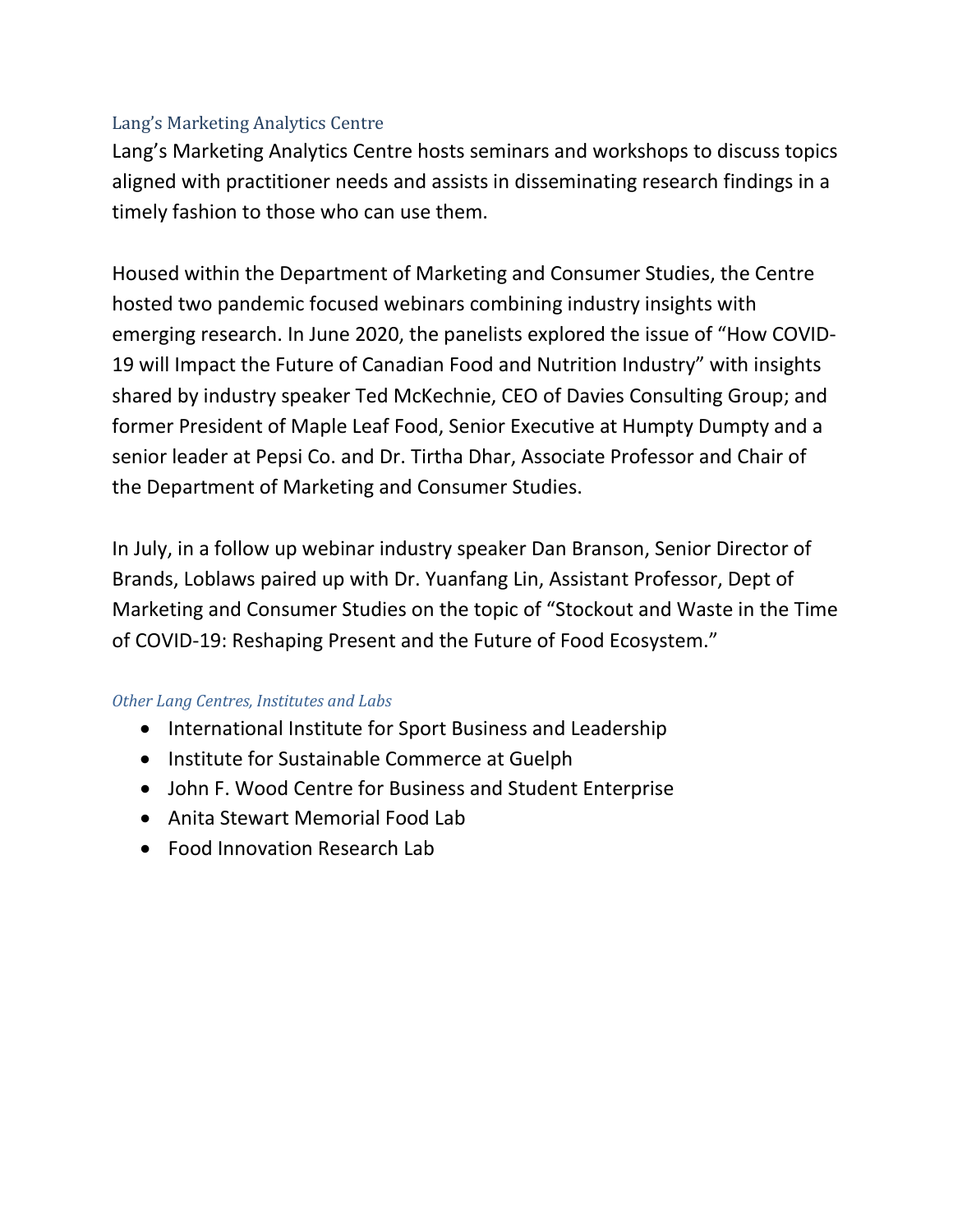## Research Feature: Lang professor partners with CSA Group to explore use of SDGs

Lang's Dr. Ruben Burga partnered with the Canadian Standards Association's (CSA) Group for the Sustainable Development Goals (SDGs) as part of a program sponsored by Employment and Social Development Canada (ESDC). The research team explored how the global standards can be used by organizations, governments, and policymakers to support the UN's Sustainable Development Goals and raise awareness of the UN's 2030 Agenda in Canada.

Dr. Burga participated in a two-part webinar series with the CSA Group and academic collaborators to share their research findings that explored the impact of organizational use of standards in the context of SDGs and introduced a robust methodology for mapping standards and codes to the SGDs.

The first webinar focused on the CSA Group SDGs journey, understanding the SDGs and standards connection, evaluating the SDG impact on organizations through the use of standards, followed by the process of mapping standards to the SDGs. The second webinar focused on the CSA Group SDGs journey, moving towards a closer alignment between standards, regulations, and the SDGs, along with case studies illustrating standards mapping to the SDGs.

## Lang provides insight to annual Food Price Report

The ongoing effects of the pandemic on the food supply chain and higher commodity prices means that Canadian families will pay more for food in 2022 than they did in 2021. This according to the annual Canada's Food Price Report, a collaboration between Lang's Dr. Simon Somogyi and experts from Dalhousie, University of Saskatchewan, and University of British Columbia. The report shows a family of four will have an annual food expenditure of up to \$14,767 — an increase of up to \$966 from the annual cost in 2020. This 12th edition of the Food Price Report also predicts that prices will continue to increase over 2022.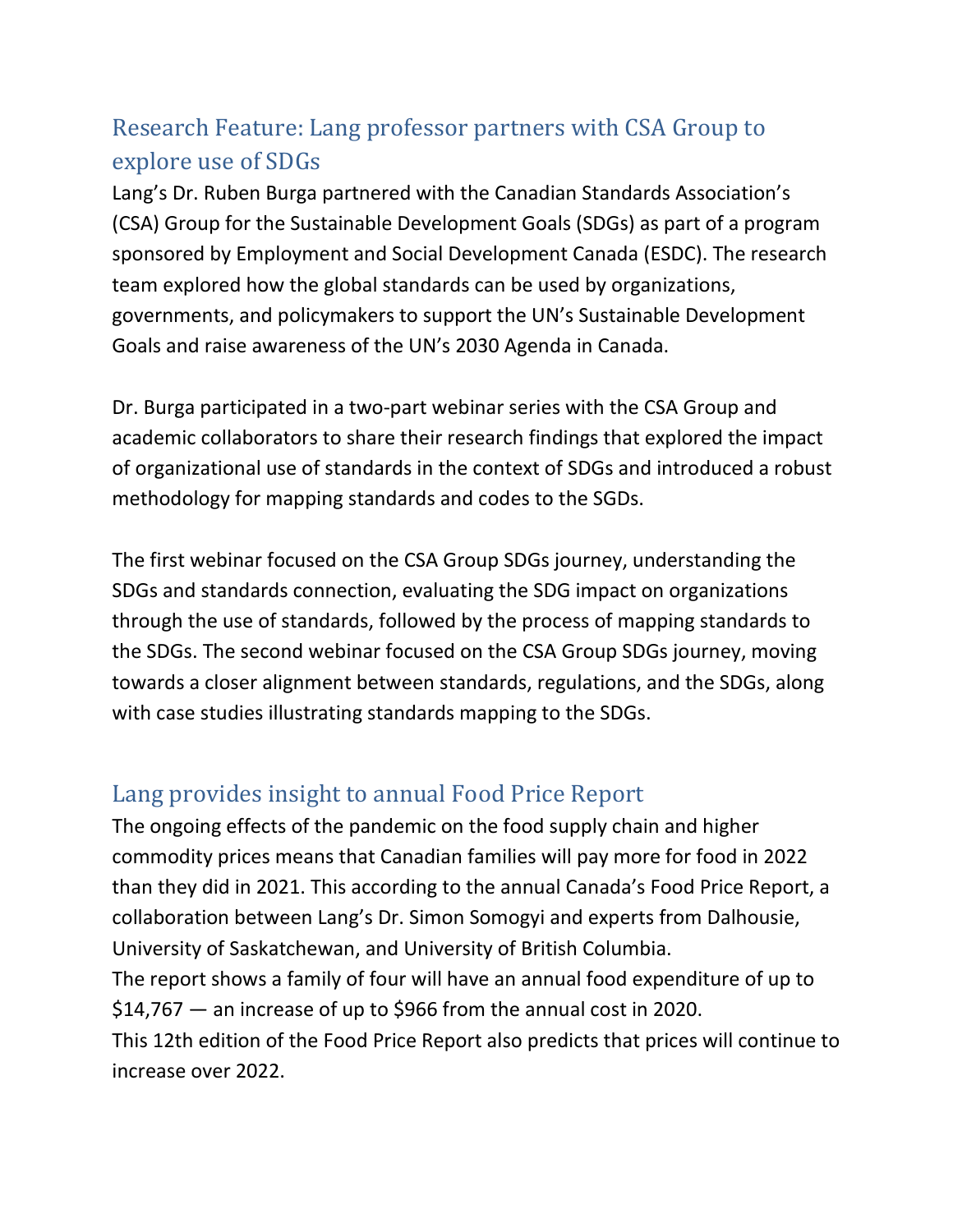## Societal Impact and Community Engagement: Sustainable Development Goals

#### SDG1: No Poverty: Thanasis Stengos

Construction of a feasible range of multidimensional poverty under benchmark weight uncertainty

SDG 2: Zero Hunger: Sunghwan Yi

Improving nutrition of university students by improving fruit & vegetable nudging strategies.

SDG 3: Good Health & Well-Being: Jamie Gruman

Helping professionals gain a balanced view of mindfulness at work

SDG 4: Quality Education: Miana Plesca

Improving occupational mobility and the returns to training

SDG 5: Gender Equality: Laurie Barclay

Questioning how and when a manager's gender contributes to diminished legitimacy in the aftermath of an unfair situation

SDG 6: Clean Water and Sanitation: Mark Holmes

What does blue flag certification mean for a beaches destination competitiveness?

SDG 7: Affordable and Clean Energy: Talat Genc

Understanding dynamic competition in electricity markets under uncertainty

SDG 8: Decent Work and Economic Growth: Nita Chhinzer

Is turnover contagious? Impact of transformational leadership & collective turnover on employee turnover decisions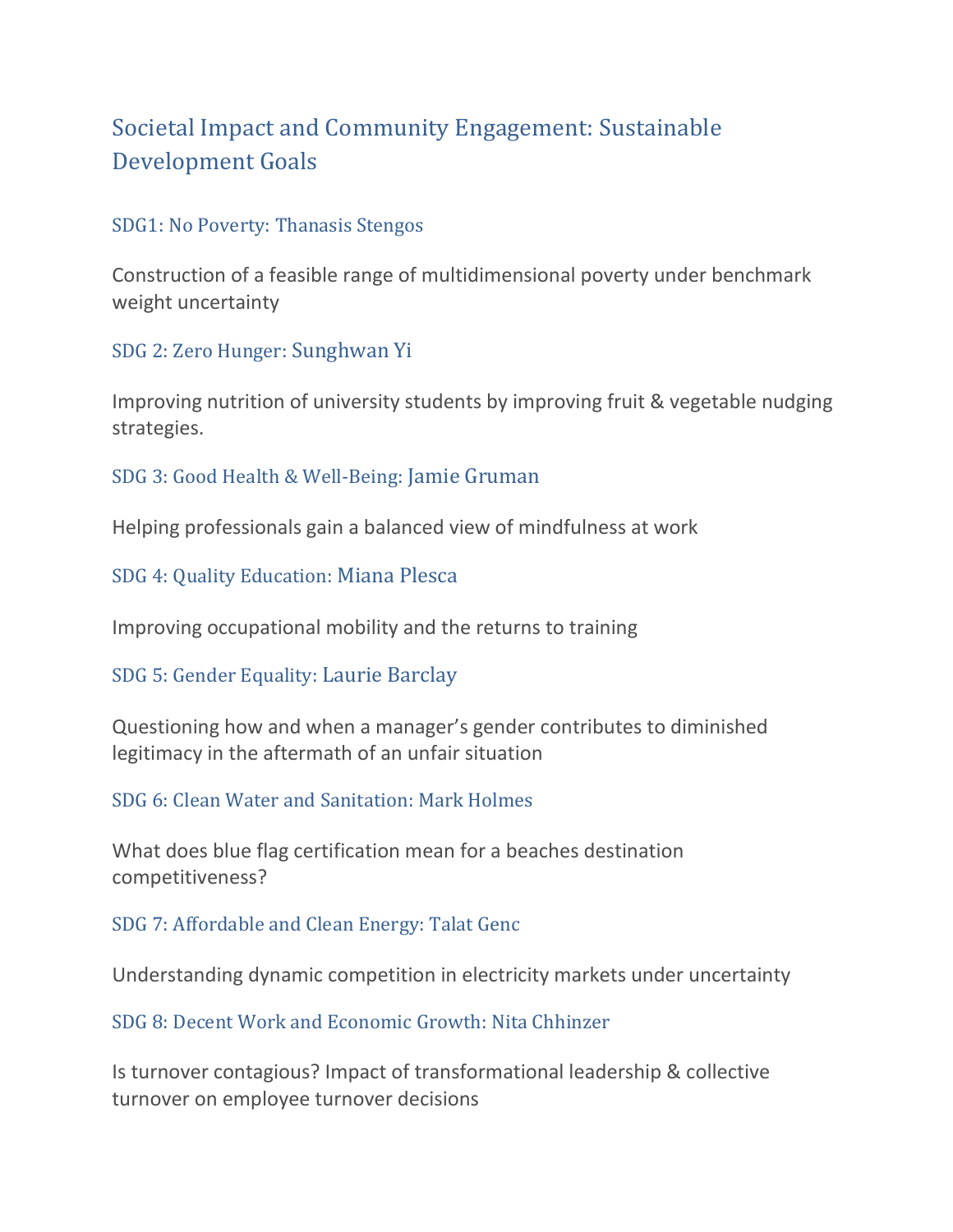*Engagement of external stakeholders, including non-profit and private-sector organizations, business, government, and community groups, in the creation and dissemination of research knowledge that makes a positive impact on the betterment of society. Societal impact can be at a local, regional, national, or international level.*

#### SDG 9: Industry, Innovation and Infrastructure: Yuanfang Lin

Exploring who the real winner is in an industry of innovation?

SDG 10: Reduced Inequalities: Kurt Annen

Understanding the impact of policy-selectivity on foreign aid

SDG 11: Sustainable Cities and Communities: Rogier Holtermans

The impact of environmental interventions on commercial real estate operations

SDG 12: Responsible Consumption and Production: Jing Wan

Using marketing tools to help nudge consumer behaviour towards sustainable products and consumption

SDG 13: Climate Action: Bruce McAdams & Simon Somogyi

Improving sustainability initiatives in restaurants

SDG 14: Life Below Water: Simon Somogyi

Investigating consumer's motivation for purchasing sustainable seafood

SDG 15: Life on Land: Ann Pegoraro

Analyzing mining incident investigative reports to improve worker safety

SDG 16: Peace, Justice and Strong Institutions: Philippe Lassou

Improving accounting and anti- corruption reform in Africa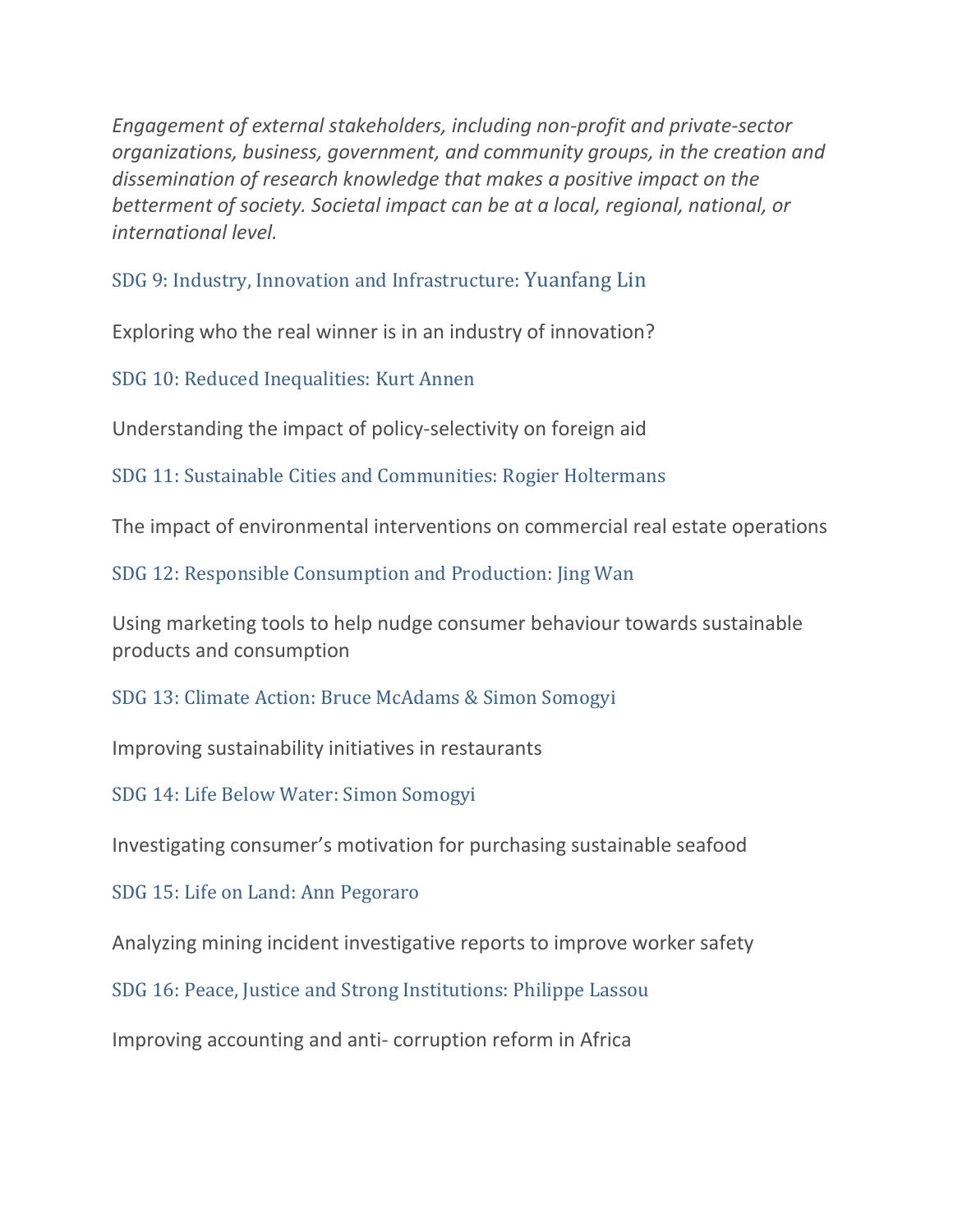### SDG 17: Partnerships for the Goals: Ruben Burga

Mapping the CSA Standards to the SDG

## Research Feature: Canada's commercial real estate market adapts to a new reality

The overnight spike in remote work brought about by COVID-19 restrictions, hollowed out commercial spaces across the country, creating a clear hierarchy of winners and losers in the real estate market.

Canadian companies, like tech giant Shopify have already announced their intention to maintain an entirely remote workforce even after the COVID-19 pandemic subsides. According to Dr. Felix Arndt, the John F. Wood Chair in Entrepreneurship at Lang, these companies are on the forefront of workplace trends that have become pronounced during the pandemic. "Tech companies, in particular, were already banking their success on digitizing their operations, which creates more flexibility for remote work," explains Arndt.

"The post-COVID workplace will certainly look different," believes Arndt. "The amount of square footage per employee has been shrinking for the last decade. I think this trend will be reversed after the pandemic. Employers will place a heavier emphasis on flexibility, resilience, and employee satisfaction."

Arndt expects that most employees if given the choice, will choose to commute into the office at least part of the time while working remotely for the remainder. With a new hybrid model in place, "we will see fewer cubicles and more creative, interactive spaces that are designed for tasks that enable and foster collaboration," he says.

The architecture of the post-COVID workplace has profound implications for the commercial real estate industry, both now and in the future. Dr. Jian Zhou, an associate professor in real estate at Lang, has kept a careful eye on the commercial real estate market since employees abandoned their offices in March 2020.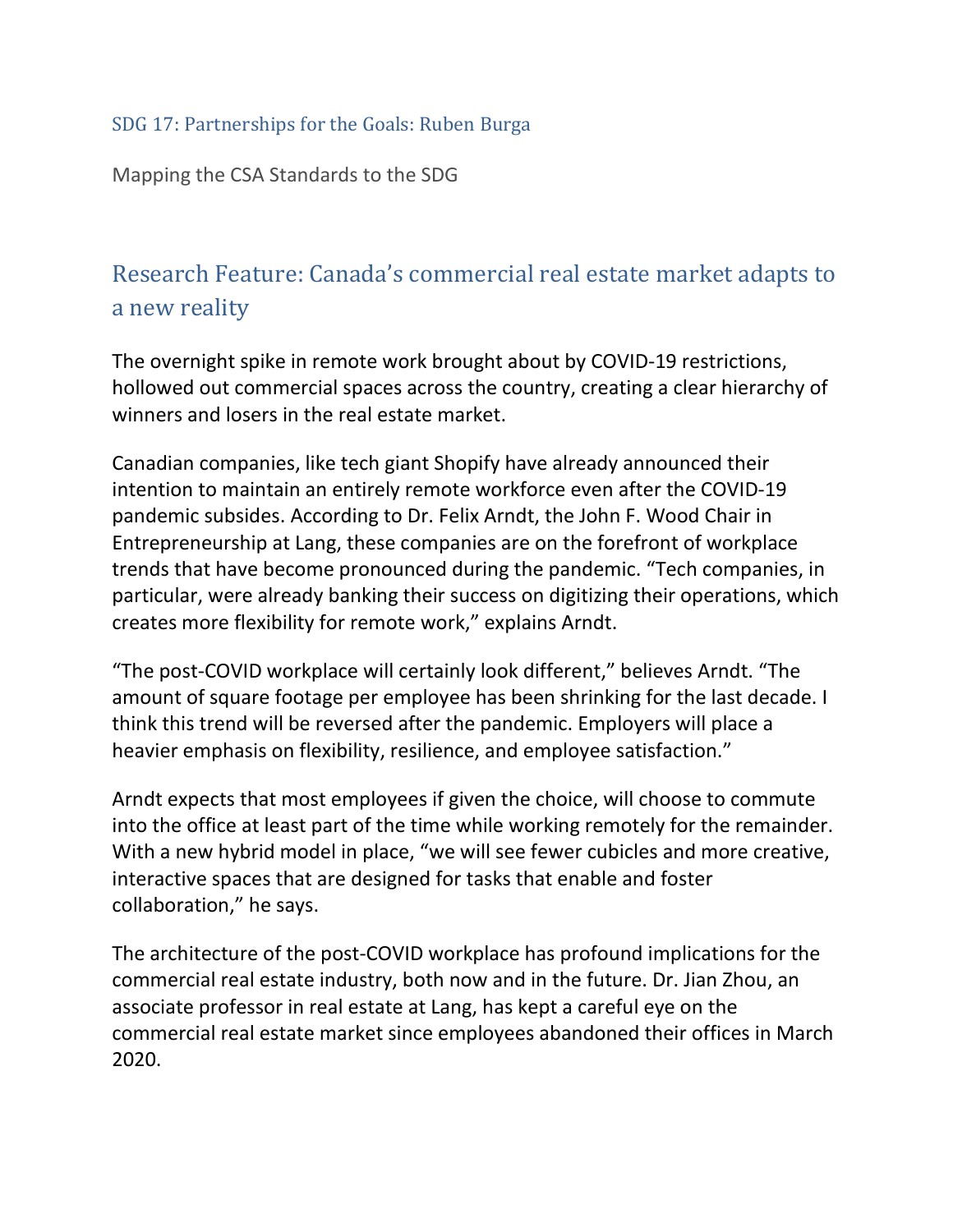"Generally speaking, commercial real estate has been a loser during COVID-19," says Zhou. "The level of leasing activity for commercial spaces has remained low while the vacancy rate climbs." The second quarter of 2020 saw a near halt in new and renewed leasing, and the slight uptick experienced in the third quarter is

likely to reverse itself with year-end lockdowns. "It's absolutely a tenant's market now," Zhou emphasizes.

The plight of Canadian retailers during the pandemic is likely to play an outsized role in determining the future of the commercial real estate market. "Ecommerce has been chipping away at traditional brick-and-mortar for quite some time, and COVID-19 has accelerated this movement," says Zhou.

As the commercial real estate market flounders, the industrial real estate market picks up steam. "Industrial space has clearly been the winner of the pandemic," says Zhou. "As e-commerce booms, we are seeing a surge in leasing activities and rental rates for warehouses and distribution centres across the country."

Otherwise, Zhou does not foresee any significant long-term shifts in Canada's commercial real estate market. "People have short memories," he points out. "After the attacks of September 11, 2001, people didn't want to go back to work in high office towers in Manhattan, but those office towers still had tenants. I expect we'll see a similar situation after the pandemic. Science will beat the virus and we will move on. I'm optimistic that the commercial real estate market will see brighter days ahead."

## Lang Launches Institute for Sustainable Commerce

In 2021, the Lang School launched the Institute for Sustainable Commerce at Guelph (ISCG) to support Lang's vision to inspire and develop leaders for a sustainable world with a mandate to advance research in corporate social responsibility, sustainable development goals and other business sustainabilityrelated initiatives.

"The Institute aims to increase research collaboration through a coalition of experts in the field and increase business sustainability-related curricular and cocurricular content," said Dr. Rumina Dhalla, the inaugural director of the Institute.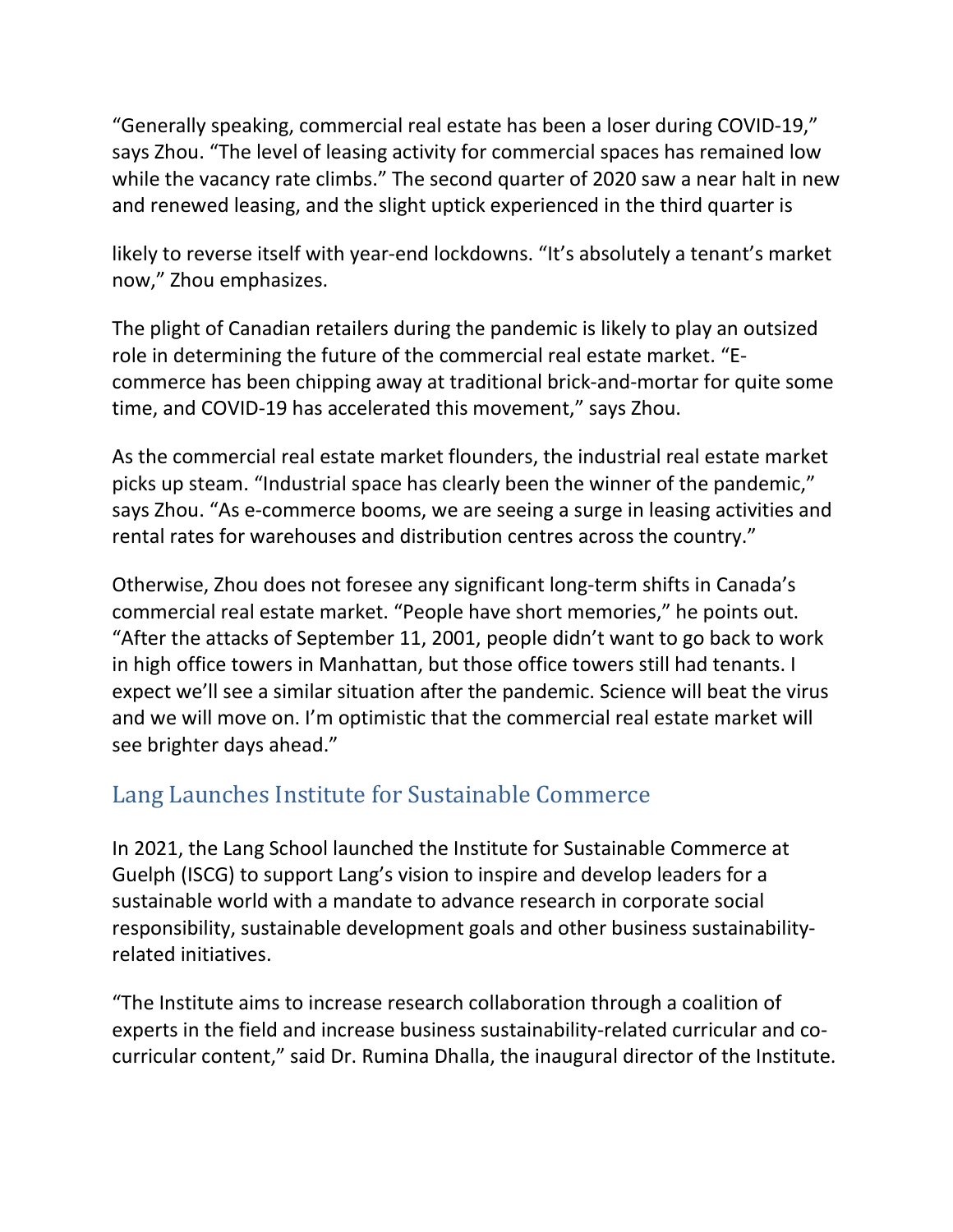"With innovative dissemination, the research hub can enhance outreach initiatives that promote new business sustainability research on the global stage."

The ISCG is built on the three pillars of collaboration, impact, and inclusivity. Based on these three pillars, the institute aims to i) create opportunities to facilitate and strengthen the culture of collaboration within Lang, across U of G, and with other like-minded institutions ii) it will seek opportunities to influence and advocate for sustainability in business and research projects that impact multiple stakeholders, particularly industry, communities and policymakers and influence policy change will be sought out; and iii) will strive for equity, diversity and inclusion in its coalition and collaborators.

### **As part of the launch, the ISCG funded four sustainability-related research projects led by Lang faculty:**

- Positive Period Program, Dr. Vinay Kanetkar and PhD student Stephanie Villers, Department of Marketing and Consumer Studies
- The Impact of Interface Touch and Advertisement on Consumer Support for Social Causes, Dr. Saerom Lee, Department of Marketing and Consumer **Studies**
- The Impact of Taking a Sustainable Foodservice Professional On-Line Micro-Certification Course on Employee Behavior and Sustainable Restaurant Initiatives, Prof. Bruce McAdams and MSc candidate Rebecca Gordon, School of Hospitality, Food and Tourism Management
- Community Well-Being in the Gold Mining Industry the Case of Ghana, Dr. Daniela Senkl and Dr. Ruben Burga, Department of Management

In addition to generating new research, the ISCG will develop innovative dissemination of knowledge on business sustainability and sustainable organizations, provide graduate and undergraduate student research opportunities, and house a repository of teaching resources and best practices for business sustainability curriculum development.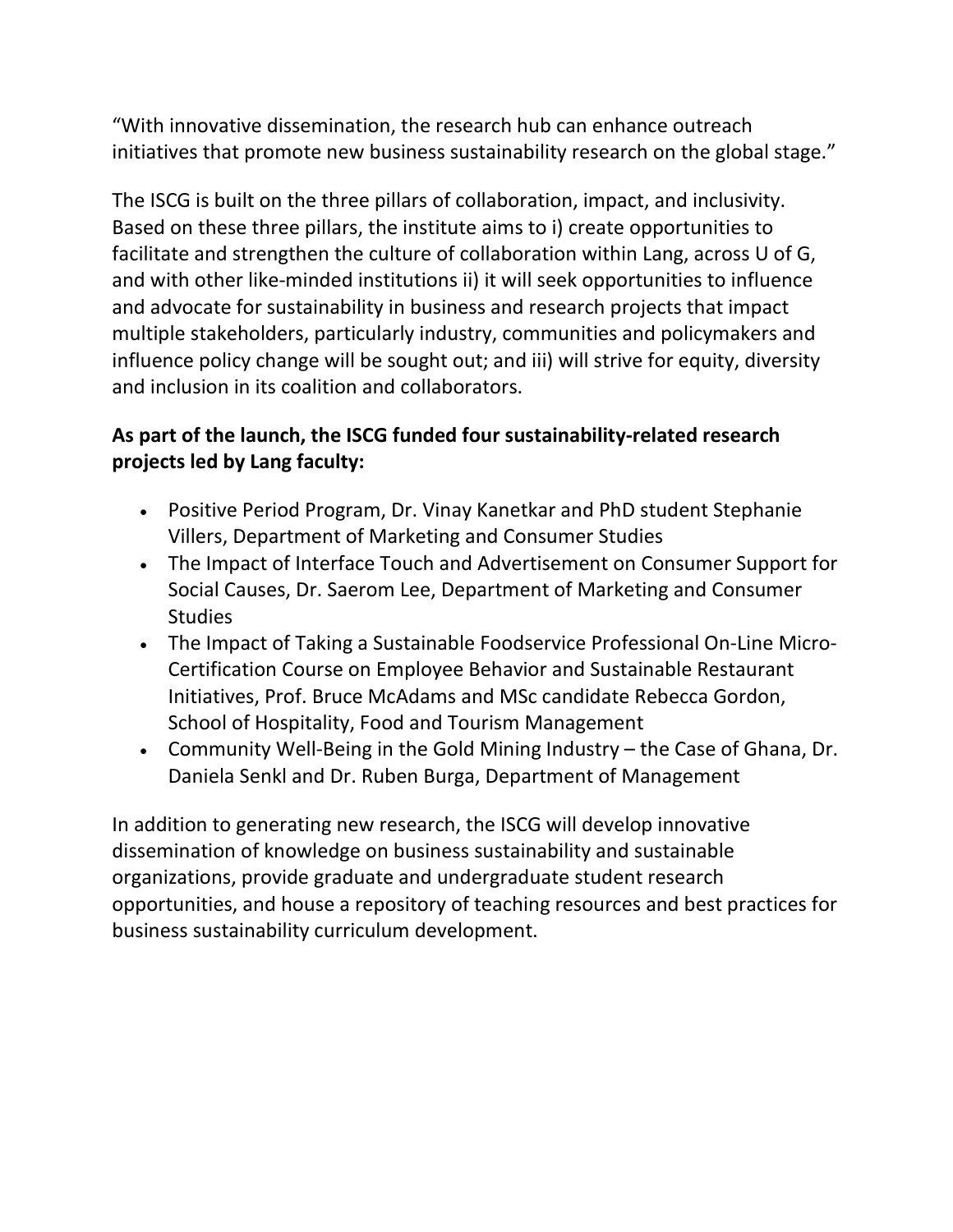### Lang prof finds the positives in coming out in the workplace

A new study led by Lang prof. Thomas Sasso found there can be many positives for LGBTQ+ people when they share their identity fully and openly in their workplace.

The study was published in the international journal Equality, Diversity, and Inclusion.

It can be a difficult process, Sasso said, but hearing positive stories about the disclosure experience can help lessen the apprehension involved.

The study surveyed 135 working LGBTQ+ adults and asked participants about their positive experiences at their workplace. The researchers used a mixed qualitative and quantitative study model to look at disclosure and self-reported positive workplace experiences.

#### Improving Gender Equity in Sport

Dr. Ann Pegoraro, Lang Chair in Sport Management and Director of Lang's International Institute for Sport Business and Leadership, launched a new research hub in December 2020, an initiative that brings together academics along with her colleagues and co-directors, University of Toronto professor Gretchen Kerr and Laval University professor Guylaine Demers, to develop an internationally recognized research and innovation centre that will collect, generate and disseminate research on gender equity in sport.

The mandate of E-Alliance is to provide credible thought leadership and generate an evidence base to support gender equity in sport through innovative, transparent and sustainable research activities, data curation, network building and partnerships, to effect pan-Canadian behaviour change.

"Investing in girls' sport participation has been shown to support long-term achievement and leads to higher earnings and job quality," says Pegoraro. "This investment in research to ensure that sport participation in

Canada is equal will have a lasting impact on gender equity in our society, and I am thrilled that the Lang School will be a part of this ground-breaking effort to improve life."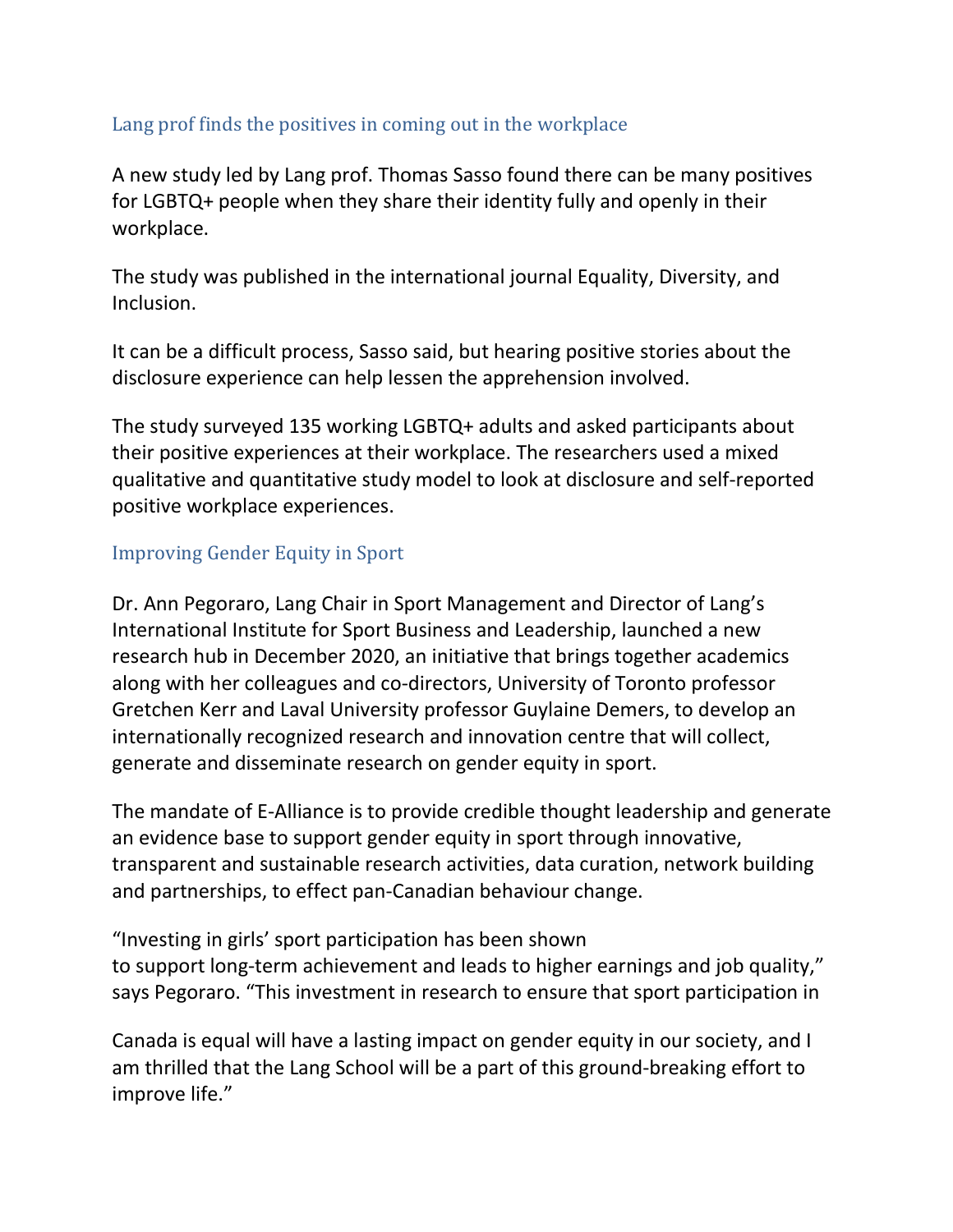## **Publications** BOOKS

#### 2020

Finch, D., O'Reilly, N., Abeza, G., Clark, B., & Legg, D. (2020). "Implications and Impacts of eSports on Business and Society: Emerging Research and Opportunities", IGI Global Publishing: Business Science Reference, Hershey, PA, USA.

Foster, G., O'Reilly N., & Davila, A. (2020). "Sports Business Management: Decision-Making Around the Globe", 2ndEdition, Routledge (Taylor & Francis), USA.

Moeke-Pickering, T., Cote-Meek, S., & Pegoraro, A. (Eds.). (2020). Critical Reflections and Politics on Advancing Women in the Academy. IGI Global.

#### 2021

Abeza, G., O'Reilly, N., Sanderson, J. & Fredrick, E.(2021,

in press). "Contemporary Issues in Social Media in Sport", World Science Publishing, Singapore.

Belarde-Lewis, M., Cote-Meek, S., Parkhurst, N. A. D., ... Pegoraro, A ... & Wilson, A. (2021). Indigenous Peoples Rise Up: The Global Ascendency of Social Media Activism. Rutgers University Press.

Burton, R., O'Reilly, N., Hirsham, J., Dolich, A., & Lawrence, H. (2021, in press). "The 20 Secrets of Success for aStudent-Athlete", 2ndEdition, Ohio University Press, Athens, USA.

O'Reilly, N., Seguin, B., Abeza, G., & Narraine, M.(2021, in press). "Sport Marketing: A Canadian Perspective: 3ndEdition", Human KineticsBooks, Canada.

#### BOOK CHAPTERS

#### 2020

Baboukardos, D., Gaia, S., Lassou, P., Gordon, S., & Soobaroyen, T. (2020). Call for papers special issue of accounting Forum. Non-financial reporting regulation: Role, process and consequences. In Accounting Forum.

Bors, D. A., & Gruman, J. A. (2020). Need for Cognition Scale. Encyclopedia of Personality and Individual Differences, 3125-3128.

De Giovanni, P., & Genc, T. S. (2020). Coordination in closed-loop supply chain with price-dependent returns. In Games in Management Science (pp. 87-113). Springer, Cham.

Dessler, G., & Chhinzer, N. (2020). Revel for Human Resources Management in Canada, Fourteenth Canadian.

Finch, D. J., & Levallet, N. (2020). A dynamic capabilities view of talent acquisition: resource verification and risk management. In Handbook on the Temporal Dynamics of Organizational Behavior. Edward Elgar Publishing.

#### Gonzales, J. (student), & Mishra, S. (2020).

Heuristics. In T.K. Shackelford and V. Weekes-Shackelford (Eds.), Encyclopedia ofEvolutionary Psychological Science. New York: Springer. Description: December 2020.

**Gruman, J. A.**, & Choi, E. (2020). Well-Being at Work: A Balanced Approach to Positive Organizational Studies. The Palgrave Handbook of Workplace Well-Being, 1-40.

**Gruman, J. A.**, & Saks, A. M. (2020). Employee and collective voice engagement: Being psychologically present when speaking up at work. In Handbook of Research on Employee Voice. Edward Elgar Publishing.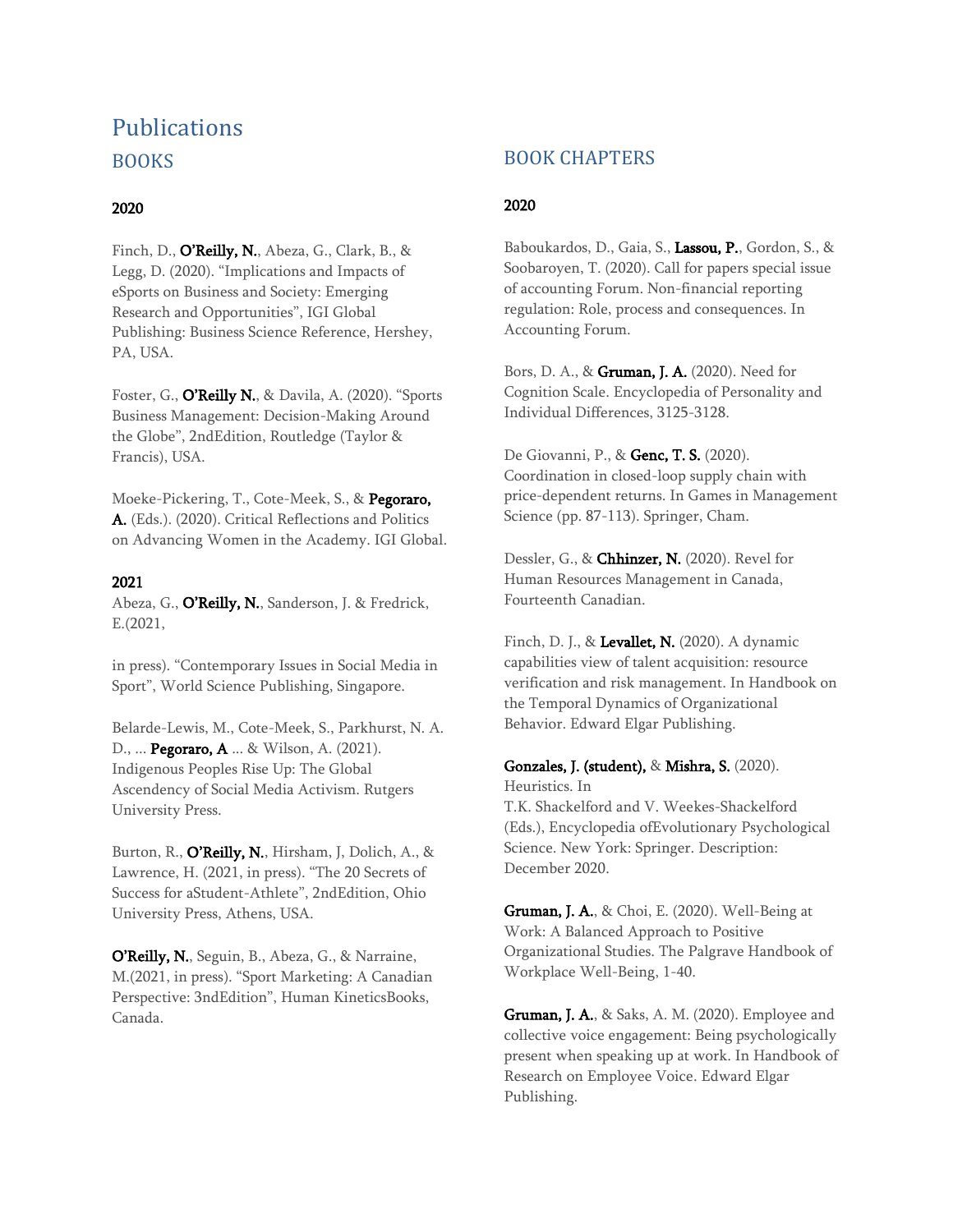Gruman, J. A., & Saks, A. M. (2020). e-Socialization. In Encyclopedia of Electronic HRM (pp. 125-130). De Gruyter Oldenbourg.

Kani, A. (2020). Management Information Systems, MCS 2020, Information Management, Custom Edition for University of Guelph. The United States of America: Pearson Education. (non-refereed)

Khazaei, A., **Elliot, S.**, & **Joppe, M.** (2020). Fringe stakeholder engagement in protected area tourism planning: Inviting immigrants to the sustainability conversation. in Job, H., Becken, S., & Lane, B. (Eds.). Protected Areas, Sustainable Tourism and Neo-liberal Governance Policies: Issues, management, and research. Routledge, 181-198.

#### Mishra, S., Novakowski, D., & Gonzales, J.

(student) (2020). Judgment and Decision-Making. In T.K. Shackelford and V.Weekes-Shackelford (Eds.), Encyclopedia of Evolutionary Psychological Science. New York: Springer. Description: December 2020

Novakowski, D., & Mishra, S. (2020). Biases. In T.K. Shackelford and V. Weekes-Shackelford (Eds.), Encyclopedia ofEvolutionary Psychological Science. New York: Springer. Description: December 2020

O'Reilly, N. (2020, in press). "Measuring the Impact of your Event:Financial and Non-Financial Assessment": in Lawrence & Wells, Event Management Blueprint: Creating and Managing Successful Sports Events, 2ndEdition, Kendall Hunt.

O'Reilly, N. (2020, in press). "Ownership and Professional Sport Leagues", in Routledge Handbook of Sport Governance, David Shilbury and Lesley Ferkins, Editors.

O'Reilly, N., & Abeza, G. (2020). The impact of Covid-19 on sport sponsorship. Sport and the Pandemic: Perspectives on Covid-19's Impact on the Sport Industry, 3.

O'Reilly, N., & Abeza, G. (2020). The impact of Covid-19 on sport sponsorship: The views of

industry professionals. In Sport and the Pandemic (pp. 70-78). Routledge.

Refaie, N. (student), & Mishra, S. (2020). Economic Hardship. In T.K. Shackelford and V. Weekes-Shackelford

(Eds.), Encyclopedia of Evolutionary Psychological Science. New York: Springer. Description: December 2020

Saks, A. M., & Gruman, J. A. (2020). Employee Engagement. In Essentials of Job Attitudes and Other Workplace Psychological Constructs (pp. 242-271). Routledge.

#### Shen, Y. (student), Lever, M. (student), & Joppe, M. (2020).

Best Practices for Eye-tracking Studies: DOs and DON'Ts. In Mattia Rainoldi & Mario Jooss (Eds.), Eye Tracking in Tourism (pp. 15). Switzerland: Springer.

#### Wuth, M. (student), & Mishra, S. (2020).

Environmental unpredictability and bet hedging. In T.K. Shackelford and V.Weekes-Shackelford (Eds.), Encyclopedia of Evolutionary Psychological Science. New York: Springer. Description: December 2020

#### Wuth, M. (student), & Mishra, S. (2020). Extrinsic mortality. In

T.K. Shackelford and V. Weekes-Shackelford (Eds.), Encyclopedia of Evolutionary Psychological Science. New York: Springer. Description: December 2020

#### 2021

Achen, R. M., & O'Reilly, N. (2021). Revenue Generation

and Return on Investment from Social Media in Sport. In Social Media in Sport: Theory and Practice (pp. 403-431).

Arndt, F., Katic, M., Mistry, A., & Nafei, S. (2021). Dynamic capabilities of global value chains: From selection to deployment. In The Routledge Companion to Global Value Chains (pp. 23-34). Routledge.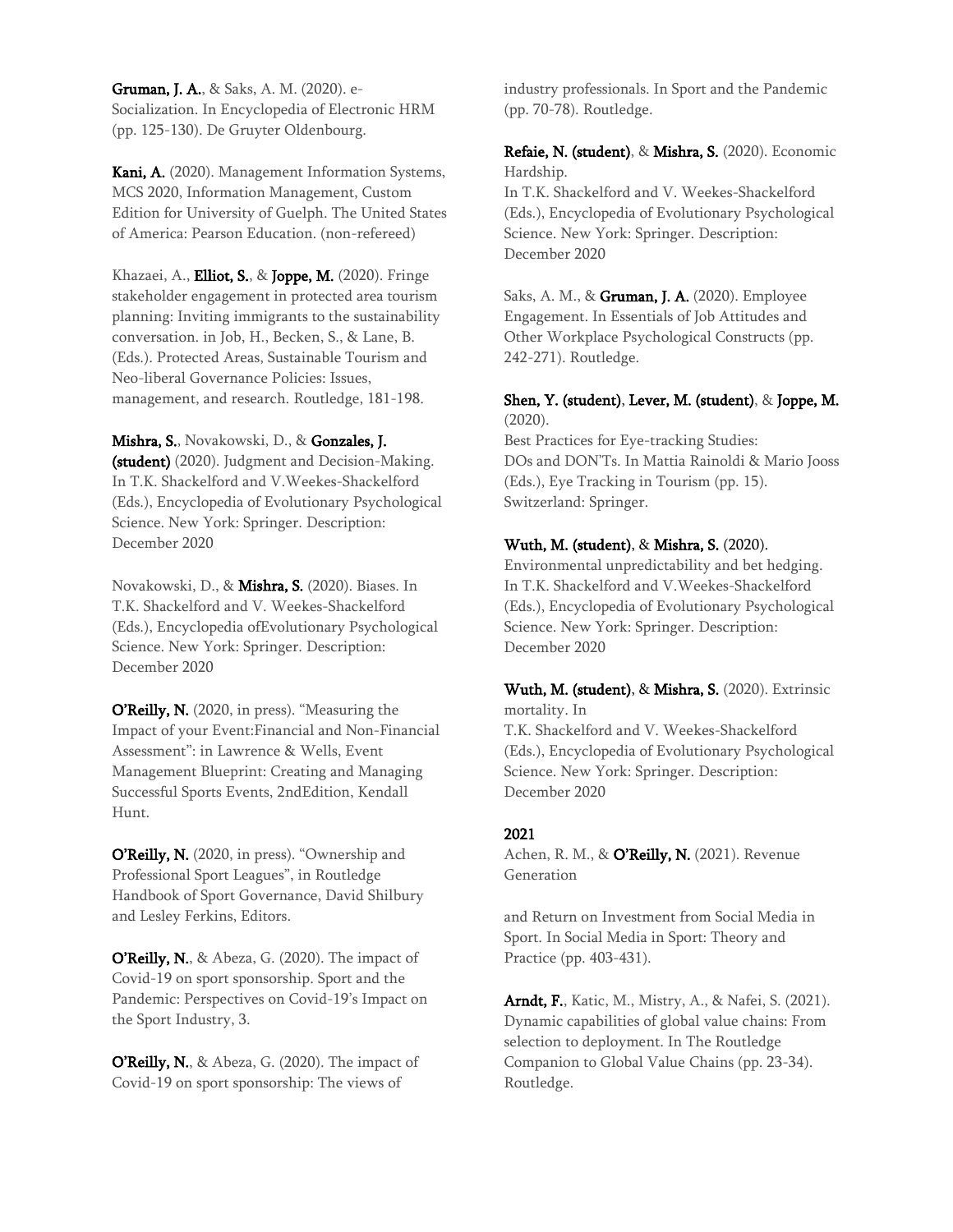Arndt, F. (2021) Dynamic Capabilities and Innovation. In Innovation Management.

Arndt, F. (2021) Divine opportunities in environmental entrepreneurship. In Environmental Entrepreneurship: Theory and Practice

#### Bhojani, Z. (student), & Kurucz, E. C. (2021).

Sustainable Happiness, Well-Being, and Mindfulness in the Workplace. The Palgrave Handbook of Workplace Well-Being, 1085- 1109.

Billings, A. C., O'Reilly, N., & Zengaro, E. (2021). Social Media Use in Minor Sports. In Social Media in Sport: Theory and Practice (pp. 111-138).

Braunstein-Minkove, J. R., Kim, A., & O'Reilly, N. (2021). Social Media in Sports Decision-Making. In Social Media in Sport: Theory and Practice (pp. 139-166).

Burga, R., & Rezania, D. (2021). Corporate Social Responsibility in Canada. In Current Global Practices of Corporate Social Responsibility (pp. 621-636). Springer, Cham.

Bravo Monge, C. & Granador. (2021). High potential intrapreneurs development: An integrated approach for executive education in Latin American companies. In Innovation in Global Entrepreneurship Education (pp. 182- 195).

Dong, J. Y., Dubois, L., Joppe, M., & Foti, L. (2021). How do video games induce us to travel? - Examining the influence of presence, nostalgia emotions and imagination proclivity on visit intention. In Dr Diego Bonelli & Dr Alfio Leotta(Eds.), Audiovisual Tourism Promotion: A Critical Overview.

Elliot, S. (2021). Tourist Destination Image in A. Correia,

S. Dolnicar (Eds) Women's Voices in Tourism Research: Contributions to Knowledge uq.pressbooks.pub, pg 173- 176.

Elliot, S. (2021). Finding flow in the travel experience, in Richard Sharpley (Ed) Routledge Handbook of the Tourist Experience, pg 101-112.

Finch, D. J., Legg, D., **O'Reilly, N.**, Ribeiro, J., & Tombe,

T. (2021). A New Lens: Envisioning an Active Economy.

In Understanding the Active Economy and Emerging Research on the Value of Sports, Recreation, and Wellness (pp. 1-17). IGI Global.

Finch, D. J., Legg, D., **O'Reilly, N.**, Ribeiro, J., & Tombe,

T. (2021). Mapping the Active Economy to Community Value. In Understanding the Active Economy and Emerging Research on the Value of Sports, Recreation, and Wellness (pp. 18-39). IGI Global.

Flaherty, J. & Gallina, S., (2021). "University of Guelph's School of Hospitality, Food and Tourism Management co-op program: Aiming for a transformative learning experience" in Ren, L., and McKercher, B. (Eds) (2021) Practical Learning in Hospitality Education. University of Queensland.

Jo, W. (2021). Casino Tourism. In J. Jafari & H. Xiao (eds.), Encyclopedia of Tourism, Springer, (in press, 2021).

Thomas-Francois, K. (Post-doc), Shen, Y. (student), & Joppe, M. 2021. "Grenada: A Vision of Integrated Technological Advancements to Build a Resilient Tourism Future Through Youth Involvement and Consumer-Centric Service Excellence," Springer Books, in: Acolla Lewis-Cameron

& Leslie-Ann Jordan & Sherma Roberts (ed.), Managing Crises in Tourism, chapter 0, pages 175- 193, Springer.

Li, Y., Joppe, M. & Shen, Y. (student) (in press, 2021). "Donkey Friends": Motivations, Constraints and Negotiation Strategies of Chinese Backpackers" in O'Regan, M. (Ed.). Backpacking and beyond: Independent and nomadic travel, Channelview.

McKenzie, B. (2021). Do you Believe? Online Reviews and Dark Tourism: A Sentiment Analysis Approach. In Press, HANDBOOK ON TOURISM AND SOCIAL MEDIA.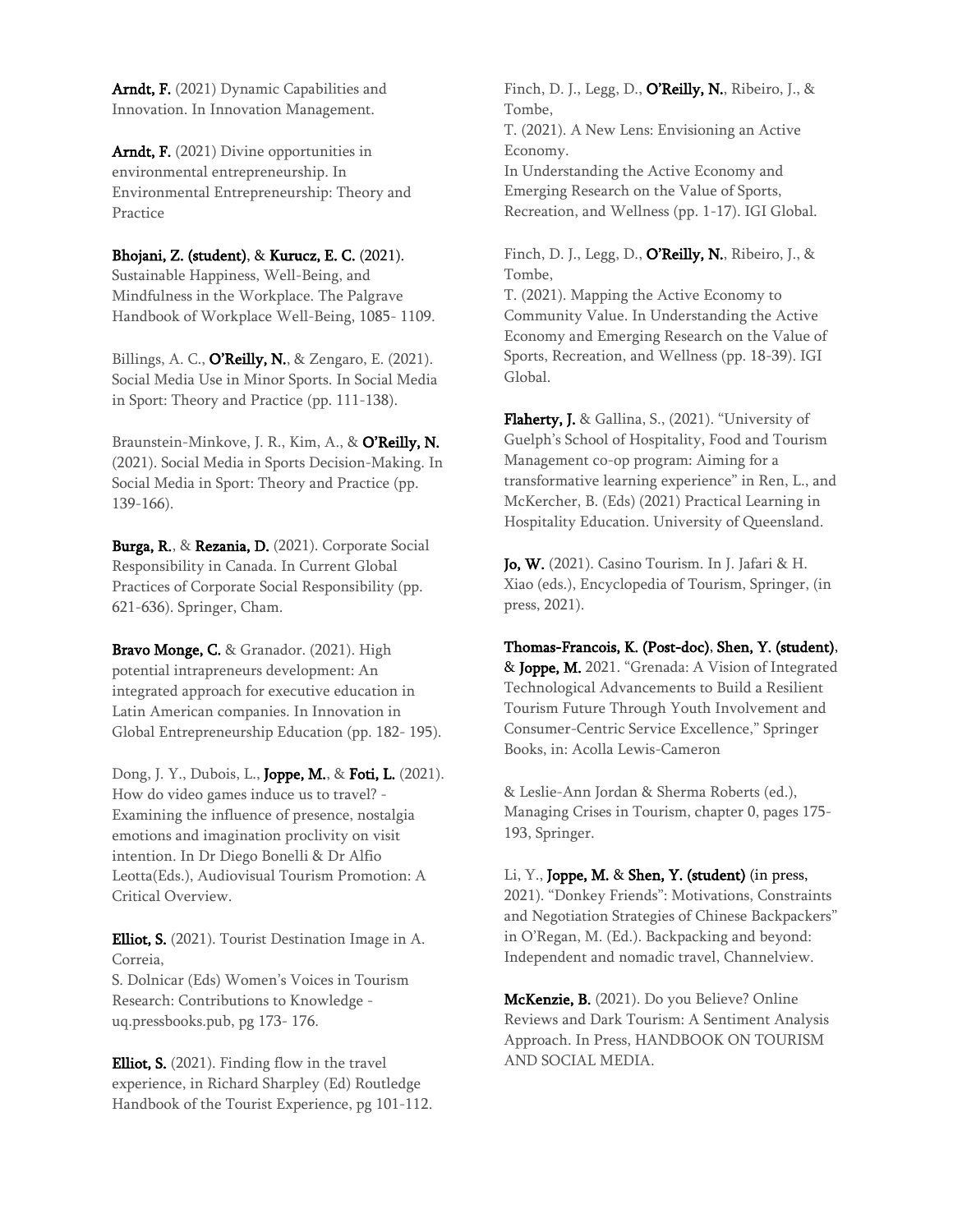McKenzie, B. (2021). Genocide Tourism. In Press, Encyclopedia of Tourism Management and Marketing.

McKenzie, B. (2021). Transition from Communism. In Press, Encyclopedia of Tourism Management and Marketing.

Moore, S. A., Faulkner, G., Rhodes, R. ... O'Reilly, N., ... Guerrero, M. D., ... & Tremblay, M. S. (2021). Few Canadian children and youth were meeting the 24-hour movement behaviour guidelines 6 months into the COVID-19 pandemic: Follow-up from a national study.

Pegoraro, A., & Frederick, E. (2021). Social Media and Crisis Communication in Sport. In Social Media in Sport: Theory and Practice (pp. 345-381).

Savage, N., & O'Reilly, N. (2021). Burgeoning Growth

of eCycling as an eSport. In Handbook of Research on Pathways and Opportunities Into the Business of Esports (pp. 86-103). IGI Global.

#### Shen, Y. (student), & Joppe, M. (2021). 4

Gamification: Practices, Benefits and Challenges. In Gamification for Tourism (pp. 63-80). Channel View Publications.

van Duren, E. (2021). Cookbooks: Exploring Economic(s) Themes. In C. Prescott & M. Thompson (Eds.), A Taste of Backstories: The Kitchen Table Talk Cookbook (pp. 43-60). Digital Press, University of North Dakota.

#### PEER-REVIEWED JOURNAL ARTICLES

#### 2020

Abeza, G., Boesen, M. Q., O'Reilly, N., & Braunstein- Minkove, J. R. (2020). Qatar 2022 World Cup: Designing a Context-Based Decision-Making Approach. Case Studies in Sport Management, 9(1), 7-11.

Abeza, G., Finch, D., O'Reilly, N., MacIntosh, E., & Nadeau, J. (2020) "An Integrative Review of the Sport Relationship Marketing Literature:

Transforming Insights into Action." Journal of Sport Management.

Abeza, G., O'Reilly, N., & Braunstein-Minkove, J. R. (2020). Relationship Marketing: Revisiting the Scholarship in Sport Management and Sport Communication. International Journal of Sport Communication, 13(4), 595-620.

Abeza, G., **O'Reilly, N.**, & Seguin, B. (2020). "Social Media in Relationship Marketing: The Perspective of Professional Sport Managers in the MLB, NBA, NFL, and NHL" Communication and Sport.

Abeza, G., O'Reilly, N., Finch, D., Séguin, B., & Nadeau, J. (2020). The role of social media in the co-creation of value in relationship marketing: a multi-domain study. Journal of Strategic Marketing, 28(6), 472-493.

Abeza, G., O'Reilly, N., Prior, D., Huybers, T., & Mazanov, J. (2020). The impact of scandal on sport consumption: do different scandal types have different levels of influence on different consumer segments?. European Sport Management Quarterly, 20(2), 130-150.

Aharonson, B. S., Bort, S., & Woywode, M. (2020). The influence of multinational corporations on international alliance formation behavior of colocated start-ups. Organization Science, 31(3), 770-795.

Allison, R., Pegoraro, A., Frederick, E., & Thompson, A. J. (2020). When women athletes transgress: an exploratory study of image repair and social media response. Sport in Society, 23(6), 1023-1041.

Amegashie, J. A. (2020). Citations and Incentives in Academic Contests. Economic Inquiry, 58(3), 1233- 1244.

Amegashie, J. A., & Batu, M. (2020). The Welfare State and International Remittances. Finnish Economic Papers, 29(1), 33-51.

Annen, K., & Knack, S. (2020). Better Policies from Policy-Selective Aid? World Bank Economic Review, 35(4), 829-844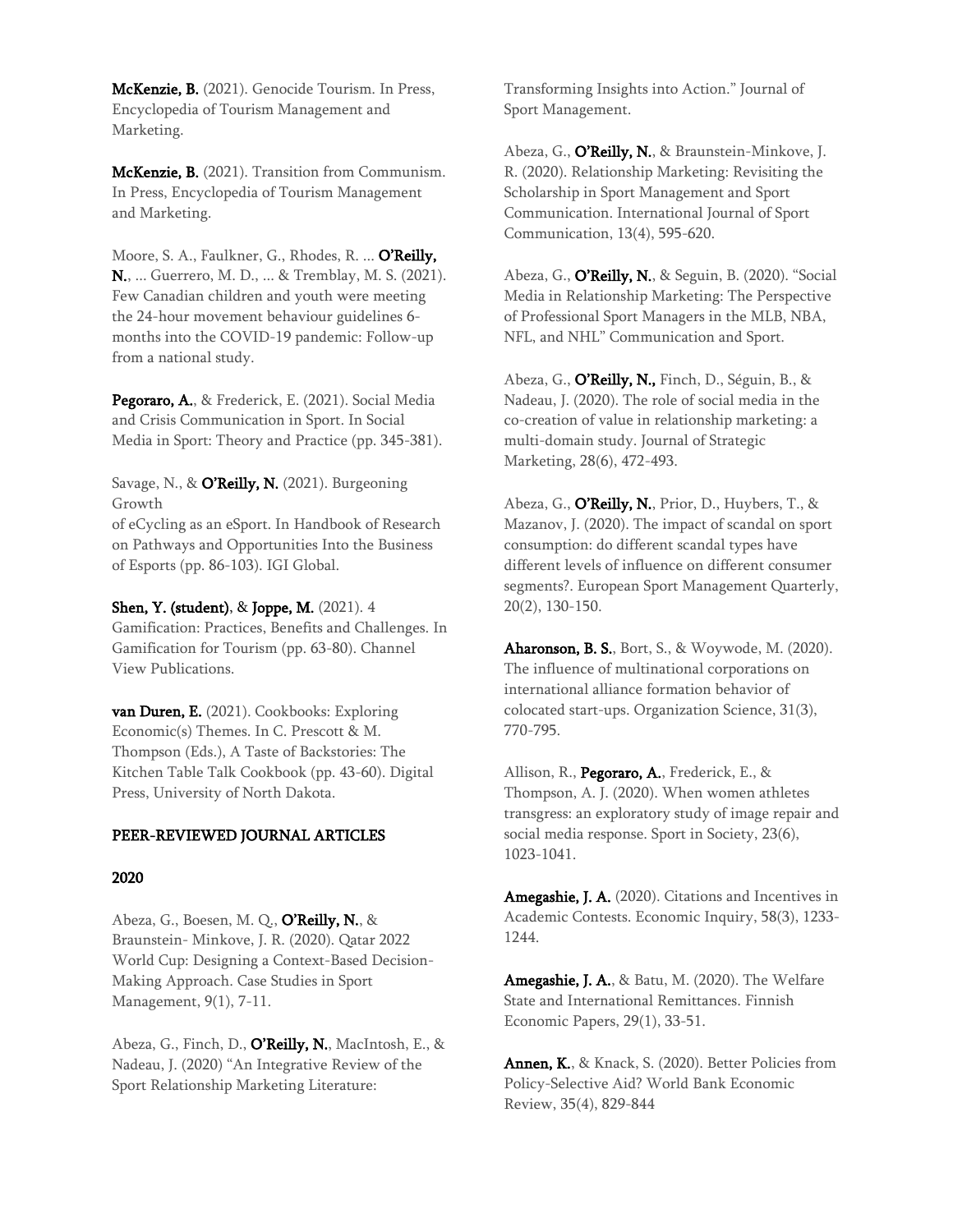Antonie, L., Gatto, L., & Plesca, M. (2020). Fulltime and part-time work and the gender wage gap. Atlantic Economic Journal, 48(3), 313-326.

Antonie, L., **Inwood, K.**, Minns, C., & Summerfield, F. (2020). Selection bias encountered in the systematic linking of historical census records. Social Science History, 44(3), 555-570.

Bagramian, R., Madill, J., O'Reilly, N., Deshpande, S., Rhodes, R.E., Tremblay, M., Berry, T., & Faulkner, G. (2020). "Evaluation of Sport Participation **Objectives** within a Health-Focused Social Marketing Sponsorship" International Journal of Sports Marketing and Sponsorship.

Baker, R., & Wick, S. (2020). Undergraduate accounting students' perception of a course in accounting research and theory. Accounting Research Journal, 33 (1), 217- 233.

Berry, T. R., Yun, L., Faulkner, G., Latimer-Cheung, A. E., O'Reilly, N., Rhodes, R. E., ... & Vanderloo, L. M. (2020). Population-level evaluation of ParticipACTION's 150 Play List: a mass-reach campaign with mass participatory events. International Journal of Health Promotion and Education, 58(6), 297-310.

Berry, T. R., Yun, L., Faulkner, G., Rhodes, R. E., Chulak- Bozzer, T., Latimer-Cheung, A., O'Reilly, N., ... & Tremblay, M. (2020). Implicit and explicit evaluations of a mass media physical activity campaign: Does everything get better?. Psychology of Sport and Exercise, 49, 101684.

Beylunioğlu, F. C., Yazgan, M. E., & Stengos, T. (2020). Detecting convergence clubs. Macroeconomic Dynamics, 24(3), 629-669.

Boritz, J. E., Hayes, L., & Timoshenko, L. M. (2020). How understandable are SOX 404 auditors reports?. International Journal of Accounting Information Systems, 39, 100486.

Bösehans, G., Bolderdijk, J. W., & Wan, J. (2020). Pay more, fly more? Examining the potential guiltreducing and flight-encouraging effect of an

integrated carbon offset. Journal of Environmental Psychology, 71, 101469.

Boyd, M., Porth, B., Porth, L., Seng Tan, K., Wang, S., & Zhu, W. (2020). The Design of Weather Index Insurance Using Principal Component Regression and Partial Least Squares Regression: The Case of Forage Crops. North American Actuarial Journal, 24(3), 355-369.

Brito, T. L. F., Islam, T., Mouette, D., Meade, N., & dos Santos, E. M. (2020). Fuel price elasticities of market shares of alternative fuel vehicles in Brazil. Transportation Research Part D: Transport and Environment, 89, 102643.

Brkić, I., Gradojević, N., & Ignjatijević, S. (2020). The impact of economic freedom on economic growth? New European dynamic panel evidence. Journal of Risk and Financial Management, 13(2), 26.

Brock Porth, C., Porth, L., Zhu, W., Boyd, M., Tan, K. S., & Liu, K. (2020). Remote sensing applications for insurance: A predictive model for pasture yield in the presence of systemic weather. North American Actuarial Journal, 24(2), 333-354.

**Burga, R.**, & Pavel, C. (2020). Opportunities for Information and Communication Technology Development in remote Northern Ontario indigenous communities in spite of COVID-19 physical restrictions: Infrastructure and ICT Development in remote Northern Ontario regions. Journal of Indigenous Social Development, 9(3), 76-91.

Burga, R., Leblanc, J., & Rezania, D. (2020). Exploring student perceptions of their readiness for project work: Utilizing social cognitive career theory. Project Management Journal, 51(2), 154- 164.

Cadsby, C. B., Song, F., & Yang, X. (2020). Are "left- behind" children really left behind? A lab-infield experiment concerning the impact of rural/urban status and parental migration on children's other-regarding preferences. Journal of Economic Behavior & Organization, 179, 715-728.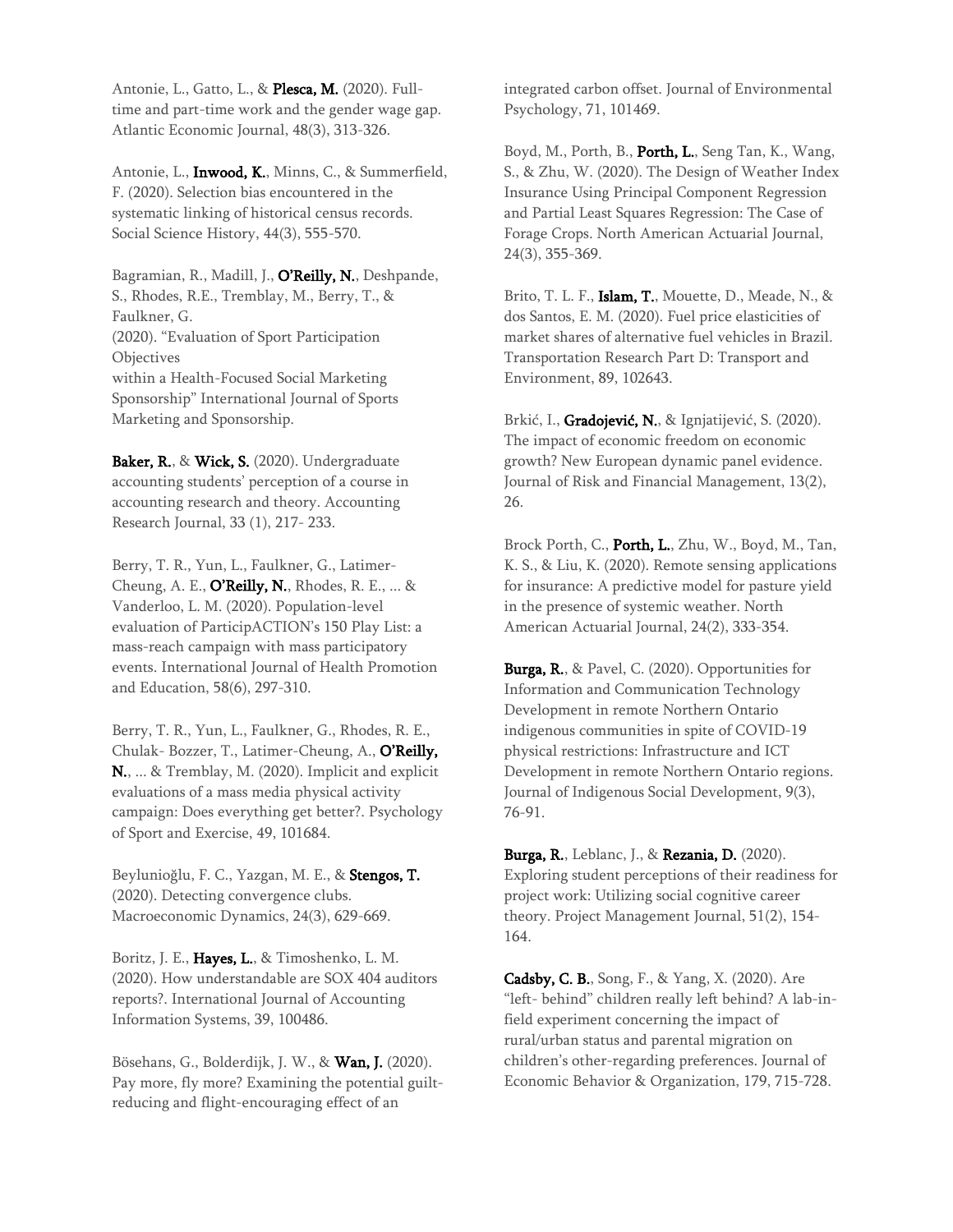Charlebois, S., Music, J., Sterling, B., & Somogyi, S. (2020). Edibles and Canadian consumers' willingness to consider recreational cannabis in food or beverage products: A second assessment. Trends in Food Science & Technology, 98, 25-29.

Charlebois, S., Somogyi, S., & Kirk, S. F. (2020). Fragmented Food Habits and the Disintegration of Traditional Meal Patterns: A Challenge to Public Health Nutrition in Canada?. Journal of International Food & Agribusiness Marketing, 32(1), 69-78.

Charlebois, S., Somogyi, S., Music, J., & Caron, I. (2020). Planet, ethics, health and the new world order in proteins. J. Agric. Stud, 8, 171-192.

Charlebois, S., Somogyi, S., Music, J., & Cunningham, C. (2020). Biotechnology in food: Canadian attitudes towards genetic engineering in both plant-and animal-based foods. British Food Journal.

Chegut, A., Eichholtz, P., Holtermans, R., & Palacios, J. (2020). Energy efficiency information and valuation practices in rental housing. The Journal of Real Estate Finance and Economics, 60(1), 181-204.

Chen, C. (student), Pinar, M., & Stengos, T. (2020). Renewable energy consumption and economic growth nexus: Evidence from a threshold model. Energy Policy, 139(C).

Chen, C. (student), Polemis, M., & Stengos, T. (2020). Re-examining the asymmetric gasoline pricing mechanism in EU: a note on a panel threshold analysis. Applied Economics Letters, 27(10), 778-783.

Chhinzer, N. (2021). Contrasting voluntary versus involuntary layoffs: Antecedents and outcomes. Canadian Journal of Administrative Sciences/Revue Canadienne des Sciences de l'Administration, 38(2), 177-192.

Choi, H. C., Huang, S., Choi, H., & Chang, H. S. (2020). The effect of flight attendants' physical attractiveness on satisfaction, positive emotion,

perceived value, and behavioral intention. Journal of Hospitality and Tourism Management, 44, 19-29.

Dayaratna, K. D., McKitrick, R., & Michaels, P. J. (2020). Climate sensitivity, agricultural productivity and the social cost of carbon in FUND. Environmental Economics and Policy Studies, 22(3), 433-448.

Delgado, M. S., Ozabaci, D., Sun, Y., & Kumbhakar, S.

C. (2020). Smooth coefficient models with endogenous environmental variables. Econometric Reviews, 39(2), 158- 180.

Deniz, P., & Stengos, T. (2020). Cryptocurrency Returns before and after the Introduction of Bitcoin Futures. Journal of Risk and Financial Management, 13(6), 116.

Deniz, P., **Stengos, T.**, & Yazgan, E. (2020). The Effects of Corporate Bonds on Employment: Early Evidence from Greece. Review of Economic Analysis, 12(2), 167-202.

Deniz, P., **Stengos, T.**, & Yazgan, E. (2020). Threshold Regression Model for Taylor Rule: The Case of Turkey. Review of Economic Analysis, 12(2), 167-202.

Dewhirst, T. & Lee, W.B. (2020). Kent cigarette brand marketing in the Republic of Korea: The role of a pioneering image, flavour capsules, and leader price promotions. Tobacco Control, 29 (6), 695- 698.

Dodds, R., & Holmes, M. R. (2020). Is blue flag certification a means of destination competitiveness? A Canadian context. Ocean & Coastal Management, 192, 105192.

Dodds, R., & Holmes, M. R. (2020). Preferences at City and Rural Beaches: Are the Tourists Different?. Journal of Coastal Research, 36(2), 393- 402.

Dodds, R., Holmes, M., & Novotny, M. (2020). Because I believe in it: examining intrinsic and extrinsic motivations for sustainability in festivals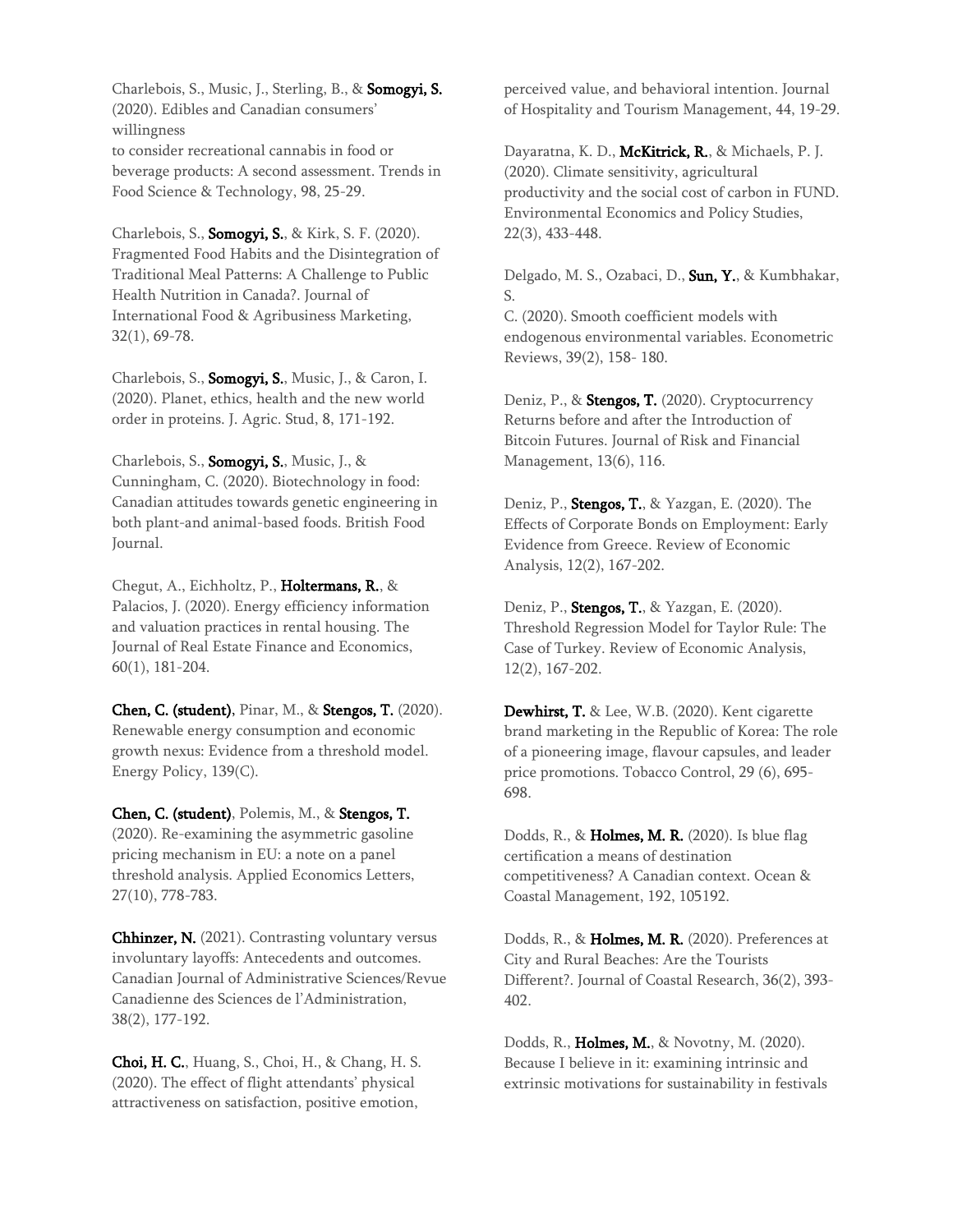through self-determination theory. Tourism Recreation Research, 1-19.

Dorland, A., Finch, D. J., Levallet, N., Raby, S., Ross, S., & Swiston, A. (2020). An entrepreneurial view of universal work-integrated learning. Education+ Training, 62(4), 393- 411.

Goertz, J. M. (2020). A condorcet jury theorem for large poisson elections with multiple alternatives. Games, 11(1), 2.

Goetz, M. L., Jones-Bitton, A., Hewson, J., Khosa, D., Pearl, D., Bakker, D. J., Lyons, S.T. & Conlon, P. D. (2020). An Examination of Myers-Briggs Type Indicator Personality, Gender, and Career Interests of Ontario Veterinary College Students. Journal of veterinary medical education, 47(4), 430-444.

Goglio-Primard, K., Simon, L., Cohendet, P., Aharonson, B. S., & Wenger-Trayner, E. (2020). Managing with communities for innovation, agility, and resilience. European Management Journal, 38(5), 673.

Gradojevic, N., Erdemlioglu, D., & Gençay, R. (2020).

A new wavelet-based ultra-high-frequency analysis of triangular currency arbitrage. Economic Modelling, 85, 57- 73.

Harrison, G., Pegoraro, A., Romney, M., & Hull, K. (2020). The "angry Black woman": How race, gender, and American politics influenced user discourse surrounding the Jemele Hill controversy. Howard Journal of Communications, 31(2), 137- 149.

Hasani, T., & O'Reilly, N. (2020). Analyzing antecedents affecting the organizational performance of start-up businesses. Journal of Entrepreneurship in Emerging Economies.

Hinton, A. (student), & Sun, Y. (2020). The sunkcost fallacy in the National Basketball Association: evidence using player salary and playing time. Empirical Economics, 59(2), 1019- 1036.

Inwood, K. (2020). Population, Economy And Household Structure In Comparative Perspective: Essays In Honour Of Osamu Saito. Australian Economic History Review, 60(1), 2-4.

**Inwood, K.** 2020. "The return of quantitative approaches to Canadian history", Canadian Historical Review 101 (2020): 585-601, w. P. Baskerville.

Inwood, K., & Maxwell-Stewart, H. (2020). Selection Bias and Social Science History. Social Science History, 44(3), 411-416.

Inwood, K., & Roberts, E. (2020). 'Indians are the Majority of the Prisoners'? Historical Variations in Incarceration Rates for Indigenous Women and Men in British Columbia. The Howard Journal of Crime and Justice, 59(3), 350-369.

Inwood, K., Kippen, R., Maxwell-Stewart, H., & Steckel, R. (2020). The short and the tall: comparing stature and socioeconomic status for male prison and military populations. Social Science History, 44(3), 463-483.

Jang, J., **Jo, W.**, & Kim, J. (2020). Can Employee Workplace Mindfulness Counteract the indirect effects of Customer Incivility on Proactive Service Performance through Work Engagement? A Moderated Mediation Model. Journal of Hospitality Marketing and Management, 29 (7), 812-829.

Johnson, R. G., Romney, M., Hull, K., & Pegoraro, A. (2020). Shared Space: How North American Olympic Broadcasters Framed Gender on Instagram. Communication & Sport, 2167479520932896.

Joppe, M., Shen, Y. S. (student), & Veltri, G. (2020). Embedding Indigenous learning outcomes in a tourism curriculum: the case of Confederation College, Canada. Journal of Hospitality, Leisure, Sport & Tourism Education, 26.

Kambourov, G., Manovskii, I., & Plesca, M. (2020). Occupational Mobility and the Returns to training. Department of Economics and Institute for Policy Analysis, University of Toronto.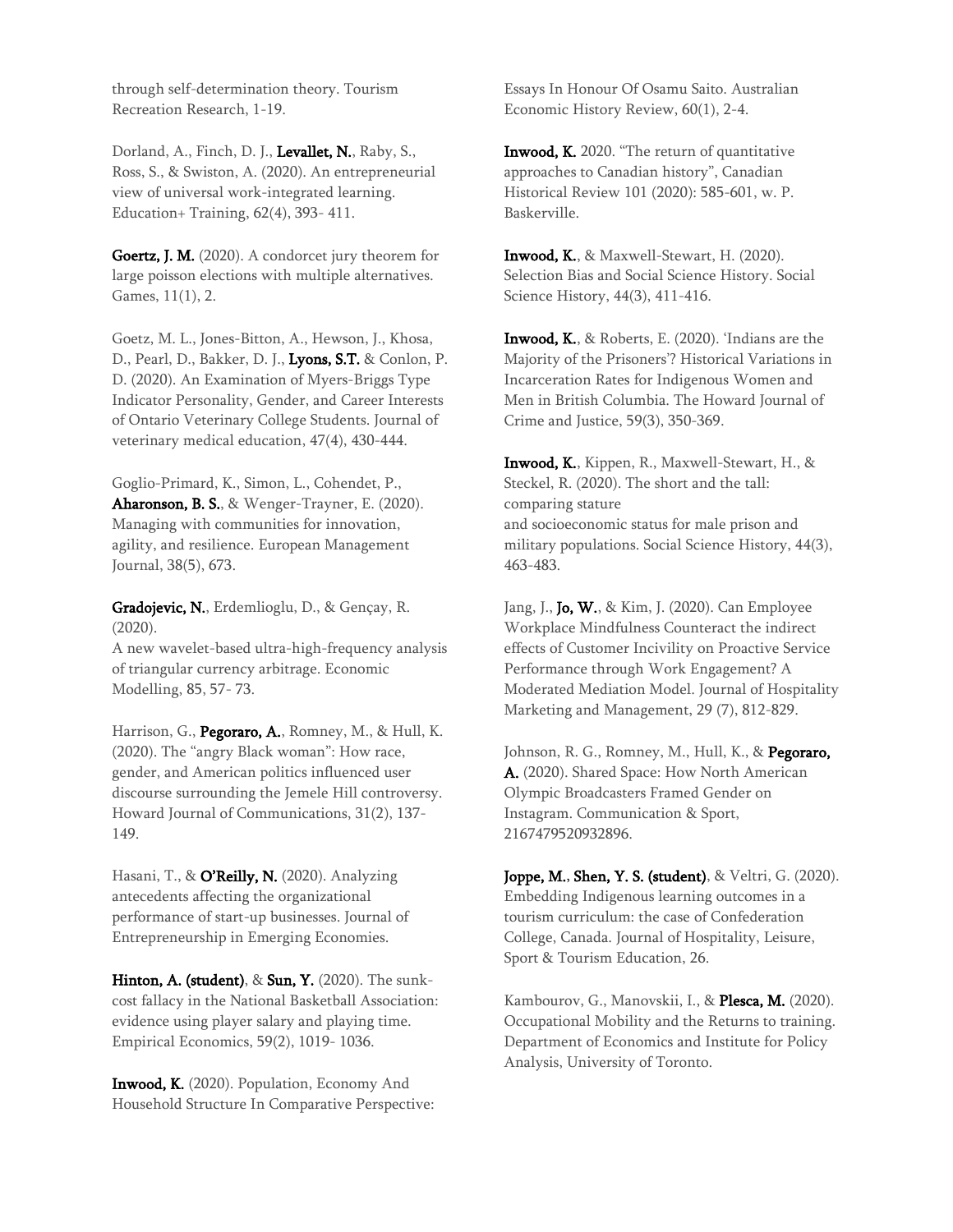Kasioumi, M. (student), & Stengos, T. (2020). The Environmental Kuznets Curve with Recycling: A Partially Linear Semiparametric Approach. Journal of Risk and Financial Management, 13(11), 274.

Kirkegaard, R. (2020). Contracting with private rewards. The RAND Journal of Economics, 51(2), 589-612.

Kneeland, M. K., Schilling, M. A., & Aharonson, B. S. (2020). Exploring uncharted territory: Knowledge search processes in the origination of outlier innovation. Organization Science, 31(3), 535-557.

Lassou, P. J., Hopper, T., & Ntim, C. (2020). How the colonial legacy frames state audit institutions in Benin that fail to curb corruption. Critical Perspectives on Accounting, 102168.

Lawrence, H. J., O'Reilly, N., Speck, A., Ullrich, C., & Robles, K. (2020). The determinants of season ticket holder advocacy in the NCAA football bowl subdivision. Sport, Business and Management: An International Journal.

**Lee, S.**, & Bolton, L. E. (2020). Mixed signals? Decoding luxury consumption in the workplace. Journal of Business Research, 117, 331-345.

Lei, X. (2020). Information and inequality. Journal of Economic Theory, 184, 104937.

Lei, X. (2020). HOW DO STOCK MARKET EXPERIENCES SHAPE WEALTH INEQUALITY. Ratio. 14, 16.

Lei, X., & Tseng, M. C. (2020). "Wait-and-see" monetary policy. Macroeconomic Dynamics, 23(5), 1793-1814.

Lei, X., Lu, D., & Kasa, K. (2020). "WAIT AND SEE" OR "FEAR OF FLOATING"? Macroeconomic Dynamics, 1-52.

Lemay, K. R., McKie, R. M., Braham, J., Levere, D. D., Furman, E., Sasso, T., ... & Travers, R. (2020). Framing gay men's sexual relationships: A rapid review of the literature from 2011–2018. The

Canadian Journal of Human Sexuality, 29(1), 127- 137.

Levallet, N., Denford, J. S., & Chan, Y. E. (2020). Following the MAP (methods, approaches, perspectives) in information systems research. Information Systems Research, 32(1), 130-146.

Li, D., Magud, N. E., & Valencia, F. (2020). Financial shocks and corporate investment in emerging markets. Journal of Money, Credit and Banking, 52(2-3), 613-644.

Li, H., Lu, Y., & Zhu, W. (2020). Dynamic Bayesian Ratemaking: A Markov Chain Approximation Approach. North American Actuarial Journal, 1-20.

Li, M. (2020). Aggregate and Bank-specific Information Disclosure in Bank Stress Tests.

Li, M., Milne, F., & Qiu, J. (2020). The LOLR Policy and its Signaling Effect in a Time of Crisis. Journal of Financial Services Research, 57(3), 231-252.

Lin, Y. (student), & Narasimhan, C. (2020). Persuasive Advertising in a Vertically Differentiated Competitive Marketplace. Review of Marketing Science, 18(1), 145-177.

Liu, J., & **Jo, W.** (2020). Value Co-Creation Behaviors and Hotel Loyalty Program Member Satisfaction based on Engagement and Involvement: Moderating Effect of Company Support. Journal of Hospitality and Tourism Management, 43, 23-31.

Mac Donald, K. (student), Rezania, D., & Baker, R. (2020). A grounded theory examination of project managers' accountability. International Journal of Project Management, 38(1), 27-35.

Mahali, S. C., Beshai, S., Feeney, J. R., & Mishra, S. (2020). Associations of negative cognitions, emotional regulation, and depression symptoms across four continents: International support for the cognitive model of depression. BMC psychiatry, 20(1), 1-12.

Manuel, N. (student), & Plesca, M. (2020). Skill transferability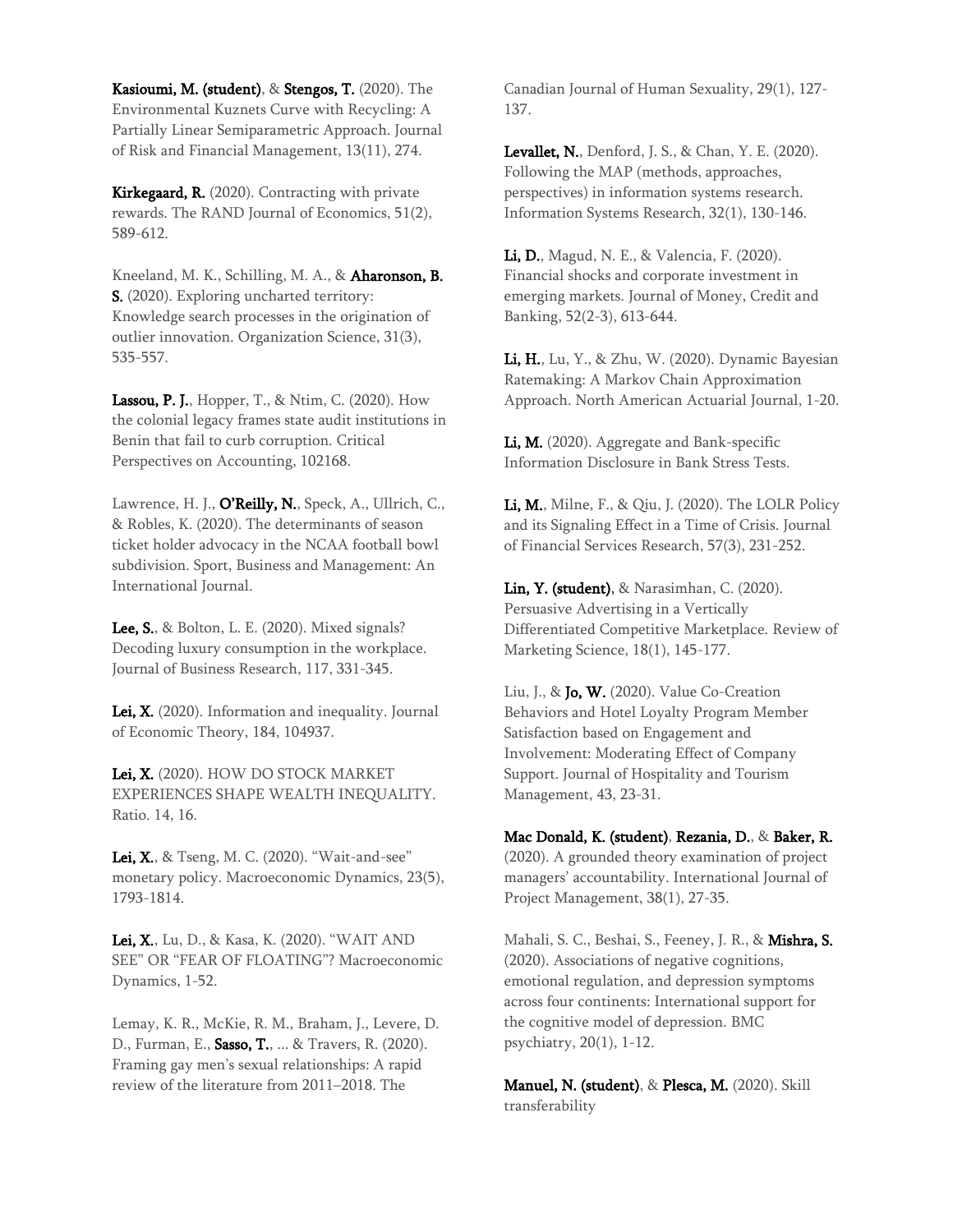and the earnings of immigrants. Canadian Journal of Economics/Revue canadienne d'économique, 53(4), 1404- 1428.

McKenzie, B., & Hunter, E. (2020). A case study of a non- profit organization in an emerging economy: O fonds in Latvia. Baltic Journal of Management, 16(1), 155-172.

McKitrick, R., & Christy, J. (2020). Pervasive Warming Bias in CMIP6 Tropospheric Layers. Earth and Space Science, 7(9), e01281.

Mir, F. A., Rezania, D., & Baker, R. (2020). Managing change in pluralistic organizations: The role of normative accountability assumptions. Journal of change management, 20(2), 123-145.

Mir, F., Rezania, D., & Baker, R. (2020). Organizational change: Does alignment of normative accountability

M., Chulak-Bozzer, T., Ferguson, L. J., O'Reilly, N., ...

& Tremblay, M. S. (2020). Impact of the COVID-19 virus outbreak on movement and play behaviours of Canadian children and youth: a national survey. International Journal of Behavioral Nutrition and Physical Activity, 17(1), 1-11.

Mulvey, M. S., Lever, M. W. (student), & Elliot, S. (2020). A cross- national comparison of intragenerational variability in social media sharing. Journal of Travel Research, 59(7), 1204- 1220.

Murray, W. C. (2020). Shifting motivations: a longitudinal study of preferred job rewards in the Canadian lodging industry. International Journal of Hospitality & Tourism Administration, 1-25.

Nadler, J., Day, M. V., Beshai, S., & Mishra, S. (2020). The Relative Deprivation Trap: How Feeling Deprived Relates to Symptoms of Generalized Anxiety Disorder. Journal of Social and Clinical Psychology, 39(10), 897-922.

#### Naraine, M. L., O'Reilly, N., Levallet, N., & Wanless, L. (2020). If you build it, will they log on? Wi-Fi usage and behavior while attending National

Basketball Association games. Sport, Business and Management, 10(2), 207-226.

O'Reilly, N., Abeza, G., Fodor, A., MacIntosh, E., Nadeau, J., MacAdam, L., ... & Lawrence, H. J. (2020). Impact studies in sport: the development of an assessment process model. Sport, Business and Management, 10(4), 381-402.

O'Reilly, N., Abeza, G., Fodor, A., MacIntosh, E., Nadeau, J., MacAdam, L., ... & Lawrence, H. J.

(2020). Impact 41 studies in sport: the development of an assessment process model. Sport, Business and Management: An International Journal.

O'Reilly, N., Brunette, M.K. & Bradish, C. (2020). "Lifelong female engagement in sport: A framework for advancing girls and women's participation" Journal of Applied Sport Management.

Paek, H-J., **Dewhirst, T.**, & Hove, T. (2020). Can removing tar information from cigarette packages reduce smokers' misconceptions about low-tar cigarettes? An experiment from one of the world's lowest tar yield markets, South Korea. Nicotine and Tobacco Research, 22 (6), 990-996.

Panagiotidis, T., Stengos, T., & Vravosinos, O. (2020). A principal component-guided sparse regression approach for the determination of bitcoin returns. Journal of Risk and Financial Management, 13(2), 1-10

Pelloni, A., **Stengos, T.**, & Tedesco, I. (2020). Aid to agriculture, trade and structural change. Metroeconomica, 71(2), 345-368

Pinar, M., Stengos, T., & Topaloglou, N. (2020). On the construction of a feasible range of multidimensional poverty under benchmark weight uncertainty. European Journal of Operational Research, 281(2), 415-427.

Polemis, M. L.,  $\&$  **Stengos, T.** (2020). The impact of regulatory quality on business venturing: A semiparametric approach. Economic Analysis and Policy, 67, 29-36.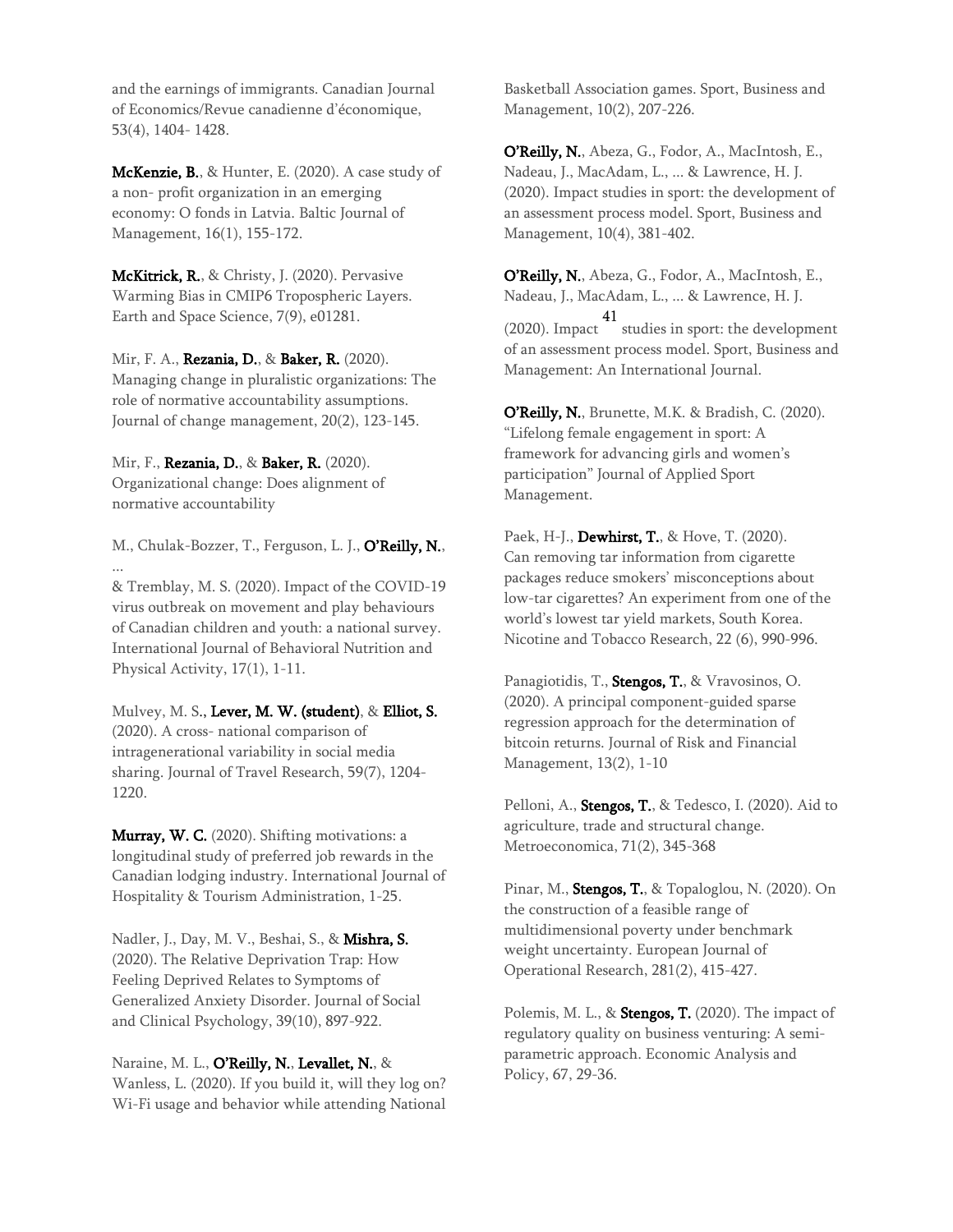Polemis, M. L., Stengos, T., & Tzeremes, N. G. (2020). Modeling the effect of competition on US manufacturing sectors' efficiency: an order-m frontier analysis. Journal of Productivity Analysis, 54(1), 27-41.

Polemis, M. L., Stengos, T., & Tzeremes, N. G. (2020). Revisiting the impact of financial depth on growth: A semi- parametric approach. Finance Research Letters, 36(C).

Polemis, M., & **Stengos, T.** (2020). The impact of state aid on economic growth. Economics Bulletin, 40(2), 1083-1090

Polemis, M., Stengos, T., & Tzeremes, N. (2020). Advertising expenses and operational performance: Evidence from the global hotel industry. Economics Letters, 192(C).

Qu, Y., **Jo, W.**, & Choi, H. (2020). Gender Discrimination, Injustice, and Deviant Behavior among Hotel Employees: Role of Organizational Attachment. Journal of Quality Assurance in Hospitality & Tourism, 21 (1), 78-104.

Rahnama, H., & Somogyi, S. (2020). Northern Iranian Consumers' Motivation for Seafood Choice. Journal of International Food & Agribusiness Marketing, 32(5), 441- 463.

Refaie, N. (student), & Mishra, S. (2020). Embodied Capital and Risk-Related Traits, Attitudes, Behaviors, and Outcomes: An Exploratory Examination of Attractiveness, Cognitive Ability, and Physical Ability. Social Psychological and Personality Science, 11(7), 949-964.

Rodenburg, K. S. (2020). So Much to Learn, So Many Students, So Little Time. Transformative Dialogues: Teaching and Learning Journal, 20(1).

Rohani, K., Rohani, L. & Flaherty, J. (2020). The impact of the flipped classroom on the instructor: Challenges and Strategies. Transformative Dialogues: Teaching and Learning Journal, 13(2)

Saks, A. M., & **Gruman, J. A.** (2020). Is where you are more important than who you are?. Industrial and Organizational Psychology, 13(3), 291-294.

Schenk Martin, R., Sasso, T., & González-Morales, M.

G. (2020). LGBTQ+ students in higher education: an evaluation of website data and accessible, ongoing resources in Ontario universities. Psychology & Sexuality, 11(1-2), 75-87.

Schneider, E. B., Depauw, E., **Inwood, K.**, Kippen, R., Maxwell-Stewart, H., & Steckel, R. (2020). SOCI. Social Science History, 44(3).

Shao, J., Bai, H., Shu, S., & **Joppe, M.** (2020). Planners' perception of using virtual reality technology in tourism planning. E-review of Tourism Research, 17(5).

Shen, Y. S. (student), Choi, H., Joppe, M., & Yi, S.

(2020). What motivates visitors to participate in a gamified trip? A player typology using Q methodology. Tourism Management, 78, 104074

Shen, Y. S. (student), Lever, M. (student), & Joppe, M. (2020). Investigating the appeal of a visitor guide: a triangulated approach. International Journal of Contemporary Hospitality Management.

Sherrer, M., & Rezania, D. (2020). A scoping review

on the use and effectiveness of leadership coaching in succession planning. Coaching: An International Journal of Theory, Research and Practice, 13(2), 209-219.

Smith, L. R., & Pegoraro, A. (2020). Media framing of Larry Nassar and the USA Gymnastics child sex abuse scandal. Journal of child sexual abuse, 29(4), 373-392.

Sorge, J. T., Young, M., Maloney-Hall, B., Sherk, A., Kent, P., Zhao, J., ... & Ferguson, B. (2020). Estimation of the impacts of substance use on workplace productivity: a hybrid human capital and prevalence-based approach applied to Canada. Canadian Journal of Public Health, 111(2), 202- 211.

Stengos, T. (2020). Recent Advancements in Section "Economics and Finance". Journal of Risk and Financial Management, 13(11), 1-2.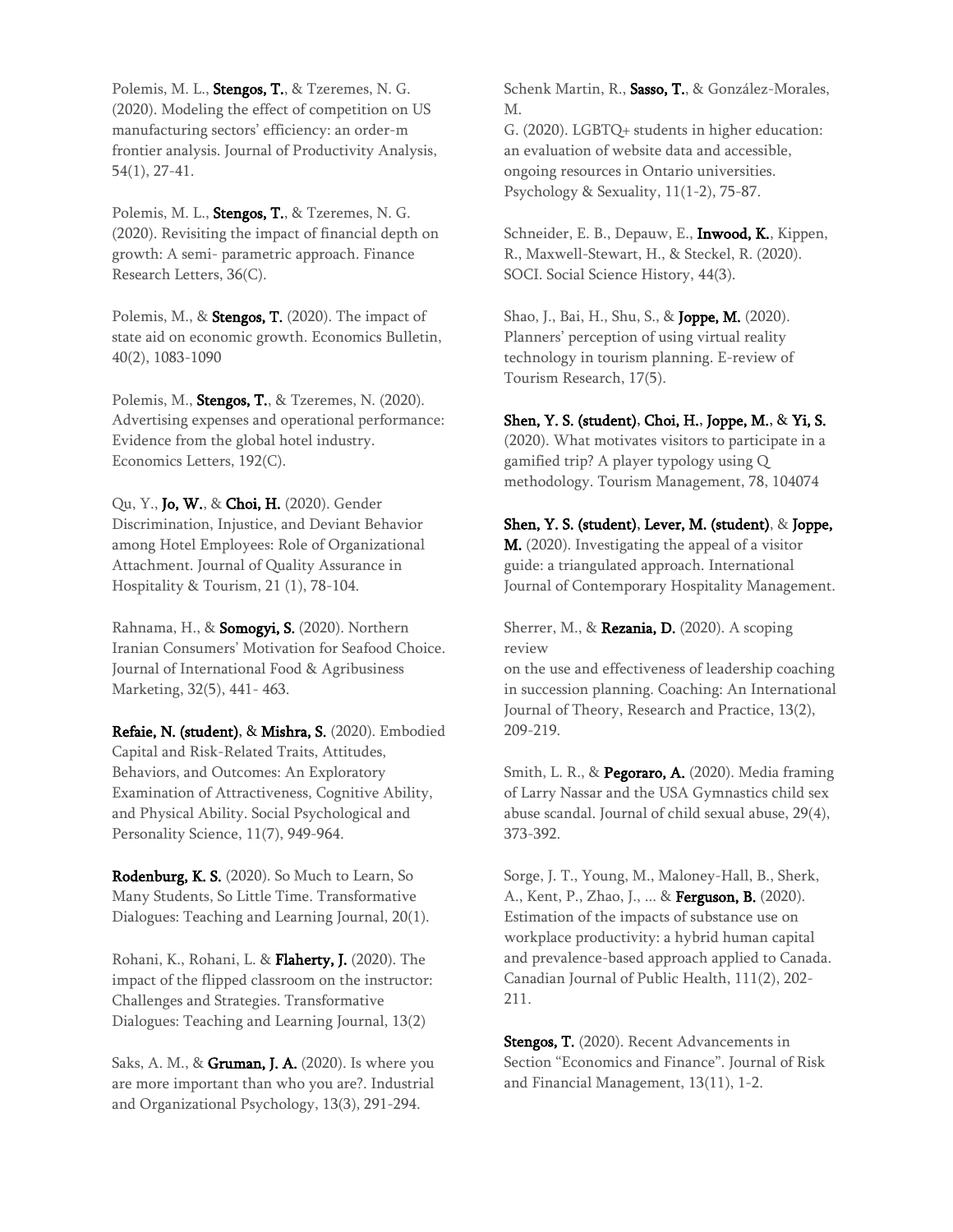Stengos, T., Panagiōtidēs, T., & Vravosinos, O. (2020). A principal component-guided sparse regression approach for the determination of bitcoin returns. Journal of Risk and Financial Management.

Storch, J., **Wan, J.**, & van Ittersum, K. (2020). Propelling pride to promote healthy food choices among entity and incremental theorists. Appetite, 104841-104841.

Mitraille, S., Thille, H. (2020). Strategic advance sales, demand uncertainty and overcommitment. Economic Theory, Heidelberg, Vol. 69, Iss. 3., 789- 828.

Ströbel, T., Ridpath, B. D., Woratschek, H., O'Reilly, N., Buser, M., & Pfahl, M. (2020). Co-Branding Through an International Double Degree Program: A Single Case Study in Sport Management Education. Sport Management Education Journal, 14(2), 119-128.

Sun, Y. (2020). The LLN and CLT for U-statistics under cross-sectional dependence. Journal of Nonparametric Statistics, 32(1), 201-224.

Talebi, A., & Rezania, D. (2020). Governance of projects in public procurement of innovation a multi-level perspective. Journal of Public Procurement, 20(2), 187-206.

Teese, J., Currey, P., & Somogyi, S. (2020). Influences on Strategic Information Sharing in Australian Fresh Produce Chains: The View from Experts. Journal of International Food & Agribusiness Marketing, 1-11.

Tetzlaff, E., Eger, T., Pegoraro, A., Dorman, S., & Pakalnis, V. (2020). Analysis of recommendations from mining incident investigative reports: a 50 year review. Safety, 6(1), 3.

Thomas-Francois, K. (Post-doc), Joppe, M., & von Massow, M. (2020). The impact of customer engagement and service leadership on the local food value chain of hotels. Journal of Hospitality and Tourism Insights.

Tsiakas, I., Li, J., & Zhang, H. (2020). Equity premium prediction and the state of the economy. Journal of Empirical Finance, 58, 75-95.

Villers, S. (student), Abrams, R. (student), Anderson, S. (student), Aung, M., & Sweeney, E. (student) (2020). Marketing Insights: A Netnographic Study of the Fitbit Sleep Better Online Community. Journal of Applied Business and Economics, 22(11).

Wang, O., & Somogyi, S. (2020). Motives for luxury seafood consumption in first-tier cities in China. Food Quality and Preference, 79, 103780.

Wang, O., **Somogyi, S.**, & Charlebois, S. (2020). Food choice in the e-commerce era: a comparison between business-to-consumer (B2C), online-tooffline (O2O) and new retail. British Food Journal.

Woodruff, S. J., Coyne, P., Fulcher, J., Reagan, R., Rowdon, L., Santarossa, S., & Pegoraro, A. (2020). Reaction on Social Media to Online News Headlines Following the Release of Canada's Food Guide. Canadian Journal of Dietetic Practice and Research, 82(1), 16-20.

Xiao, H., &  $Sun, Y.$  (2020). Forecasting the returns of cryptocurrency: A model averaging approach. Journal of Risk and Financial Management, 13(11), 278.

Xue, P. (student), Jo, W., & Bonn, Mark A. (2020). Online Hotel Booking Decisions Based on Price Complexity, Alternative Attractiveness, and Confusion. Journal of Hospitality and Tourism Management, 45, 162-171.

Yang, X., Cadsby, B., & Song, F. (2020). Do Left-Behind Children Trust Others More? Evidence from Experimental Economics. South China Journal of Economics, 39 (4), 29-39.

Yener, H., Soybilgen, B., & **Stengos, T.** (2020). A general model for financial crises: An application to eurozone crisis. International Review of 43 Economics & Finance, 70, 202-229.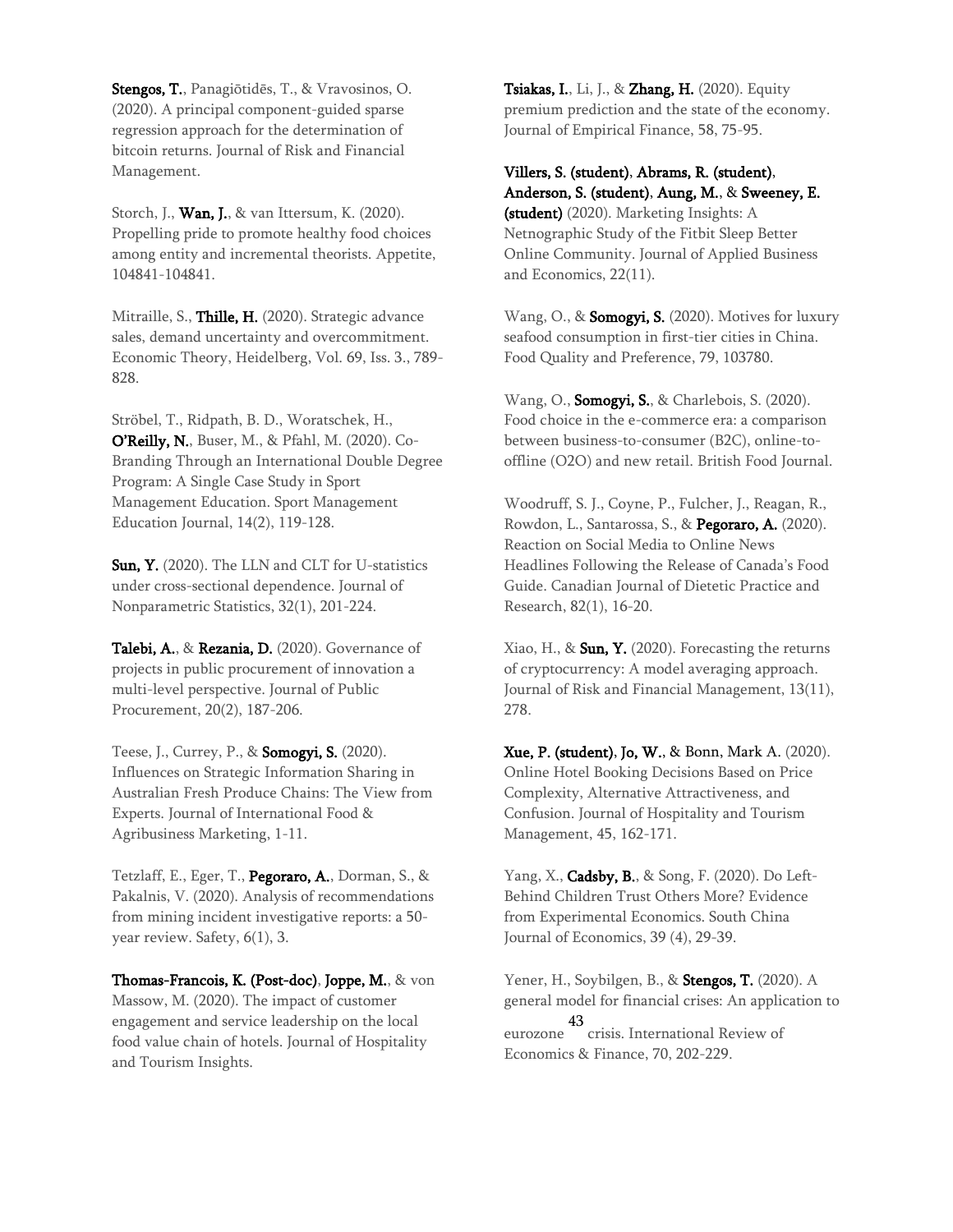Zhou, J. (2020). A comparison of realised measures for daily REIT volatility. Journal of Property Research, 37(1), 1-24.

Hillebrandt, A., & Barclay, L. J. (2020). How cheating undermines the perceived value of justice in the workplace: The mediating effect of shame. Journal of Applied Psychology, 105, 1164-1180.

#### 2021

Al Hadwera, A., Tavana, M., Gillis, D., & Rezania, D. (2021). A Systematic Review of Organizational Factors Impacting Cloud-based Technology Adoption Using Technology- Organization-Environment Framework. Internet of Things, 100407.

Anglin, P., Cui, J., Gao, Y., & Zhang, L. (2021). Analyst Forecasts during the COVID-19 Pandemic: Evidence from REITs. Journal of Risk and Financial Management, 14(10), 457.

Anglin, P., Deng, X., Gao, Y., Sun, H. (2021) "How do

the political leanings of a CEO affect a REIT's operational decisions?", Journal of Real Estate Research, forthcoming.

Anglin, P., Gao, Y. (2021) "Value of communication and social media: An equilibrium theory of messaging", Journal of Real Estate Finance and Economics, forthcoming.

Antonie, L., Inwood, K., Minns, C., & Summerfield, F. (2021). Intergenerational mobility in a Mid-Atlantic economy: Canada, 1871-1901.

Arndt, F. (2021). Book Review: Superminds: The surprising power of people and computers thinking together. Organization Studies.

Arndt, F., Ng, W., & Huang, T. (2021). Do-It-Yourself laboratories, communities of practice, and open innovation in a digitalised environment. Technology Analysis & Strategic Management, 1- 12.

Arndt, F., Ng, W., & Huang, T. (in press, 2021). DIY Laboratories, Communities of Practice, and Open Innovation in a Digitalized Environment. Technology Analysis & Strategic Management.

Aung, M., Zhang, X., Wang, J. (2021) "Navigating the Field of Contemporary Political Consumerism: Consumer Boycott and Consumer Buycott Vistas." Journal of Marketing Development and Competitiveness, forthcoming.

Ayoobzadeh, M., Schweitzer, L., & Lyons, S. (2021). Career Expectations of International and Domestic Students in Canada. International Journal for Educational and Vocational Guidance.

Bains, K., DeMarco, N., Brauer, P., & Yi, S. (2021). Post- Secondary Food Service Manager Perspectives on Fruit and Vegetable Nudging Strategies: Qualitative Study. Current developments in nutrition, 5(9), in press.

Baker, R. (2021). An Approach to Integrating Historical Perspective into an Undergraduate Accounting Course. Journal of Accounting Institute, 64, 85-91.

Bernardo, G., Brunetti, I., Pinar, M., & Stengos, T. (2021). Measuring the presence of organized crime across Italian provinces: a sensitivity analysis. European Journal of Law and Economics, 51(1), 31- 95.

Bies, R. J., Tripp, T. M., & Barclay, L. J. (2021). Second Acts and Second Chances: The Bumpy Road to Redemption. Journal of Management Inquiry, 30(4), 371–384.

Cellarier, L. L. (2021). Is landownership a ladder out of poverty?. World Development, 146, 105552.

Charbonneau, B. D., Powell, D. M., Spence, J. R., & Lyons, S. T. (2021). Unintended consequences of interview faking: Impact on perceived fit and affective outcomes. Personnel Assessment and Decisions, 7(1), 6.

Charlebois, S., Bowdridge, E., Lemieux, J. L., **Somogyi, S.**, & Music, J. (2021). Supply Management 2.0: A Policy Assessment and a Possible Roadmap for the Canadian Dairy Sector. Foods, 10(5), 964.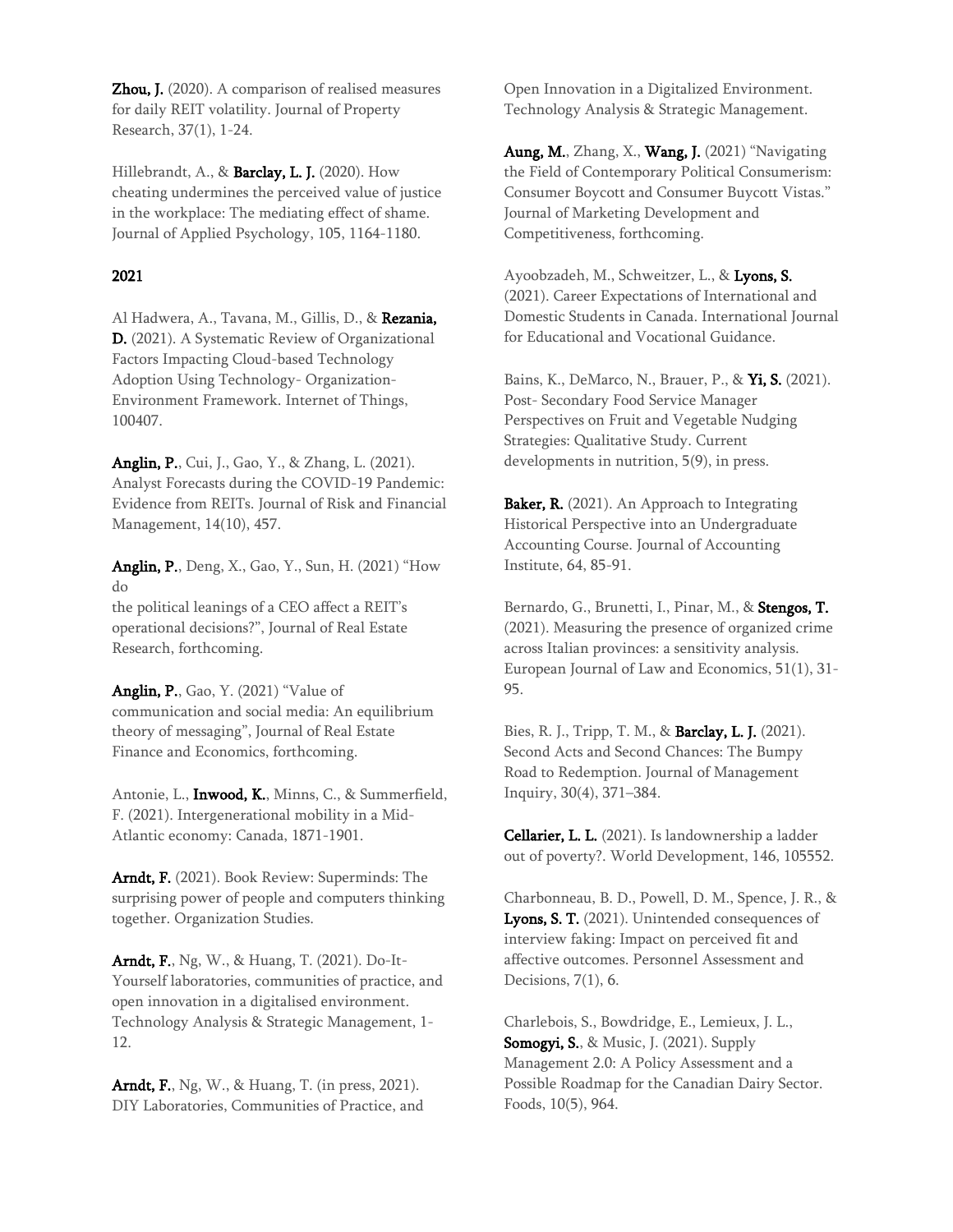Chen, A., Li, H., & Schultze, M. B. (2021). Tail index- linked annuity: A longevity risk sharing retirement plan. Scandinavian Actuarial Journal, 1- 26.

Chhinzer, N., & Oh, J. (student) (in press, 2021). Not my Fault: Employer Perception of Responsibility for Integration of Self-Initiated Expatriates in Canada. Education and Training.

Choi, E., Farb, N., Pogrebtsova, E., Gruman, J., & Grossmann, I. (2021). What do people mean when they talk about mindfulness?. Clinical Psychology Review, 102085.

Choi, E., Gruman, J. A., & Leonard, C. M. (2021). A balanced view of mindfulness at work. Organizational Psychology Review, 20413866211036930.

Chowhan, J., MacDonald, K, (student) Mann, S., and Cooke, G.B. (2021). Telework in Canada: Who is working at home during the COVID-19 pandemic? Relations Industrielles/ Industrial Relations.

Christofides, L. N., Hoy, M., Milla, J., & Stengos, T. (2021). Vietnam Era Fathers: The Intergenerational Transmission of Tertiary Education. Review of Income and Wealth.

Clayton, J., Devine, A., & Holtermans, R. (2021). Beyond building certification: The impact of environmental interventions on commercial real estate operations. Energy Economics, 93(C).

Cooke, G. B., Chowhan, J., McDonald, K. (student), and Mann, S.L. (2021). Talent Management: Four 'Buying versus Making' Talent Development Approaches. Personnel Review.

Cowley, T., Frost, L., Inwood, K., Kippen, R., Maxwell- Stewart, H., Schwarz, M., ... & Wilson, P. (2021). Reconstructing a longitudinal dataset for Tasmania. Historical Life Course Studies, 11(2), 1- 30.

Darvin, L., Mumcu, C., & Pegoraro, A. (2021). When virtual spaces meet the limitations of

traditional sport: Gender stereotyping in NBA2K. Computers in Human Behavior, 122, 106844.

Deniz, P., Stengos, T., & Yazgan, M. (2021). Revisiting the link between output growth and volatility: panel GARCH analysis. Empirical Economics, 61(2), 743-771.

Dewhirst, T. (2021). 'Beyond nicotine' marketing strategies: Big Tobacco diversification into the vaping and cannabis product sector. Tobacco Control.

Dewhirst, T. (2021). Co-optation of harm reduction by Big Tobacco [editorial]. Tobacco Control.

Dewhirst, T. (2021). Natural American Spirit cigarettes are marketed as 'made different': The role of brand positioning and differentiation. Tobacco Control.

Dewhirst, T. (2021). The interplay of food and tobacco product descriptors and health claims [editorial]. Tobacco Control.

Erdemlioglu D., Gradojevic N. (2021), Heterogeneous investment horizons, risk regimes and realized jumps, International Journal of Finance and Economics 26 (1), 617-643.

Finch, D. J., Abeza, G., O'Reilly, N., Nadeau, J., Levallet, N., Legg, D., & Foster, B. (2021). Season ticket holder segmentation in professional sports: an application of the sports relationship marketing model. International Journal of Sports Marketing and Sponsorship.

Finch, D. J., Legg, D.,  $O'Relily, N$ ., Wright, S., & Norton, B. (2021). A social capital view of an Olympic and Paralympic Games bid exploration process. European Sport Management Quarterly, 21(2), 302-321.

Frederick, E., Pegoraro, A., & Sanderson, J. (2021). Sport in the Age of Trump: An Analysis of Donald Trump's Tweets. International Journal of Sport Communication, 1(aop), 1-23.

Frederick, E., Pegoraro, A., & Smith, L. R. (2021). An examination of Michigan State University's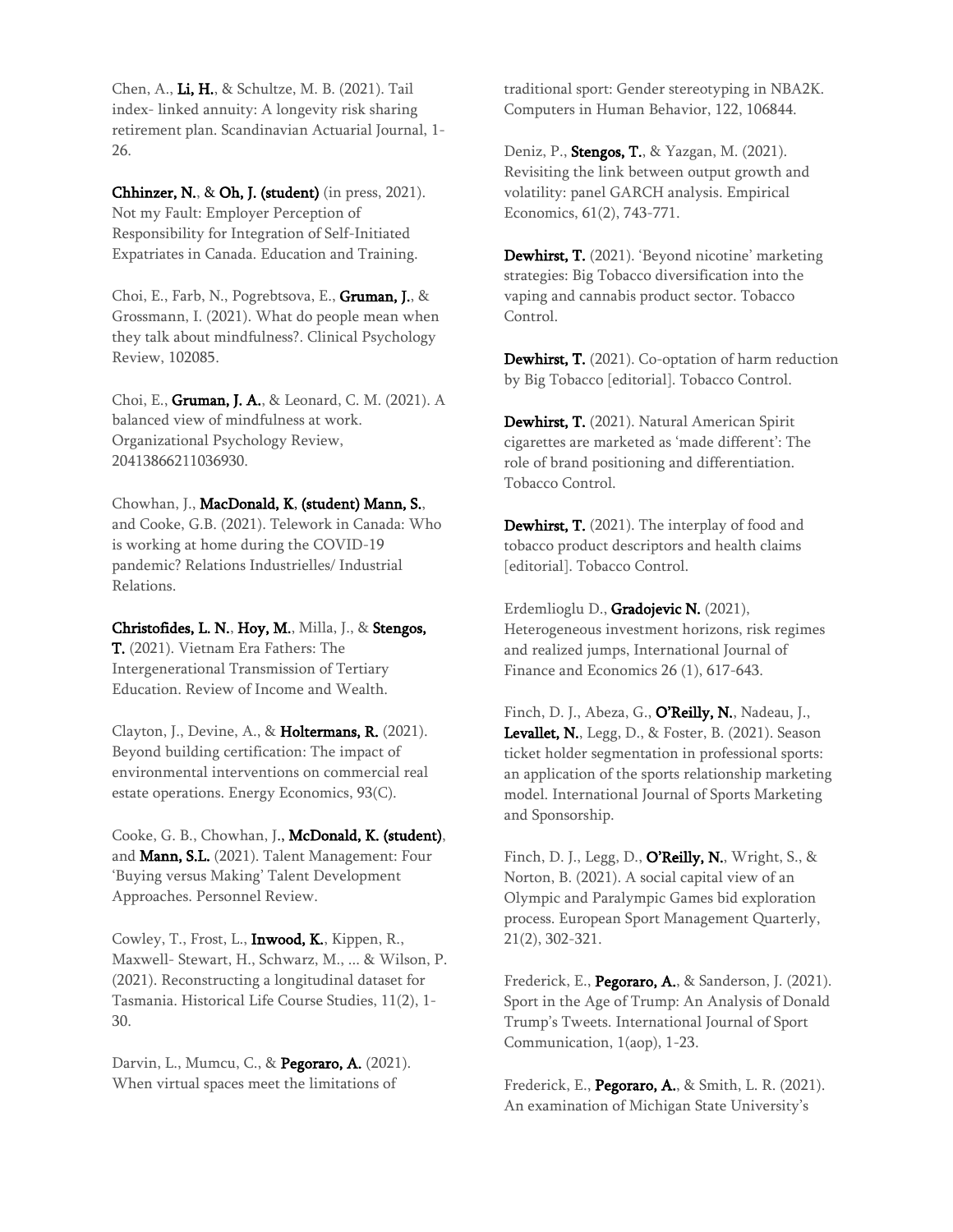image repair via Facebook and the public response following the Larry Nassar scandal. Communication & Sport, 9(1), 128-149.

Genc, T. (2021). Technological Change in Electric Power Supply Chain: Quantifying Economic Benefits of General Electric's. Under Review

Genc, T. S. (2021). Implementing the United Nations sustainable development Goals to supply chains with behavioral consumers. Annals of Operations Research, 1-32.

Genc, T. S., & De Giovanni, P. (2021). Dynamic pricing and green investments under conscious, emotional, and rational consumers. Cleaner and Responsible

Consumption, 2, 100007.

Genc, T., & De Giovanni, P. (2021). Erratum to "Trade-in and save: A two-period closed-loop supply chain game with price and technology dependent returns"[Int. J. Prod. Econ. 183 B (2017) 514–527]. International Journal of Production Economics, 233, 108033.

Ghattas, P., Soobaroyen, T., & Marnet, O. (2021). Charting the development of the Egyptian accounting profession (1946–2016): An analysis of the State-Profession dynamics. Critical Perspectives on Accounting, 78, 102159.

Godfrey, B., Homer, C., Inwood, K., Maxwell-Stewart, H., Reed, R., & Tuffin, R. (2021). Crime, Penal Transportation, and Digital Methodologies. Journal of World History, 32(2), 241-260.

Gonsalves, C. A., McGannon, K. R., & Pegoraro, A. (2021). A critical discourse analysis of gendered cardiovascular disease meanings of the# MoreMoments campaign on Twitter. Journal of health psychology, 26(10), 1471-1481.

Gradojevic N. (2021), Brexit and foreign exchange market expectations: Could it have been predicted?, Annals of Operations Research 297, 167-189.

Gradojevic N., Tsiakas I. (2021), Volatility cascades in cryptocurrency trading, Journal of Empirical Finance 62, 252-265.

Gradojevic, N., Kukolj, D., Adcock, R., & Djakovic, V. (2021). Forecasting Bitcoin with technical analysis: A not- so-random forest?. International Journal of Forecasting.

Grogan, L., & Moers, L. (2021). Incomes and Child Health in Sub-Saharan Africa, 1990–2018. Journal of African Economies, 30(4), 301-324.

Hayes, L., & Boritz, J. E. (2021). Classifying Restatements: An Application of Machine Learning and Textual Analytics. Journal of Information Systems, 35(3), 107-131.

Hillebrandt, A., Saldanha, M. F., Brady, D. L., & Barclay, L. J. (2021). Delivering bad news fairly: The influence of core self-evaluations and anxiety for the enactment of interpersonal justice. Human Relations. 10.1177/00187267211011000

Holmes, M. R., Dodds, R., & Frochot, I. (2021). At home

or abroad, does our behavior change? Examining how everyday behavior influences sustainable travel behavior and tourist clusters. Journal of Travel Research, 60(1), 102- 116.

Holmes, M. R., McAdams, B., Gibbs, C., & D'Angelo, A. (2021). Is the foodservice industry perceived as being palatable by those looking to enter it?. Journal of Foodservice Business Research, 1-20.

Huang, S., & Yi, S. (2021). Exploring creative tourist experience: A text-mining approach based on TripAdvisor reviews of a cooking workshop in Lisbon, Portugal. Journal of Tourism and Development, 36(1), 135-148.

Huddleston, D., Liu, F., & Stentoft, L. (2021). Intraday Market Predictability: A Machine Learning Approach, Journal of Financial Econometrics, forthcoming.

Hoy, M., Mirza, A., & Sadanand, A. (2021). Guaranteed renewable life insurance under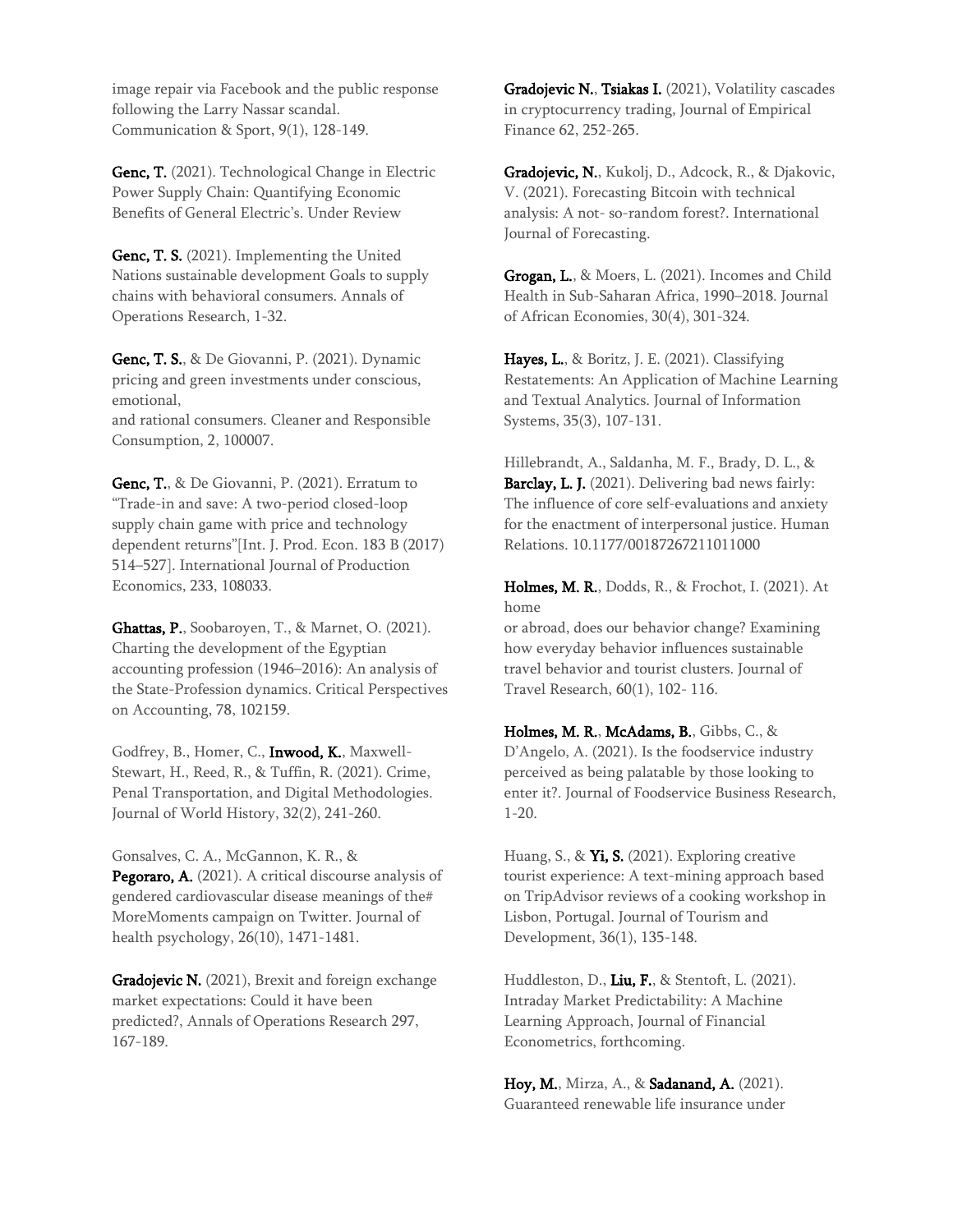demand uncertainty. Journal of Risk and Insurance, 88(1), 131-159.

Huang, S., Choi, H. C., Shen, Y. (student), & Chang, H. S. (2021). Predicting Behavioral Intention: The Mechanism from Pretrip to Posttrip. Tourism Analysis, 26(4), 279-292.

Inwood, K. (2021). Report of the Editor for 2020. Australian Economic History Review, 61(1), 2-9.

Inwood, K., & Maxwell-Stewart, H. (2021). Historical Databases Now and in the Future. Historical Life Course Studies, 10, 9-12.

Jingen Liang, L. (student), & Elliot, S. (2021). A systematic review of augmented reality tourism research: What is now and what is next?. Tourism and Hospitality Research, 21(1), 15-30.

Joppe, M. (2021). Tourism Curricula and Indigenous learning Outcomes. Journal of Tourism & Hospitality.

Kirkegaard, R. (2021). Ranking reversals in asymmetric auctions. Journal of Mathematical Economics, 102478.

Andros, K., Stengos, T., and Sun, Y. (2021). Endogeneity in Semiparametric Threshold Regression. (Online Appendix) Forthcoming to Econometrics Theory.

LaPlante, G., Andrekovic, S., Young, R. G., Kelly, J. M., Bennett, N., Currie, E. J., & Hanner, R. H. (2021). Canadian Greenhouse Operations and Their Potential to Enhance Domestic Food Security. Agronomy, 11(6), 1229.

Lassou, P. J., Hopper, T., & Ntim, C. (2021). Accounting and development in Africa. Critical Perspectives on Accounting, 78.

Lassou, P. J., Hopper, T., & Soobaroyen, T. (2021). Financial controls to control corruption in an African country: Insider experts within an enabling environment. Financial Accountability & Management, 37(2), 107-123.

Lebel, K., Mumcu, C., Pegoraro, A., LaVoi, N.M., Lough, N. and Antunovic, D. (2021) Re-Thinking Women's Sport Research: Looking in the Mirror and Reflecting Forward. Frontiers

Lee, S., Baumgartner, H., & Pieters, R. (2021). A Triadic Model of Social Motivations in Pay-What-You-Want Decisions. Journal of the Association for Consumer Research, 6(1), 105-119.

#### Lever, M. W. (student), Elliot, S., & Joppe, M.

(2021). Exploring destination advocacy behavior in a virtual travel community. Journal of Travel & Tourism Marketing, 38(5), 431-443.

Li, D., Bors, M., Sun, Y. (2021) Is the Yardstick ratio a good yardstick for stock market valuations? Economics Bulletin, 41(3), pp.1444-1450.

**Li, H.**, & Shi, Y. (2021). A new unique information share measure with applications on cross-listed Chinese banks. Journal of Banking & Finance, 128, 106141.

Li, H., & Shi, Y. (2021). Forecasting mortality with international linkages: A global vectorautoregression approach. Insurance: Mathematics and Economics, 100, 59-75.

Li, H., & Shi, Y. (2021). Mortality forecasting with an age- coherent sparse VAR model. Risks, 9(2), 35.

Li, H., Lu, Y., & Lyu, P. (2021). Coherent mortality forecasting for less developed countries. Risks, 9(9), 151.

Li, H., Porth, L., Tan, K. S., & Zhu, W. (2021). Improved index insurance design and yield estimation using a dynamic factor forecasting approach. Insurance: Mathematics and Economics, 96, 208-221.

Li, H., Porth, L., Tan, K. S., & Zhu, W. (2021). Improved index insurance design and yield estimation using a dynamic factor forecasting approach. Insurance: Mathematics and Economics, 96, 208-221.

Li, H., Song, Q., & Su, J. (2021). Robust estimates of insurance misrepresentation through kernel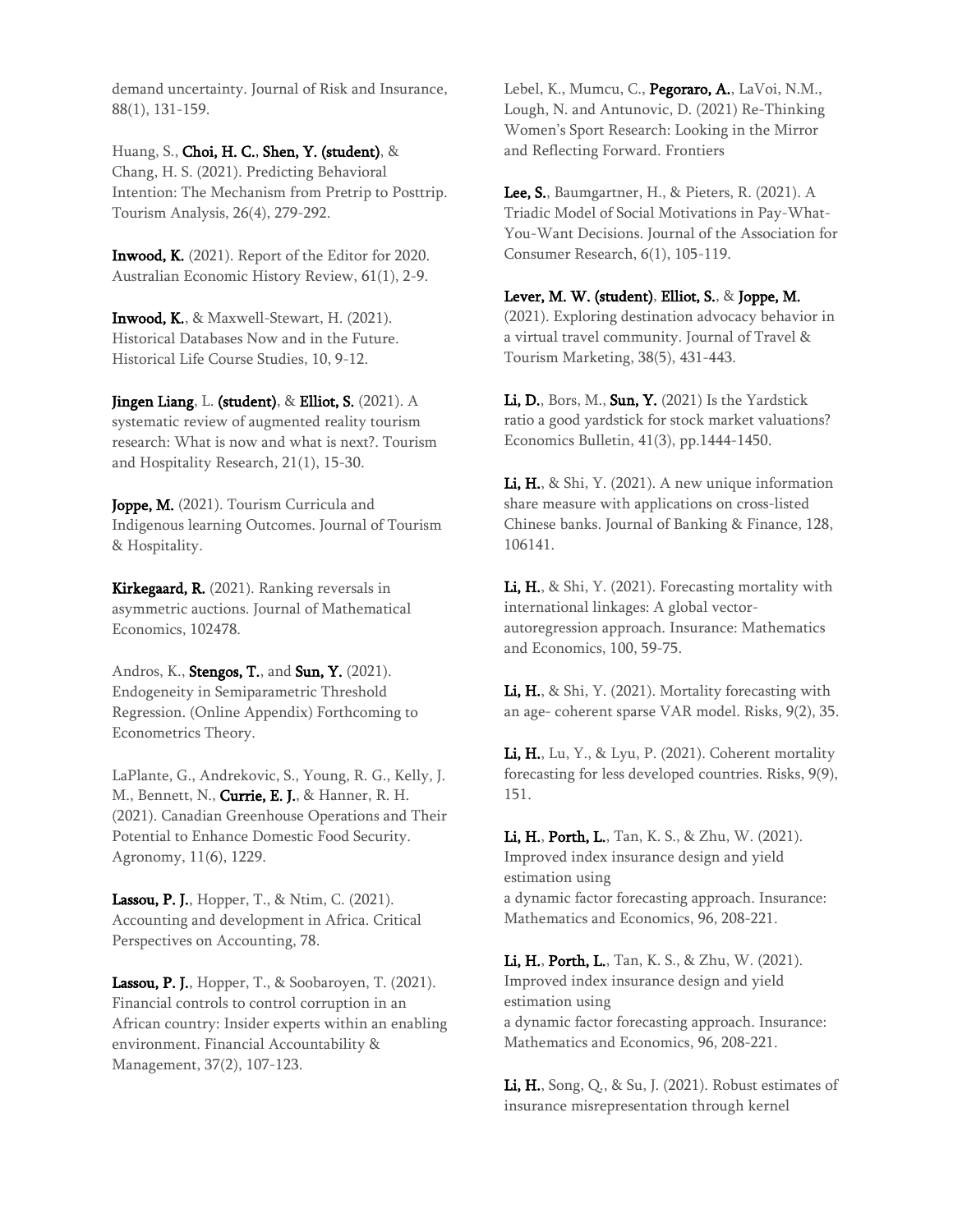quantile regression mixtures. Journal of Risk and Insurance, 88(3), 625-663.

Li, H., Tan, K. S., Tuljapurkar, S., & Zhu, W. (2021). Gompertz law revisited: Forecasting mortality with a multi- factor exponential model. Insurance: Mathematics and Economics, 99, 268- 281.

Li, M., Milne, F., & Qiu, J. (2021). Central bank screening, Moral hazard, and the lender of last resort policy. Journal of Banking Regulation, 1-21.

Lin, Y., & Pazgal, A. (2021). Taking marketing strategy risks with seemingly no expected gains. Marketing Letters, 1-15.

**Lin, Y.**, Pazgal, A., & Soberman, D. A. (2021). Who is the winner in an industry of innovation?. International Journal of Research in Marketing, 38(1), 50-69.

Lin, Y., Wang, X., & Dhar, T. (2021). Impact of Information on Food Stocking during Early Period of COVID-19 Outbreak: Survey Exploration between Canada and US Consumers. International Business Research, 14(2), 1-72.

Liu, F., & Stentoft, L. (2021). Regulatory Capital and Incentives for Risk Model Choice under Basel 3. Journal of Financial Econometrics, 19(1), 53-96.

Liu, R. (student), Stengos, T., & Sun, Y. (2021). A Domino Theory of Regionalism Revisited: The Role of Homogeneity/ Heterogeneity in Institutions. Heterogeneity in Institutions.

Lu, J.,  $\&$  Wang, J. (2021). Corporate governance, law, culture, environmental performance and CSR disclosure: A global perspective. Journal of International Financial Markets, Institutions and Money, 70(C).

Lu, J., Yu, D., Mahmoudian, F., Nazari, J. A., & Herremans,

I. M. (2021). Board interlocks and greenhouse gas emissions. Business Strategy and the Environment, 30(1), 92-108.

Mahmoudian, Fereshteh, Jing Lu, Dongning Yu, Jamal

A. Nazari, and Irene M. Herremans. (2021). "Interand intra-organizational stakeholder arrangements in carbon management accounting." The British Accounting Review 53, no. 1.

McAdams, B., & Gallant, M. (2021). Full-service restaurant leaders' preparedness for managing employee mental health issues post COVID-19. Journal of Human Resources in Hospitality & Tourism, 1-28.

McAdams, B., Elliot, S., & LeBlanc, J. E. (2021). Drive by My Cellar Door: Rethinking the Benefits of Wine Tourism in Niagara. Tourism Analysis, 26(2-3), 225-236.

McKenzie, B. (2021). From communism to capitalism: Tallinna Kaubamaja–Estonia's department store. History of Retailing and Consumption, 1-22.

McKitrick, R. (2021). Checking for model consistency in optimal fingerprinting: a comment. Climate Dynamics, 1-7.

Meade, N., & Islam, T. (2021). Modelling and forecasting national introduction times for successive generations of mobile telephony. Telecommunications Policy, 45(3), 102088.

Mir, F.A., Rezania, D. (2021) The Interactive Use of Management Control Systems and Information Technology Project Performance: A Conceptual Framework. Accounting Perspectives

Murray, W. C. (2021). Understanding the preferred job rewards in the Canadian lodging sector. Journal of Human Resources in Hospitality & Tourism, 20(1), 101-126.

Murray, W.C. Holmes, M.R. (2021) Impacts of Employee Empowerment and Organizational Commitment on Workforce Sustainability. Sustainability. 13 (6), 3163

Naraine, M. L., **Pegoraro, A.**, & Wear, H. (2021). # WeTheNorth: Examining an online brand community through a professional sport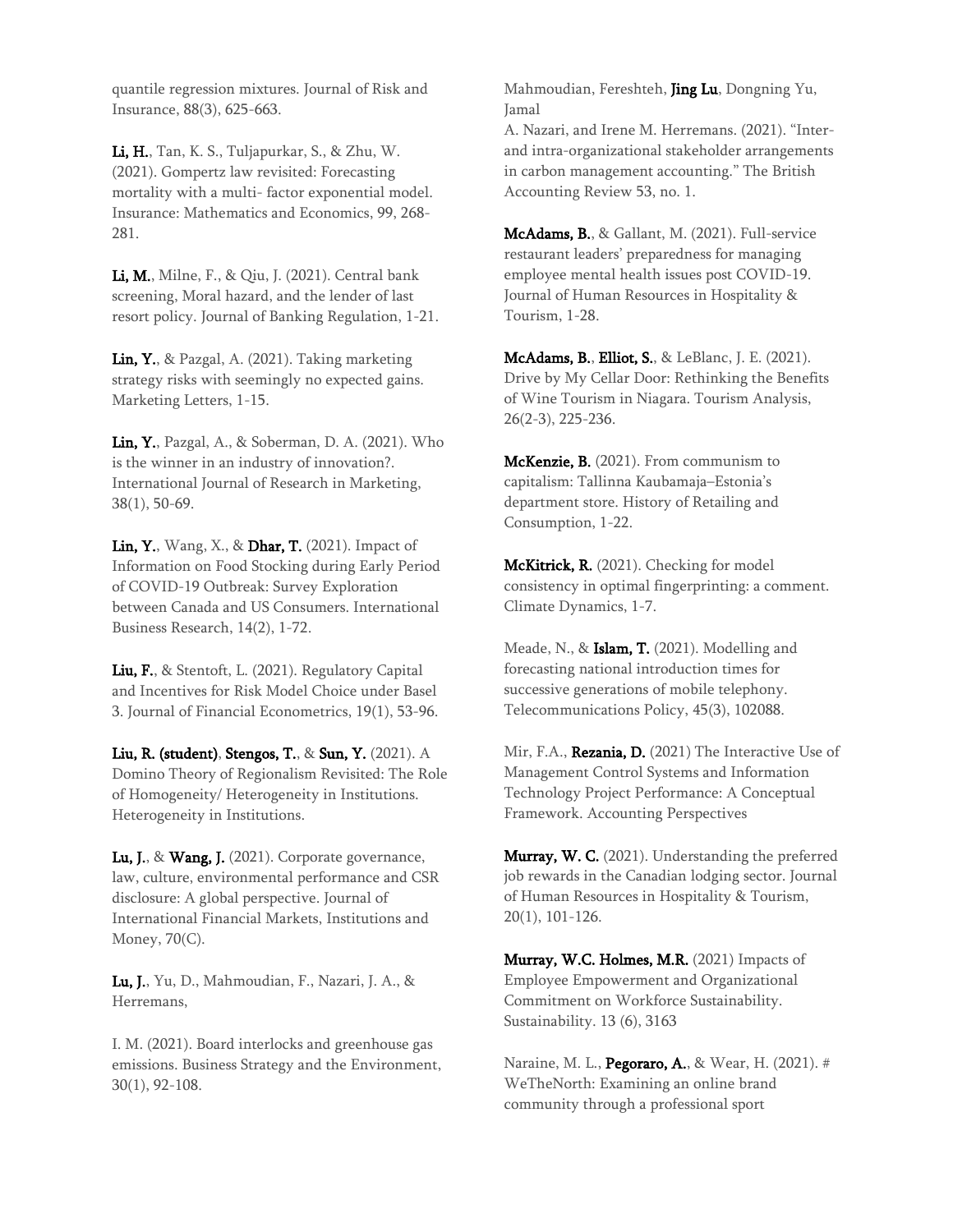organization's hashtag marketing campaign. Communication & Sport, 9(4), 625- 645.

#### Oh, J. (student) and Chhinzer, N. (2021), "Is

turnover contagious? The impact of transformational leadership and collective turnover on employee turnover decisions", Leadership & Organization Development Journal, Vol. 42 No. 7, pp. 1089-1103.

Pegoraro, A., Kennedy, H. (Post-doc), Agha, N., Brown, N., & Berri, D. (2021). An analysis of broadcasting media using social media engagement in the WNBA. Frontiers in Sports and Active Living, 3.

Pinar, M., & **Stengos, T.** (2021). Democracy in the neighborhood and foreign direct investment. Review of Development Economics, 25(1), 449- 477.

Polemis, M., Stengos, T., Tzeremes, P., & Tzeremes, N. (2021). Quantile eco-efficiency estimation and convergence: A nonparametric frontier approach. Economics Letters, 202(C).

Rastegar, N., Flaherty, J., Liang, L.L. (student) and Choi, H. C. (2021). The adoption of self-service kiosks in quick- service restaurants. European Journal of Tourism Research 27, 2709.

#### Rodenburg, K., & MacDonald, K. (student) (2021). Enhancing Business Schools' Pedagogy on Sustainable Business Practices and Ethical Decision-Making. Sustainability, 13(10), 5527.

#### Rodenburg, K., Hayes, L., Foti, L., & Pegoraro, A.

(2021). Responsible Leadership in Sport: An Ethical Dilemma. Societies, 11(3), 85.

Rodenburg, K., Rizwan, T., Liu, R. (student), & Christensen Hughes, J. (2021). Enhancing the Positive Impact Rating: A New Business School Rating in Support of a Sustainable Future. Sustainability, 13(12), 6519.

Rotella, A., Sparks, A. M., Mishra, S., & Barclay, P. (2021). No effect of 'watching eyes': An attempted replication and extension investigating individual differences. PLoS ONE, 16(10).

Saks, A. M., & Gruman, J. A. (2021). How do you socialize newcomers during a pandemic?. Industrial and Organizational Psychology, 14(1-2), 217-220.

Saks, A., **Gruman, J.**, & Zhang, Q. (in press, 2021). Organization engagement: A review and comparision with job engagement. Journal of Organizational Effectiveness: People and Performance.

Saldanha, M. F., & Barclay, L. J. (2021). Finding meaning in unfair experiences: Using expressive writing to foster resilience and positive outcomes. Applied Psychology: Health and Well-Being.

Salter, N. P.,  $\&$  Sasso, T. (2021). The positive experiences associated with coming out at work. Equality, Diversity and Inclusion: An International Journal.

Shen, Y. (student), Huang, S., Choi, H. S. C., & Morrison, A. M. (2021). Does brand love matter to casual restaurants? A multi-group path analysis. Journal of Hospitality Marketing & Management, 1-25.

**Stengos, T.** (2021). Recent Developments in Cryptocurrency Markets: Co-Movements, Spillovers and Forecasting. Journal of Risk and Financial Management, 14(3), 1-3.

Szto, C., Pegoraro, A., Morris, E., Desrochers, M., Emard, K., Galas, K., ... & Richards, K. (2021). # ForTheGame: Social Change and the Struggle to Professionalize Women's Ice Hockey. Sociology of Sport Journal, 1(aop), 1-10.

Talebi, A., Rezania, D., & Bragues, G. (2021) Value creation in public procurement of innovation: a case of engaging start-ups by a local government, Local Government Studies

Talebi, A., Rezania, D., & Bragues, G. (2021). Developing capabilities to engage start-ups in the context of public procurement of innovation: a template analysis. INNOVATION-ORGANIZATION & MANAGEMENT.